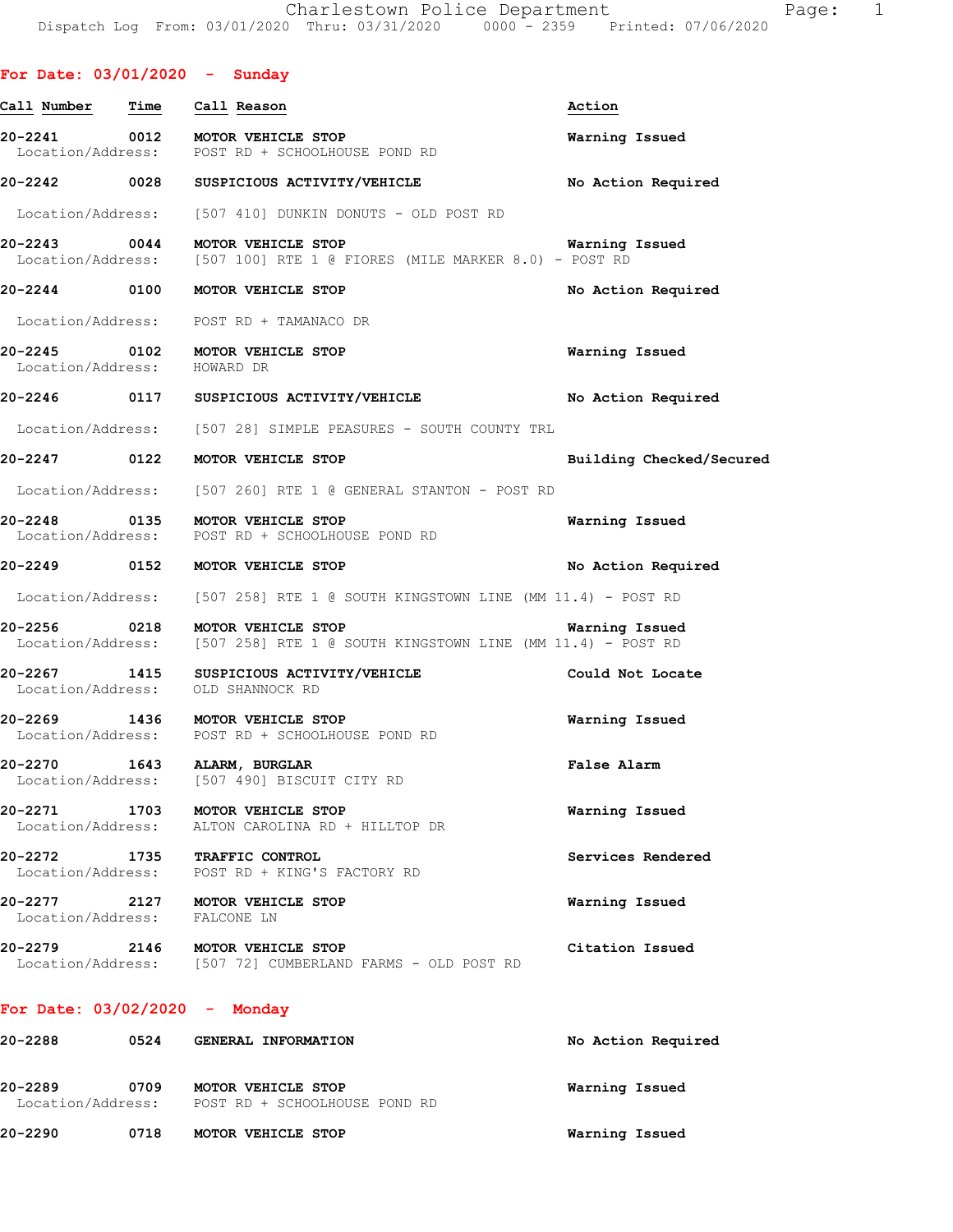Location/Address: [507 260] RTE 1 @ GENERAL STANTON - POST RD

POST RD + SCHOOLHOUSE POND RD

POST RD + SCHOOLHOUSE POND RD

**20-2291 0726 MOTOR VEHICLE STOP Warning Issued**  Location/Address: POST RD + SCHOOLHOUSE POND RD

**20-2292 0730 MOTOR VEHICLE STOP Warning Issued**  POST RD + SCHOOLHOUSE POND RD

**20-2293 0740 MOTOR VEHICLE STOP Warning Issued** 

**20-2294 0747 MOTOR VEHICLE STOP Warning Issued** 

Location/Address: POST RD + SCHOOLHOUSE POND RD

**20-2295 0755 MOTOR VEHICLE STOP Citation Issued**  Location/Address: POST RD + SCHOOLHOUSE POND RD

**20-2296 0804 MOTOR VEHICLE STOP Warning Issued**  Location/Address: POST RD + SCHOOLHOUSE POND RD

**20-2297 0810 MOTOR VEHICLE STOP Warning Issued**  Location/Address: POST RD + FALCONE LN

**20-2298 0817 MOTOR VEHICLE STOP WARE Warning Issued** Location/Address: POST RD + SCHOOLHOUSE POND RD

**20-2299 0825 MOTOR VEHICLE STOP Warning Issued**  Location/Address: POST RD + SCHOOLHOUSE POND RD

**20-2300 0834 MOTOR VEHICLE STOP Warning Issued** 

Location/Address: POST RD + SCHOOLHOUSE POND RD

**20-2301 0851 MOTOR VEHICLE STOP Warning Issued**  Location/Address: POST RD + SCHOOLHOUSE POND RD

**20-2302 0903 MOTOR VEHICLE STOP Warning Issued**<br>Location/Address: [507 283] RTE 2 @ GIFT BARN - SOUTH COUNTY TRL

**20-2303 0920 MOTOR VEHICLE STOP Warning Issued** 

**20-2304 0924 MOTOR VEHICLE STOP No Action Required** 

Location/Address: OLD MILL RD + SOUTH COUNTY TRL

SOUTH COUNTY TRL

**20-2305 1042 MOTOR VEHICLE STOP Warning Issued**  Location/Address: POST RD + GENERAL STANTON LN

**20-2306 1119 MOTOR VEHICLE STOP Warning Issued**  Location/Address: SOUTH COUNTY TRL + NEW BISCUIT CITY RD

**20-2307 1125 MOTOR VEHICLE STOP Warning Issued**  SOUTH COUNTY TRL + NEW BISCUIT CITY RD

**20-2308 1130 MOTOR VEHICLE STOP Citation Issued**  Location/Address: SOUTH COUNTY TRL + NEW BISCUIT CITY RD

**20-2309 1147 MOTOR VEHICLE STOP Warning Issued**  Location/Address: SOUTH COUNTY TRL + NEW BISCUIT CITY RD

**20-2310 1153 MOTOR VEHICLE STOP Warning Issued**  Location/Address: SOUTH COUNTY TRL + NEW BISCUIT CITY RD

[507 283] RTE 2 @ GIFT BARN - SOUTH COUNTY TRL

**20-2311 1158 MOTOR VEHICLE STOP Warning Issued**  Location/Address: SOUTH COUNTY TRL + MAPLE LAKE FARM RD

**20-2312 1205 MOTOR VEHICLE STOP Warning Issued**  Location/Address: SOUTH COUNTY TRL + NEW BISCUIT CITY RD

**20-2314 1302 DOMESTIC/Assault/Diso/Other Arrest(s) Made**  Location/Address: PROSSER TRL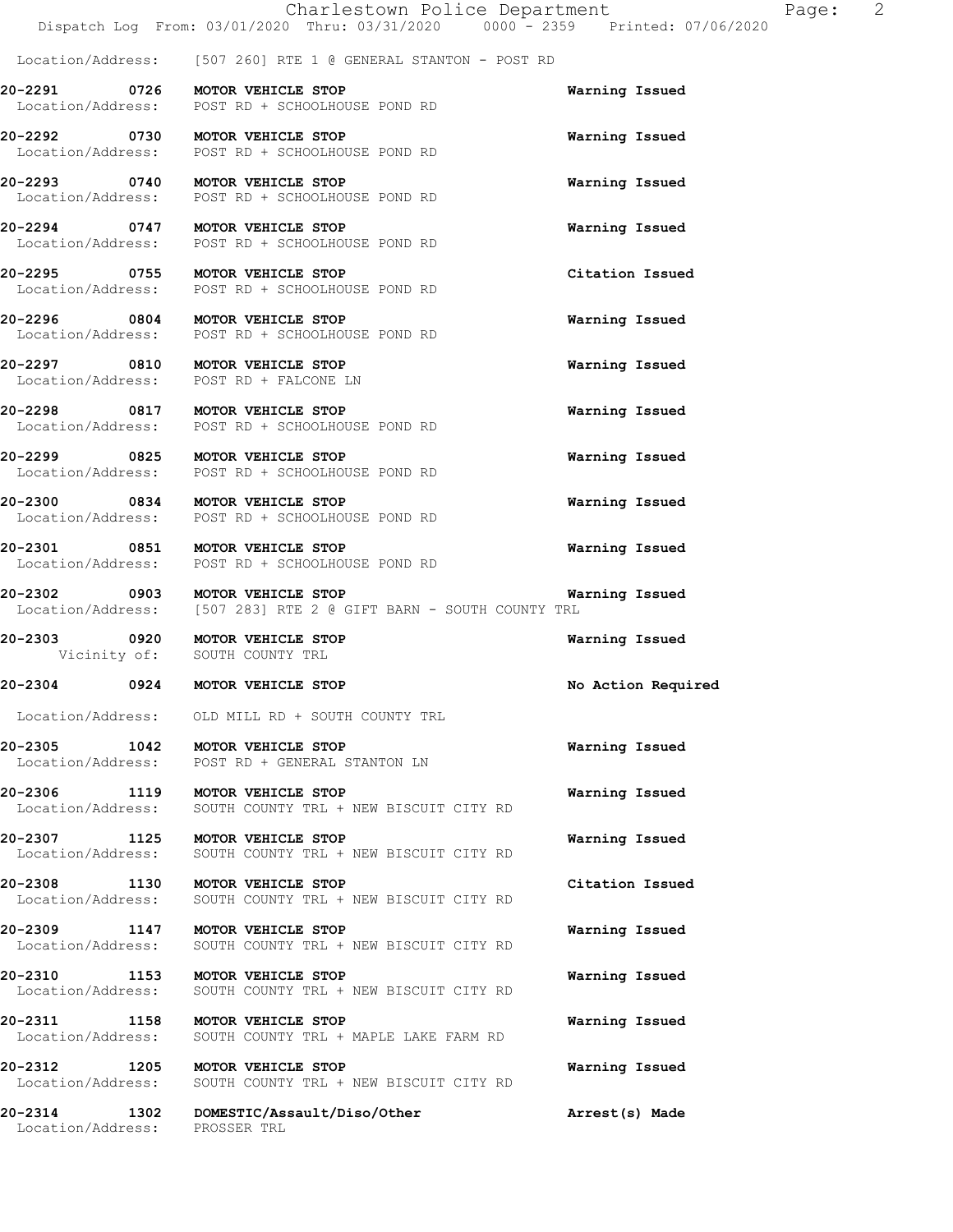Refer To Arrest: 20-54-AR

| 20-2315<br>Location/Address: | 1325 | ALARM, BURGLAR<br>CRESTWOOD LN          | <b>False Alarm</b> |
|------------------------------|------|-----------------------------------------|--------------------|
| 20-2317<br>Location/Address: | 1555 | MOTOR VEHICLE STOP<br>POST RD + BEND RD | Warning Issued     |
| 20-2319                      | 1626 | POLICE INFORMATION                      | No Action Required |

Location/Address: [507 72] CUMBERLAND FARMS - OLD POST RD

- **20-2318 1627 MOTOR VEHICLE STOP Warning Issued**  Vicinity of: KING'S FACTORY RD
- **20-2320 1651 SUSPICIOUS ACTIVITY/VEHICLE Report Taken**  Location/Address: [507 72] CUMBERLAND FARMS - OLD POST RD Refer To Incident: 20-89-OF

## **20-2321 1659 PSYCHOLOGICAL EMERGENCY Transported to Hospital**

Location/Address: [507 72] CUMBERLAND FARMS - OLD POST RD

- **20-2324 1735 MOTOR VEHICLE STOP Warning Issued**  Location/Address: [507 261] RTE 1 @ STATE GARAGE (MILE MARKER 9.6) - POST RD
- **20-2325 1744 MOTOR VEHICLE STOP Citation Issued**  Location/Address: ROSS HILL RD + POST RD
- **20-2326 1747 MOTOR VEHICLE STOP Warning Issued**  Location/Address: POST RD + KING'S FACTORY RD
- **20-2332 2151 MOTOR VEHICLE STOP Warning Issued**  Location/Address: [507 914] MILE MARKER 6.8 - WILDFLOWER RD
- **20-2333 2153 MOTOR VEHICLE STOP Warning Issued**  Location/Address: WORDEN'S POND RD + BISCUIT CITY RD
- **20-2334 2201 MOTOR VEHICLE STOP Investigated**  Location/Address: [507 100] RTE 1 @ FIORES (MILE MARKER 8.0) - POST RD
- **20-2335 2206 MOTOR VEHICLE STOP Warning Issued**  Location/Address: LADY SLIPPER DR + OLD COACH RD

#### **For Date: 03/03/2020 - Tuesday**

| 20-2349 0811 MOTOR VEHICLE STOP                                      | Location/Address: POST RD + PROSSER TRL                                                            | Warning Issued    |
|----------------------------------------------------------------------|----------------------------------------------------------------------------------------------------|-------------------|
| 20-2350 0822<br>Location/Address: SAND HILL RD                       | <b>ASSIST OTHER AGENCY</b><br>Refer To Arrest: 20-55-AR                                            | Arrest(s) Made    |
| 0926<br>20-2351<br>Location/Address:                                 | 911 CALLS/False/Hang-Ups/Open<br>WILLOW RD                                                         | Investigated      |
| 20-2352<br>0928                                                      | <b>POLICE TRANSPORT</b><br>Location/Address: [507 642] CHARLESTOWN POLICE DEPARTMENT - OLD POST RD | Services Rendered |
| 20-2353 1051<br>Location/Address: DRIFTWOOD DR<br>Refer To Incident: | ANIMAL COMPLAINT<br>$20 - 90 - OF$                                                                 | Investigated      |
| 20-2354 1100                                                         | <b>TRAFFIC CONTROL</b><br>Location/Address: POST RD + SOUTH COUNTY TRL                             | Services Rendered |
| 20-2355 1118<br>Location/Address:                                    | FOLLOW-UP INVESTIGATION<br>DRIFTWOOD DR                                                            | Could Not Locate  |

Refer To Incident: 20-90-OF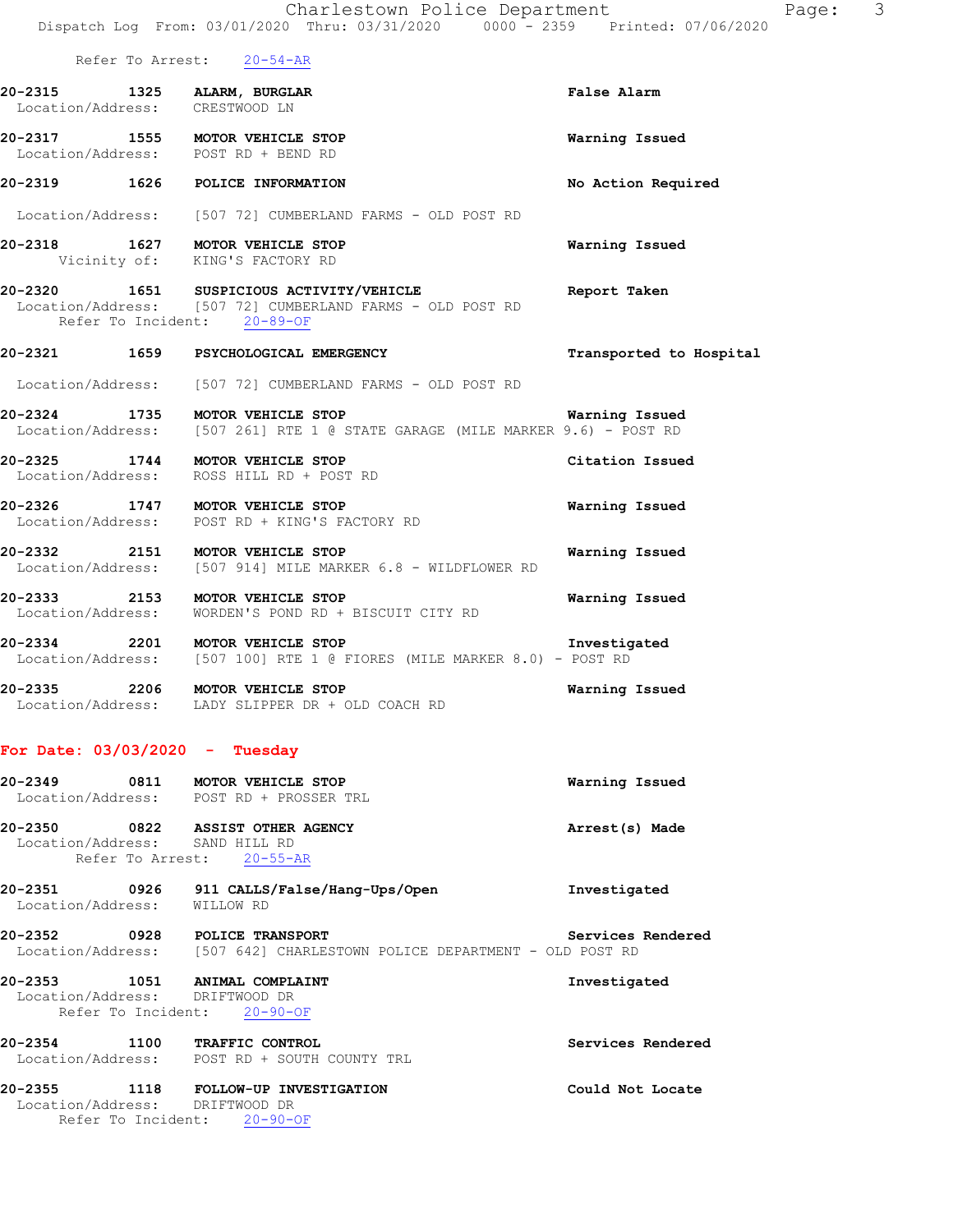**20-2356 1600 ALARM, BURGLAR False Alarm**  Location/Address: DRIFTWOOD DR **20-2358 1623 TRAFFIC CONTROL Services Rendered**  Location/Address: [507 19] CHARLESTOWN ELEMENTARY SCHOOL - CAROLINA BACK RD **20-2359 1633 MOTOR VEHICLE STOP Citation Issued**  Location/Address: [507 914] MILE MARKER 6.8 - WILDFLOWER RD **20-2361 1707 MOTOR VEHICLE STOP Warning Issued**  Location/Address: [507 100] RTE 1 @ FIORES (MILE MARKER 8.0) - POST RD **20-2362 1712 MOTOR VEHICLE STOP WATALE WARKER 9.6)** - **Warning Issued** Location/Address: [507 261] RTE 1 @ STATE GARAGE (MILE MARKER 9.6) - POST RD [507 261] RTE 1 @ STATE GARAGE (MILE MARKER 9.6) - POST RD **20-2363 1724 POLICE INFORMATION Services Rendered**  Location/Address: [507 642] CHARLESTOWN POLICE DEPARTMENT - OLD POST RD **20-2364 1728 MOTOR VEHICLE STOP Warning Issued**  Location/Address: [507 260] RTE 1 @ GENERAL STANTON - POST RD **20-2365 1731 MOTOR VEHICLE STOP Warning Issued**  Location/Address: [507 258] RTE 1 @ SOUTH KINGSTOWN LINE (MM 11.4) - POST RD **20-2367 2003 SERVE WARRANT Arrest(s) Made**  Location/Address: OLD MILL RD Refer To Arrest: 20-56-AR **20-2369 2138 POLICE TRANSPORT Taken/Refered to Other Agency** Location/Address: [507 642] CHARLESTOWN POLICE DEPARTMENT - OLD POST RD **20-2370 2243 SUSPICIOUS ACTIVITY/VEHICLE Investigated**  Location/Address: [507 462] ROCKY'S TREE SERVICE - KLONDIKE RD

#### **For Date: 03/04/2020 - Wednesday**

| 20-2381           | 0817 | MOTOR VEHICLE STOP |  |  |  |                                             | Warning Issued |  |
|-------------------|------|--------------------|--|--|--|---------------------------------------------|----------------|--|
| Location/Address: |      |                    |  |  |  | [507 260] RTE 1 @ GENERAL STANTON - POST RD |                |  |

**20-2382 0826 MOTOR VEHICLE STOP Arrest(s) Made**  Location/Address: [507 921] MILE MARKER 9.6 - CROSS MILLS RD Refer To Summons: 20-57-AR

**20-2383 0829 MOTOR VEHICLE STOP Warning Issued**  Location/Address: [507 924] MILE MARKER 10.6 - NARROW LN

**20-2384 0842 MOTOR VEHICLE STOP No Action Required** 

Location/Address: [507 921] MILE MARKER 9.6 - CROSS MILLS RD

**20-2385 0848 MOTOR VEHICLE STOP Warning Issued**  Location/Address: [507 261] RTE 1 @ STATE GARAGE (MILE MARKER 9.6) - POST RD

**20-2386 0857 MOTOR VEHICLE STOP Citation Issued**  Location/Address: POST RD + SCHOOLHOUSE POND RD

**20-2388 0918 POLICE INFORMATION Services Rendered**  Location/Address: [507 642] CHARLESTOWN POLICE DEPARTMENT - OLD POST RD Refer To Incident: 20-91-OF

**20-2389 0931 MOTOR VEHICLE STOP Citation Issued**  Location/Address: [507 923] MILE MARKER 10.2 - FALCONE LN

**20-2392 1538 MOTOR VEHICLE STOP Citation Issued**  Vicinity of: [507 864] STATE OF RHODE ISLAND DOT GARAGE - CROSS MILLS RD

**20-2393 1549 MOTOR VEHICLE STOP Arrest(s) Made**  Location/Address: [507 913] MILE MARKER 6.4 - MEADOW LN Refer To Summons: 20-58-AR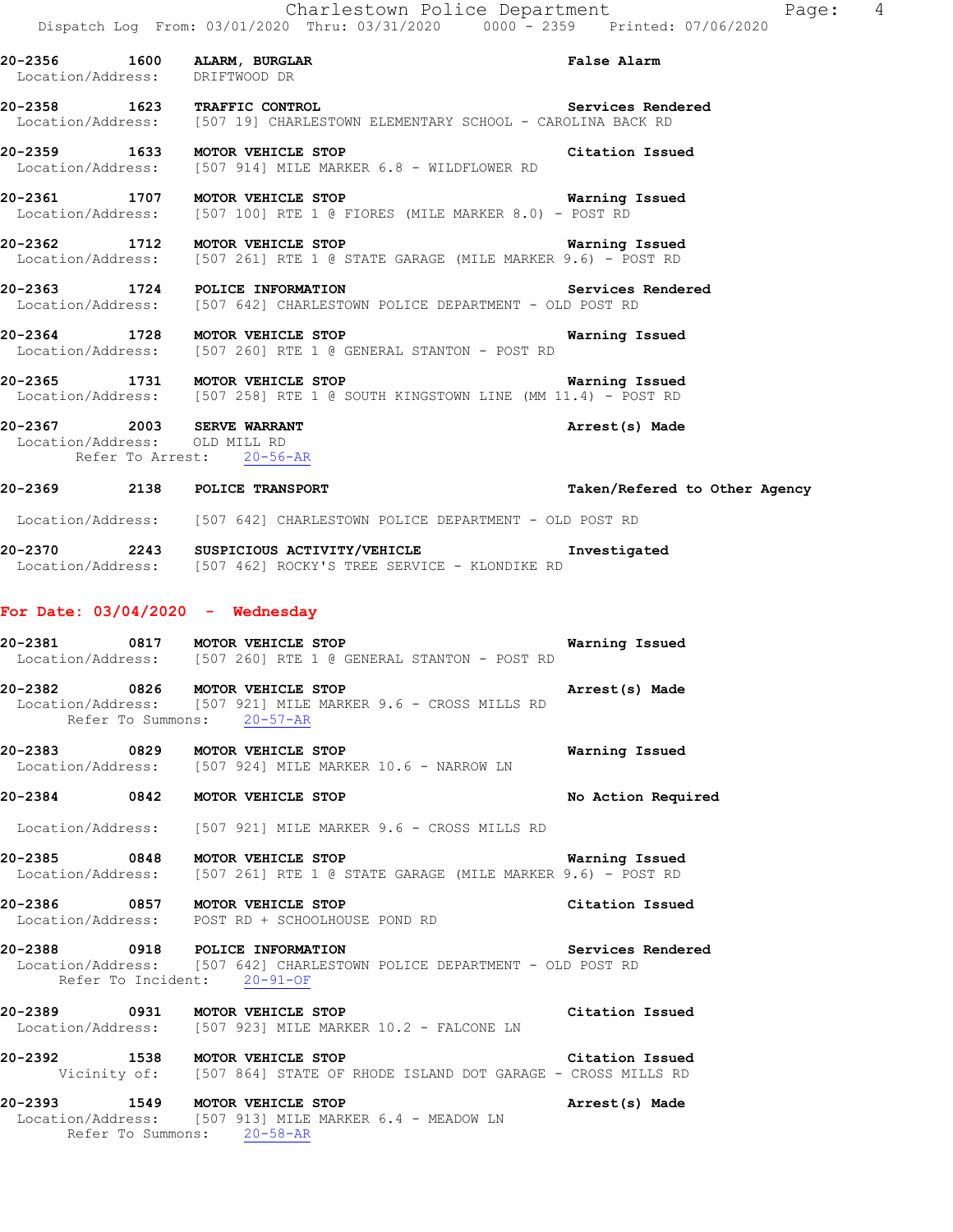|                                   | Charlestown Police Department                                                                                          |                          |
|-----------------------------------|------------------------------------------------------------------------------------------------------------------------|--------------------------|
|                                   | Dispatch Log From: 03/01/2020 Thru: 03/31/2020 0000 - 2359 Printed: 07/06/2020                                         |                          |
|                                   | 20-2394 1601 MOTOR VEHICLE STOP<br>Location/Address: POST RD + KING'S FACTORY RD                                       | Warning Issued           |
|                                   | <b>20-2395 1615 MOTOR VEHICLE STOP WAREN</b><br>Vicinity of: [507 853] QUONNY BAIT AND TACKLE - OLD POST RD            | Warning Issued           |
|                                   | 20-2396 1636 SUSPICIOUS ACTIVITY/VEHICLE THE Prield Interrogation                                                      |                          |
|                                   | Location/Address: FRANCIS C CARTER MEMORIAL PRESERVE - KING'S FACTORY RD                                               |                          |
|                                   | 1638 MOTOR VEHICLE STOP MOTOR VERICLE STOP MATHIM LOCATION/Address: [507 276] RTE 2 @ RICHMOND LINE - SOUTH COUNTY TRL | Warning Issued           |
| 20-2398 1705 ALARM, BURGLAR       |                                                                                                                        | Building Checked/Secured |
|                                   | Location/Address: TOCKWOTTEN COVE RD                                                                                   |                          |
|                                   | 1821 MOTOR VEHICLE STOP MOTOR VERICLE STOP Narn.<br>Location/Address: [507 291] RTE 216 @ WESTERLY LINE - ROSS HILL RD | <b>Warning Issued</b>    |
|                                   | 20-2405 2043 MOTOR VEHICLE STOP                                                                                        | No Action Required       |
|                                   | Location/Address: [507 276] RTE 2 @ RICHMOND LINE - SOUTH COUNTY TRL                                                   |                          |
|                                   | 20-2406 2049 MOTOR VEHICLE STOP<br>Location/Address: [507 276] RTE 2 @ RICHMOND LINE - SOUTH COUNTY TRL                | Warning Issued           |
|                                   | 20-2409 2123 MOTOR VEHICLE STOP<br>Location/Address: [507 264] RTE 1 @ WINDSWEPT INN - POST RD                         | Warning Issued           |
|                                   | 20-2410 2132 MOTOR VEHICLE STOP                                                                                        | No Action Required       |
|                                   | Location/Address: [507 271] RTE 1 @ MICHAEL'S - POST RD                                                                |                          |
|                                   | 20-2411 2138 MOTOR VEHICLE STOP<br>Location/Address: POST RD + KING'S FACTORY RD<br>Refer To Arrest: 20-59-AR          | Arrest(s) Made           |
|                                   | 20-2412 2153 MOTOR VEHICLE STOP<br>Location/Address: [507 607] RTE 1 @ BESTWAY - POST RD                               | Warning Issued           |
| For Date: $03/05/2020 -$ Thursday |                                                                                                                        |                          |
|                                   | 20-2413 0032 MOTOR VEHICLE STOP<br>Location/Address: [507 66] WILLOWS RESORT - POST RD                                 | Warning Issued           |

**20-2414 0104 MOTOR VEHICLE STOP Citation Issued**  Location/Address: POST RD + GENERAL STANTON LN

**20-2424 0316 ALARM, BURGLAR Building Checked/Secured** 

Location/Address: [507 254] GALAPAGOS COLLECTION - OLD POST RD

**20-2428 0838 MOTOR VEHICLE STOP Warning Issued**  Vicinity of: POST RD + FALCONE LN

**20-2429 0848 MOTOR VEHICLE STOP Warning Issued**  Vicinity of: POST RD + SCHOOLHOUSE POND RD

**20-2430 0921 MOTOR VEHICLE STOP Warning Issued**  Location/Address: [507 276] RTE 2 @ RICHMOND LINE - SOUTH COUNTY TRL

**20-2431 0926 MOTOR VEHICLE STOP Warning Issued**  Location/Address: SOUTH COUNTY TRL + NEW BISCUIT CITY RD

#### **20-2432 0928 POLICE TRANSPORT Taken/Refered to Other Agency**

Location/Address: [507 642] CHARLESTOWN POLICE DEPARTMENT - OLD POST RD

Page: 5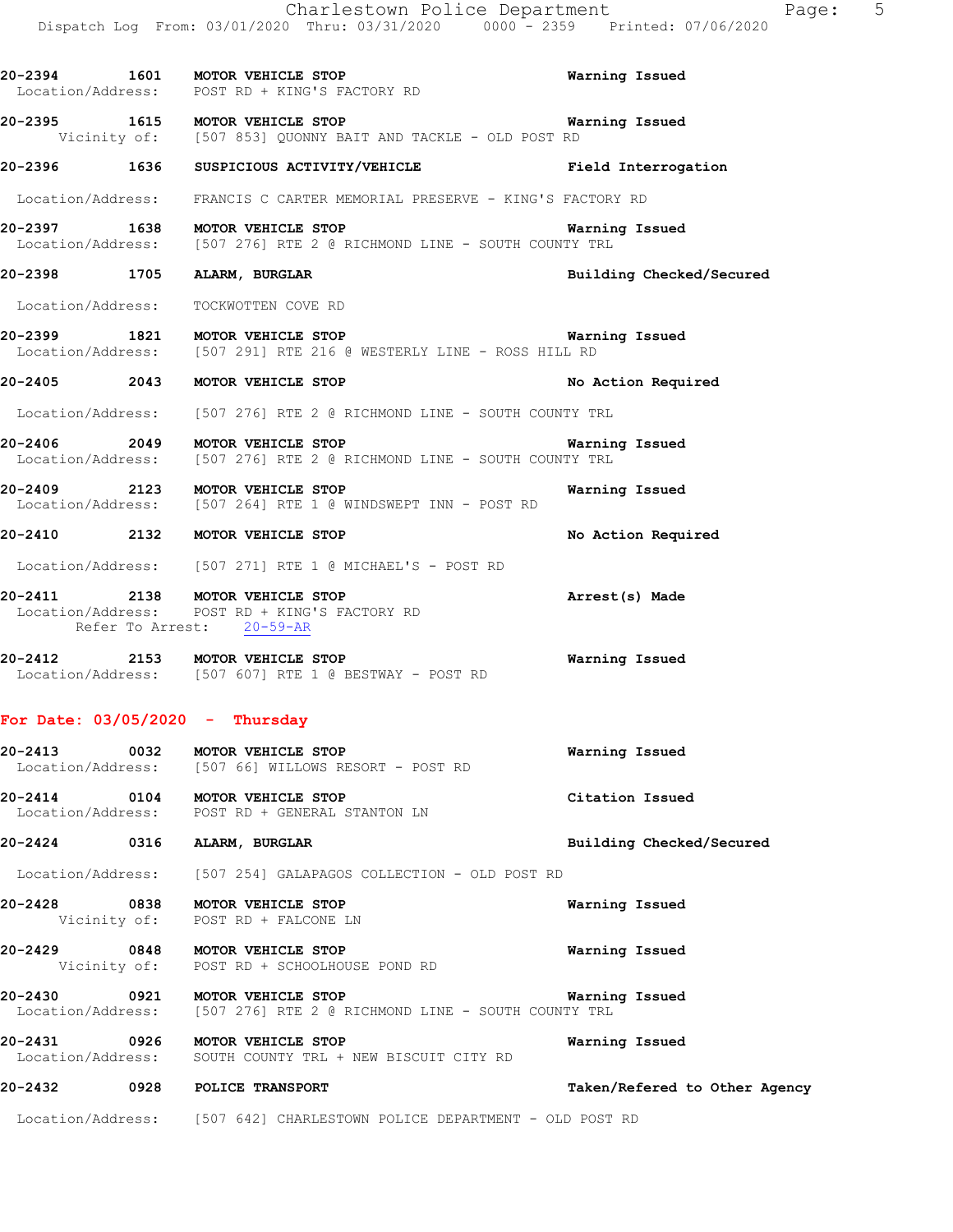|                                 | Charlestown Police Department<br>Dispatch Log From: 03/01/2020 Thru: 03/31/2020 0000 <sup>-</sup> -2359 Printed: 07/06/2020 | Page:              | 6 |
|---------------------------------|-----------------------------------------------------------------------------------------------------------------------------|--------------------|---|
|                                 | 20-2433 0932 MOTOR VEHICLE STOP<br>Location/Address: SOUTH COUNTY TRL + MAPLE LAKE FARM RD                                  | Warning Issued     |   |
|                                 | 20-2434 0959 MOTOR VEHICLE STOP<br>Location/Address: SOUTH COUNTY TRL + NEW BISCUIT CITY RD                                 | Warning Issued     |   |
|                                 | 20-2435 1009 MOTOR VEHICLE STOP<br>Location/Address: SOUTH COUNTY TRL + NEW BISCUIT CITY RD                                 | Warning Issued     |   |
|                                 | 20-2436 1123 POLICE INFORMATION<br>Vicinity of: HIDDEN MEADOWS DR<br>Refer To Incident: 20-92-OF                            | Report Taken       |   |
|                                 | 20-2437 1250 MOTOR VEHICLE STOP<br>Location/Address: [507 261] RTE 1 @ STATE GARAGE (MILE MARKER 9.6) - POST RD             | Warning Issued     |   |
|                                 | 20-2438 1253 MOTOR VEHICLE STOP<br>Location/Address: POST RD + GENERAL STANTON LN                                           | Warning Issued     |   |
|                                 | 20-2439 1307 MOTOR VEHICLE STOP                                                                                             | No Action Required |   |
|                                 | Location/Address: POST RD + GENERAL STANTON LN                                                                              |                    |   |
|                                 | 20-2440 1310 DISABLED MV<br>Location/Address: POST RD + SCHOOLHOUSE POND RD                                                 | Services Rendered  |   |
|                                 | 20-2441 1326 POLICE INFORMATION<br>Location/Address: ALTON CAROLINA RD                                                      | Services Rendered  |   |
|                                 | 20-2442 1609 MOTOR VEHICLE STOP<br>Location/Address: [507 362] RTE 2 @ SUNOCO - SOUTH COUNTY TRL                            | Citation Issued    |   |
|                                 | 20-2443 1650 MOTOR VEHICLE STOP<br>Location/Address: [507 275] RTE 1 @ WESTERLY LINE - POST RD                              | Citation Issued    |   |
|                                 | 20-2444 1725 MOTOR VEHICLE STOP<br>Location/Address: [507 100] RTE 1 @ FIORES (MILE MARKER 8.0) - POST RD                   | Warning Issued     |   |
| 20-2445 1728 TRAFFIC CONTROL    |                                                                                                                             | No Action Required |   |
|                                 | Location/Address: SOUTH COUNTY TRL + SHANNOCK RD                                                                            |                    |   |
|                                 | 20-2449 2006 POLICE INFORMATION<br>Location/Address: [507 38] CHARLESTOWN POST OFFICE - OLD POST RD                         | Services Rendered  |   |
|                                 | 20-2450 2034 MOTOR VEHICLE STOP<br>Vicinity of: [507 45] RIPPY'S LIQUOR MART - SOUTH COUNTY TRL                             | Warning Issued     |   |
|                                 | 20-2451 2049 SUSPICIOUS ACTIVITY/VEHICLE<br>Location/Address: CROSSLAND ST                                                  | Investigated       |   |
| Location/Address: HILLTOP DR    | 20-2453 2222 SUSPICIOUS ACTIVITY/VEHICLE                                                                                    | Unfounded          |   |
| For Date: $03/06/2020 -$ Friday |                                                                                                                             |                    |   |
|                                 | 20-2454 0038 MOTOR VEHICLE STOP<br>Location/Address: POST RD + SCHOOLHOUSE POND RD                                          | Warning Issued     |   |
|                                 | 20-2455 0105 MOTOR VEHICLE STOP<br>Location/Address: [507 941] DRIVING RANGE - POST RD                                      | Warning Issued     |   |
|                                 | 20-2456 0131 MOTOR VEHICLE STOP<br>Location/Address: [507 941] DRIVING RANGE - POST RD                                      | Warning Issued     |   |
|                                 | 20-2468 0320 MOTOR VEHICLE STOP<br>Location/Address: POST RD + GENERAL STANTON LN                                           | Warning Issued     |   |
| 20-2471 0430 OFFICER WANTED     | Location/Address: [507 550] NORTH NIANTIC DR                                                                                | Unfounded          |   |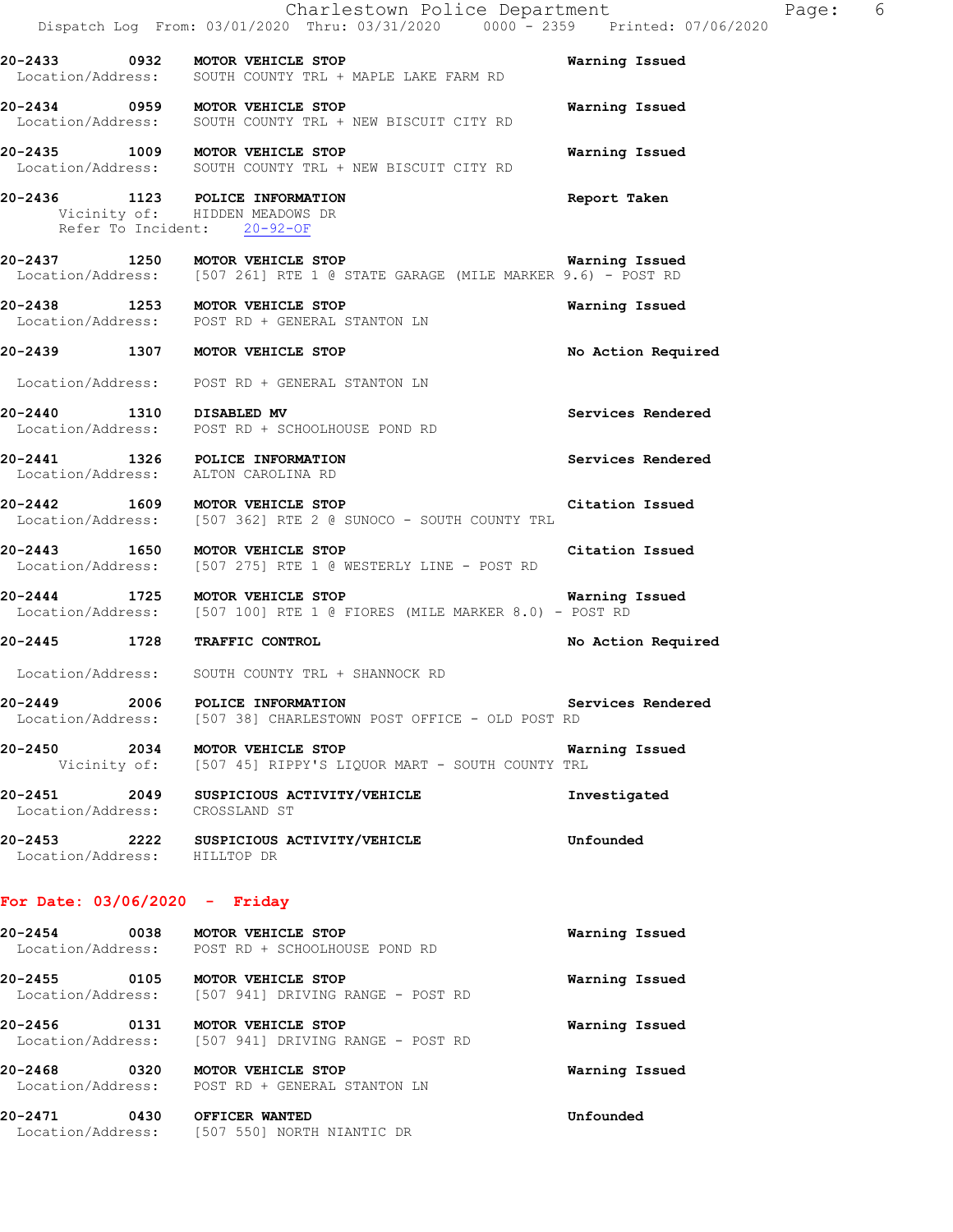|                                                             |      | 20-2472 0503 MOTOR VEHICLE STOP<br>Location/Address: POST RD + CROSS MILLS RD                                                                                                   | Citation Issued          |
|-------------------------------------------------------------|------|---------------------------------------------------------------------------------------------------------------------------------------------------------------------------------|--------------------------|
|                                                             |      | 20-2474 1057 ANIMAL COMPLAINT<br>Location/Address: DRIFTWOOD DR<br>Refer To Incident: 20-99-OF                                                                                  | Services Rendered        |
| 20-2475 1157 SERVE SUMMONS<br>Location/Address: OLD MILL RD |      |                                                                                                                                                                                 | Services Rendered        |
| 20-2477 1248 LARCENY                                        |      | Location/Address: [507 773] KING'S FACTORY RD<br>Refer To Incident: 20-93-OF                                                                                                    | Report Taken             |
| 20-2479 1456 ESCORT                                         |      | Location/Address: JACOB PERRY DR                                                                                                                                                | Services Rendered        |
|                                                             |      | 20-2480 1546 MOTOR VEHICLE COMPLAINT<br>Location/Address: [507 276] RTE 2 @ RICHMOND LINE - SOUTH COUNTY TRL                                                                    | Could Not Locate         |
|                                                             |      | 20-2481 1553 MOTOR VEHICLE COMPLAINT 1999 (20-2481 Arrest (s) Made<br>Location/Address: [507 258] RTE 1 @ SOUTH KINGSTOWN LINE (MM 11.4) - POST RD<br>Refer To Arrest: 20-60-AR |                          |
|                                                             |      | 20-2482 1618 MOTOR VEHICLE STOP<br>Location/Address: [507 100] RTE 1 @ FIORES (MILE MARKER 8.0) - POST RD                                                                       | <b>Warning Issued</b>    |
|                                                             |      | 20-2483 1644 OFFICER WANTED<br>Location/Address: [507 228] PHIL & ANN'S SUNSET MOTEL - OLD POST RD<br>Refer To Incident: 20-96-OF                                               | Investigated             |
| 20-2484 1704 LARCENY                                        |      | Location/Address: [507 929] CHURCHWOODS HOUSING COMPLEX - OLD POST RD<br>Refer To Incident: 20-95-OF                                                                            | Investigated             |
|                                                             |      | 20-2485 1852 MOTOR VEHICLE STOP<br>Location/Address: [507 258] RTE 1 @ SOUTH KINGSTOWN LINE (MM 11.4) - POST RD<br>Refer To Summons: 20-61-AR                                   | Arrest(s) Made           |
|                                                             |      | 20-2486 1903 MOTOR VEHICLE STOP<br>Location/Address: POST RD + LAKESIDE DR                                                                                                      | Warning Issued           |
|                                                             |      | 20-2487 2200 GENERAL INFORMATION                                                                                                                                                | Services Rendered        |
| 20-2488                                                     |      | 2244 ALARM, BURGLAR                                                                                                                                                             | Building Checked/Secured |
|                                                             |      | Location/Address: [507 45] RIPPY'S LIQUOR MART - SOUTH COUNTY TRL                                                                                                               |                          |
| 20-2489                                                     | 2329 | MOTOR VEHICLE STOP                                                                                                                                                              | No Action Required       |
|                                                             |      | Location/Address: [507 258] RTE 1 @ SOUTH KINGSTOWN LINE (MM 11.4) - POST RD                                                                                                    |                          |
| 20-2490<br>Location/Address:                                | 2345 | COMPLAINT<br>EDWARDS LN                                                                                                                                                         | Unfounded                |

### **For Date: 03/07/2020 - Saturday**

| 20-2496                      | 0108<br>Refer To Arrest: | DRIVING WHILE INTOXICATED<br>Location/Address: [507 269] RTE 1 @ DRIVING RANGE - POST RD<br>$20 - 62 - AR$ | Arrest(s) Made    |
|------------------------------|--------------------------|------------------------------------------------------------------------------------------------------------|-------------------|
| 20-2500<br>Location/Address: | 1250                     | MOTOR VEHICLE COMPLAINT<br>[507 275] RTE 1 @ WESTERLY LINE - POST RD                                       | Services Rendered |
| 20-2501<br>Location/Address: | 1303                     | WELL BEING CHECK<br>OLD POST RD                                                                            | Services Rendered |
| 20-2502                      | 1310<br>Vicinity of:     | OFFICER WANTED<br>NARRAGANSETT TRL                                                                         | Investigated      |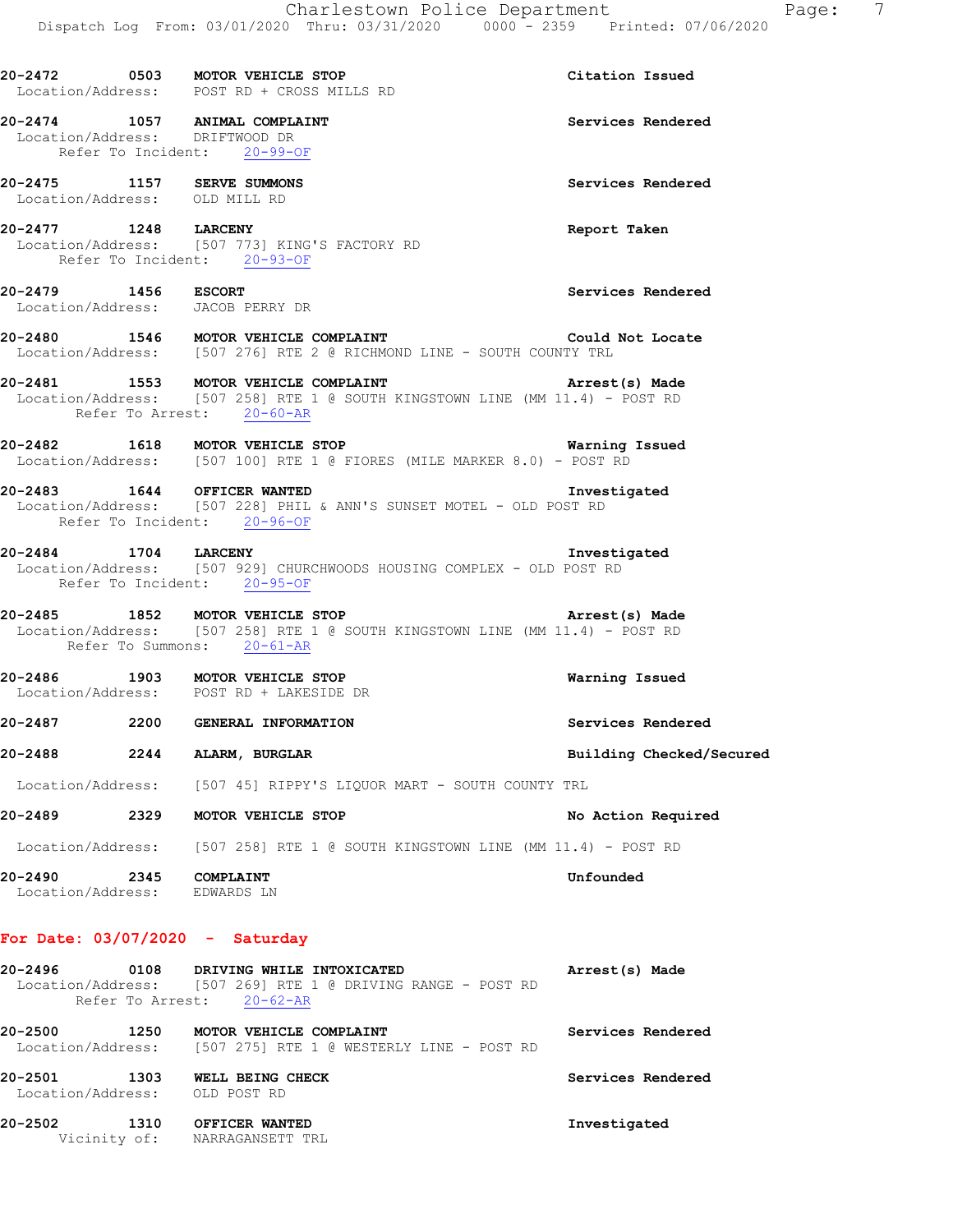| 20-2503 1338 DISABLED MV       | Location/Address: POST RD + CASTLE ROCK DR                                                                                                                 | Services Rendered             |
|--------------------------------|------------------------------------------------------------------------------------------------------------------------------------------------------------|-------------------------------|
|                                | 20-2504 1440 ANIMAL COMPLAINT                                                                                                                              | Taken/Refered to Other Agency |
| Location/Address: CHEROKEE BND |                                                                                                                                                            |                               |
| Location/Address: OLD MILL RD  | 20-2506 1529 SERVE SUMMONS                                                                                                                                 | Services Rendered             |
|                                | 20-2507 1530 MOTOR VEHICLE STOP<br>Location/Address: POST RD + PROSSER TRL                                                                                 | Warning Issued                |
|                                | 20-2508 1537 MOTOR VEHICLE STOP                                                                                                                            | No Action Required            |
|                                | Location/Address: CLARKIN POND RD + SOUTH COUNTY TRL                                                                                                       |                               |
|                                | 20-2509 1543 MOTOR VEHICLE STOP<br>Vicinity of: [507 861] SOUTH COUNTY HABITAT FOR HUMANITY - SHANNOCK RD                                                  | <b>Warning Issued</b>         |
|                                | 20-2510 1559 MOTOR VEHICLE COMPLAINT<br>Location/Address: RAM ISLAND RD                                                                                    | Could Not Locate              |
| Vicinity of: ROSS HILL RD      | 20-2511 1605 MOTOR VEHICLE STOP                                                                                                                            | Warning Issued                |
|                                | 20-2512 1657 MOTOR VEHICLE STOP NOTOR TERMINAL Arrest(s) Made<br>Location/Address: [507 275] RTE 1 @ WESTERLY LINE - POST RD<br>Refer To Summons: 20-63-AR |                               |
|                                | 20-2513 1752 MOTOR VEHICLE STOP<br>Vicinity of: KING'S FACTORY RD                                                                                          | Warning Issued                |
|                                | 20-2518 2033 PSYCHOLOGICAL EMERGENCY                                                                                                                       | Transported to Hospital       |
|                                | Location/Address: [507 435] SOUTH SHORE MENTAL HEALTH CHARLESTOWN HOUS - OLD POST RD                                                                       |                               |
|                                | 20-2519 2047 MOTOR VEHICLE STOP                                                                                                                            | No Action Required            |
|                                | Location/Address: [507 100] RTE 1 @ FIORES (MILE MARKER 8.0) - POST RD                                                                                     |                               |
|                                | 20-2521 2052 MOTOR VEHICLE STOP<br>Location/Address: [507 276] RTE 2 @ RICHMOND LINE - SOUTH COUNTY TRL                                                    | Warning Issued                |
|                                | 20-2522 2101 MOTOR VEHICLE STOP<br>Location/Address: SOUTH COUNTY TRL + MAPLE LAKE FARM RD                                                                 | Warning Issued                |
|                                | 20-2523 2102 MOTOR VEHICLE STOP<br>Location/Address: POST RD + ROSS HILL RD                                                                                | Warning Issued                |
|                                | 20-2524 2104 MOTOR VEHICLE STOP<br>Location/Address: [507 276] RTE 2 @ RICHMOND LINE - SOUTH COUNTY TRL<br>Refer To Summons: 20-64-AR                      | Arrest(s) Made                |
|                                | 20-2525 2106 MOTOR VEHICLE STOP<br>Location/Address: [507 258] RTE 1 @ SOUTH KINGSTOWN LINE (MM 11.4) - POST RD                                            | Warning Issued                |
|                                | 20-2526 2123 ROAD HAZARD/OBSTRUCTION<br>Location/Address: [507 284] RTE 91 @ RICHMOND LINE - ALTON CAROLINA RD                                             | Removed Hazard                |
|                                | 20-2527 2131 MOTOR VEHICLE STOP<br>Location/Address: POST RD + HOXSIE AVE                                                                                  | Warning Issued                |
|                                | 20-2528 2150 MOTOR VEHICLE STOP<br>Location/Address: POST RD + ROSS HILL RD<br>Refer To Summons: 20-65-AR                                                  | Arrest(s) Made                |
|                                | 20-2529 2201 MOTOR VEHICLE STOP<br>Location/Address: NARROW LN + GENERAL STANTON LN                                                                        | Warning Issued                |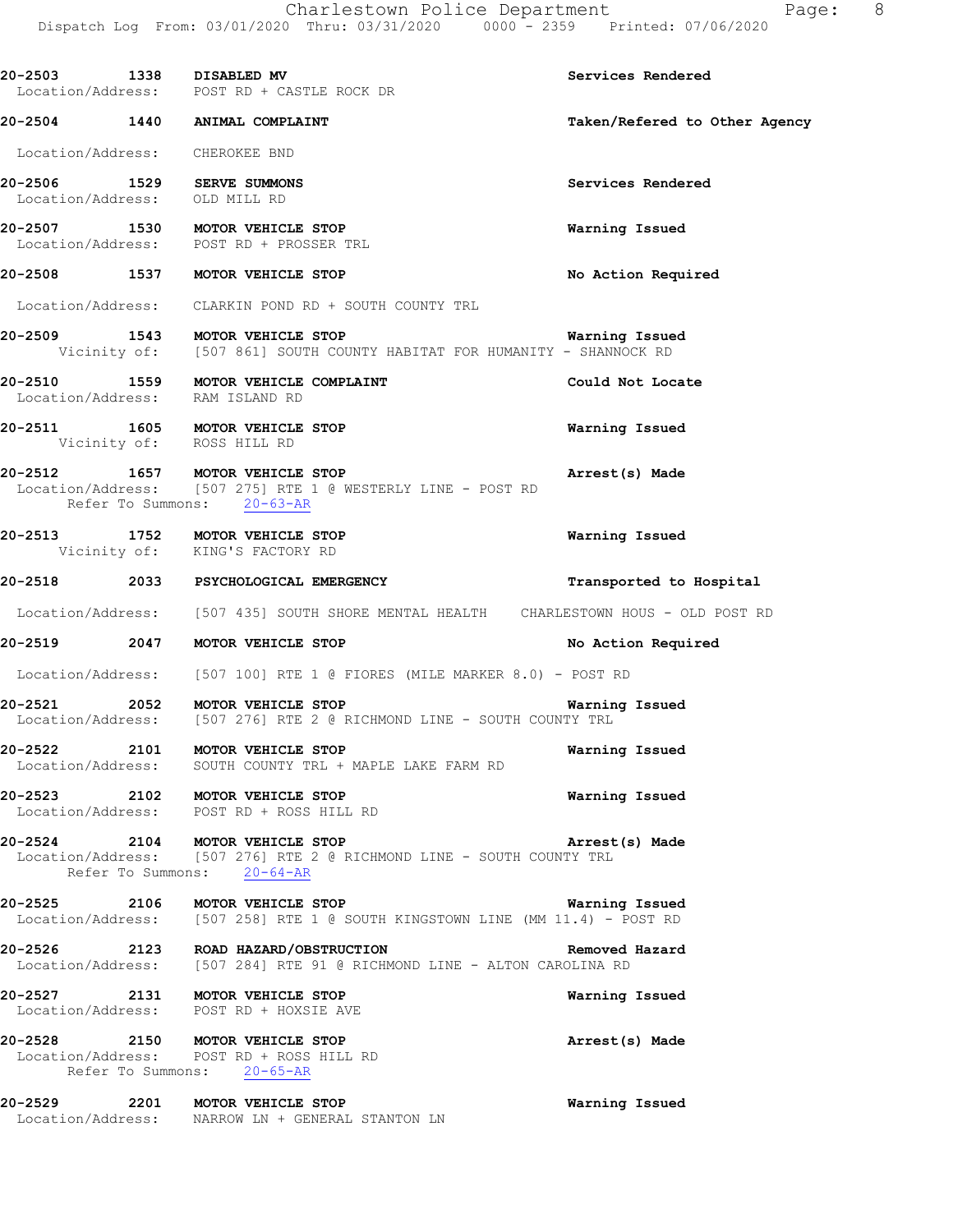|                                                                               |                              | Charlestown Police Department<br>Dispatch Log From: 03/01/2020 Thru: 03/31/2020 0000 - 2359 Printed: 07/06/2020                      |                    | Page: 9 |
|-------------------------------------------------------------------------------|------------------------------|--------------------------------------------------------------------------------------------------------------------------------------|--------------------|---------|
|                                                                               |                              | 20-2530 2216 SUSPICIOUS ACTIVITY/VEHICLE Threstigated<br>Location/Address: [507 36] CHARLESTOWN MINI-SUPER - OLD POST RD             |                    |         |
| For Date: $03/08/2020 -$ Sunday                                               |                              |                                                                                                                                      |                    |         |
|                                                                               |                              | 20-2531 0056 MOTOR VEHICLE STOP<br>Location/Address: [507 260] RTE 1 @ GENERAL STANTON - POST RD                                     | Citation Issued    |         |
| 20-2532 0131 MOTOR VEHICLE STOP<br>Location/Address: POST RD + CROSS MILLS RD | Refer To Arrest: 20-66-AR    |                                                                                                                                      | Arrest(s) Made     |         |
| 20-2533 0156 OFFICER WANTED                                                   |                              |                                                                                                                                      | No Action Required |         |
|                                                                               |                              | Location/Address: [507 72] CUMBERLAND FARMS - OLD POST RD                                                                            |                    |         |
| 20-2534 0504 ALARM, BURGLAR<br>Location/Address: WORDEN'S POND RD             |                              |                                                                                                                                      | False Alarm        |         |
| 20-2537 0948 VANDALISM<br>Location/Address: OLD MILL RD                       | Refer To Incident: 20-97-OF  |                                                                                                                                      | Investigated       |         |
|                                                                               | Refer To Summons: $20-67-AR$ | 20-2540 1410 MOTOR VEHICLE STOP 120 Mortos Arrest (s) Made<br>Location/Address: [507 100] RTE 1 @ FIORES (MILE MARKER 8.0) - POST RD |                    |         |
| 20-2541 1522 OFFICER WANTED                                                   | Refer To Incident: 20-98-OF  | Location/Address: [507 545] CHERISH ME - HOME CHILD CARE - SOUTH COUNTY TRL                                                          | Report Taken       |         |
|                                                                               |                              | 20-2542 1532 SUSPICIOUS ACTIVITY/VEHICLE<br>Location/Address: MORRONE GRAVEL BANK - ALTON CAROLINA RD                                | Investigated       |         |
|                                                                               |                              | 20-2543   1613   FOLLOW-UP INVESTIGATION   Investigated Location/Address: [507 545] CHERISH ME - HOME CHILD CARE - SOUTH COUNTY TRL  |                    |         |
|                                                                               |                              | 20-2544 1632 MOTOR VEHICLE STOP<br>Location/Address: [507 914] MILE MARKER 6.8 - WILDFLOWER RD                                       | Warning Issued     |         |
| 20-2545                                                                       | 1711 MOTOR VEHICLE STOP      | Location/Address: SOUTH COUNTY TRL + SHANNOCK RD                                                                                     | Warning Issued     |         |
| 20-2546 1717 MOTOR VEHICLE STOP                                               | Refer To Summons: $20-68-AR$ | Location/Address: SAND PLAIN RD + OLD SHANNOCK RD                                                                                    | Arrest(s) Made     |         |
| 20-2547 1826 MOTOR VEHICLE STOP<br>Location/Address: OLD SHANNOCK RD          |                              |                                                                                                                                      | Warning Issued     |         |
| For Date: $03/09/2020 -$ Monday                                               |                              |                                                                                                                                      |                    |         |
| 20-2552 0009 MOTOR VEHICLE STOP                                               |                              | Location/Address: [507 607] RTE 1 @ BESTWAY - POST RD                                                                                | Citation Issued    |         |
| 20-2553 0019 MOTOR VEHICLE STOP                                               |                              | Location/Address: SOUTH COUNTY TRL + CAROLINA BACK RD                                                                                | Warning Issued     |         |
|                                                                               |                              | 20-2554 0033 MOTOR VEHICLE STOP<br>Location/Address: [507 100] RTE 1 @ FIORES (MILE MARKER 8.0) - POST RD                            | Warning Issued     |         |
| 20-2562 0203 MOTOR VEHICLE STOP<br>Location/Address: POST RD + BEND RD        |                              |                                                                                                                                      | Warning Issued     |         |
| 20-2564 0233 MOTOR VEHICLE STOP                                               |                              | Location/Address: [507 269] RTE 1 @ DRIVING RANGE - POST RD                                                                          | Warning Issued     |         |
| 20-2568 0446 MOTOR VEHICLE STOP                                               |                              | Location/Address: [507 266] RTE 1 @ WILLOWS - POST RD                                                                                | Warning Issued     |         |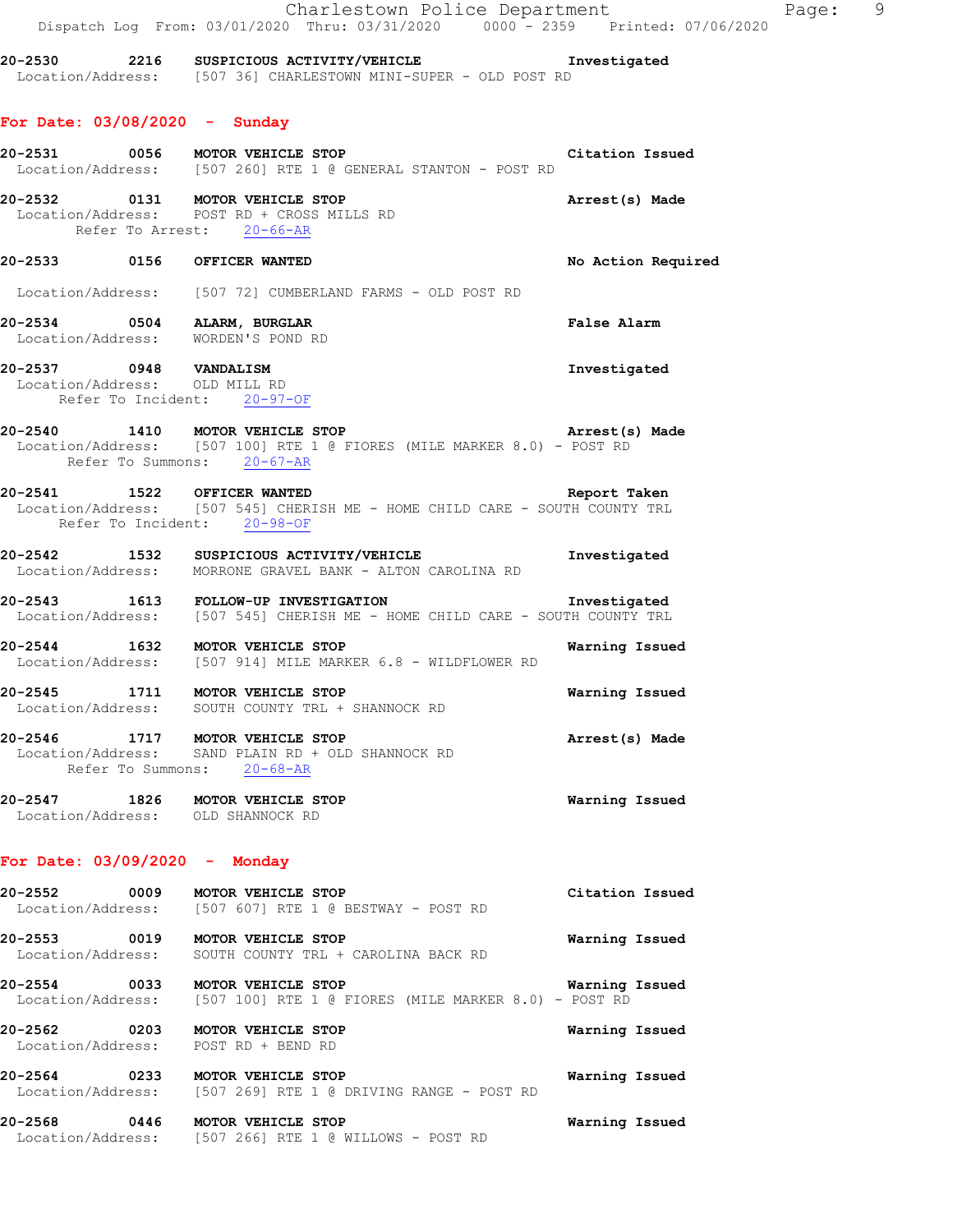Charlestown Police Department The Page: 10 Dispatch Log From: 03/01/2020 Thru: 03/31/2020 0000 - 2359 Printed: 07/06/2020 **20-2569 0525 MOTOR VEHICLE STOP Citation Issued**  Location/Address: [507 266] RTE 1 @ WILLOWS - POST RD **20-2570 0534 MOTOR VEHICLE STOP Warning Issued**  [507 260] RTE 1 @ GENERAL STANTON - POST RD **20-2571 0547 MOTOR VEHICLE STOP Citation Issued**  Location/Address: [507 269] RTE 1 @ DRIVING RANGE - POST RD **20-2572 0803 ANIMAL COMPLAINT Could Not Locate**  Location/Address: KING'S FACTORY RD **20-2573 0857 POLICE INFORMATION Investigated**  Location/Address: [507 642] CHARLESTOWN POLICE DEPARTMENT - OLD POST RD **20-2574 0908 DOMESTIC/Assault/Diso/Other Arrest(s) Made**  Location/Address: LAURI DR Refer To Arrest: 20-69-AR **20-2576 1106 ALARM, FIRE Investigated**  [507 231] OCEAN HOUSE MARINA (MAIN FACILITY) - TOWN DOCK RD **20-2577 1108 POLICE TRANSPORT Services Rendered Services Rendered Index Services Rendered Services**: [507 642] CHARLESTOWN POLICE DEPARTMENT - OLD POST RD [507 642] CHARLESTOWN POLICE DEPARTMENT - OLD POST RD **20-2581 1534 MOTOR VEHICLE STOP Warning Issued**  Location/Address: SOUTH COUNTY TRL + SAND PLAIN RD **20-2582 1610 MOTOR VEHICLE STOP Warning Issued**  Location/Address: [507 924] MILE MARKER 10.6 - NARROW LN **20-2584 1612 POLICE INFORMATION Report Taken**  Location/Address: [507 42] CHURCH OF THE HOLY SPIRIT - OLD POST RD Refer To Accident: 20-18-AC **20-2585 1636 POLICE INFORMATION Could Not Locate**  Location/Address: [507 299] RTE 1A @ NINIGRET PARK - OLD POST RD **20-2586 1652 MOTOR VEHICLE COMPLAINT Investigated**  Location/Address: [507 100] RTE 1 @ FIORES (MILE MARKER 8.0) - POST RD **20-2587 1728 MOTOR VEHICLE STOP Warning Issued**  Location/Address: [507 260] RTE 1 @ GENERAL STANTON - POST RD **20-2589 1807 MOTOR VEHICLE STOP Warning Issued**  Location/Address: [507 921] MILE MARKER 9.6 - CROSS MILLS RD **20-2590 1813 ALARM, CO DETECTOR 1813 Services Rendered Services Rendered** Location/Address: **20-2591 1827 MOTOR VEHICLE STOP Warning Issued**  Location/Address: [507 913] MILE MARKER 6.4 - MEADOW LN **20-2593 2012 MOTOR VEHICLE STOP Arrest(s) Made**  Location/Address: [507 271] RTE 1 @ MICHAEL'S - POST RD Refer To Arrest: 20-70-AR **20-2594 2102 PSYCHOLOGICAL EMERGENCY Transported to Hospital**  Location/Address: [507 435] SOUTH SHORE MENTAL HEALTH CHARLESTOWN HOUS - OLD POST RD

#### **For Date: 03/10/2020 - Tuesday**

| 20-2596           | 0004 | MOTOR VEHICLE STOP       | Warning Issued |
|-------------------|------|--------------------------|----------------|
| Location/Address: |      | POST RD + BEND RD        |                |
| 20-2599           | 0019 | MOTOR VEHICLE STOP       | Warning Issued |
| Location/Address: |      | POST RD + CROSS MILLS RD |                |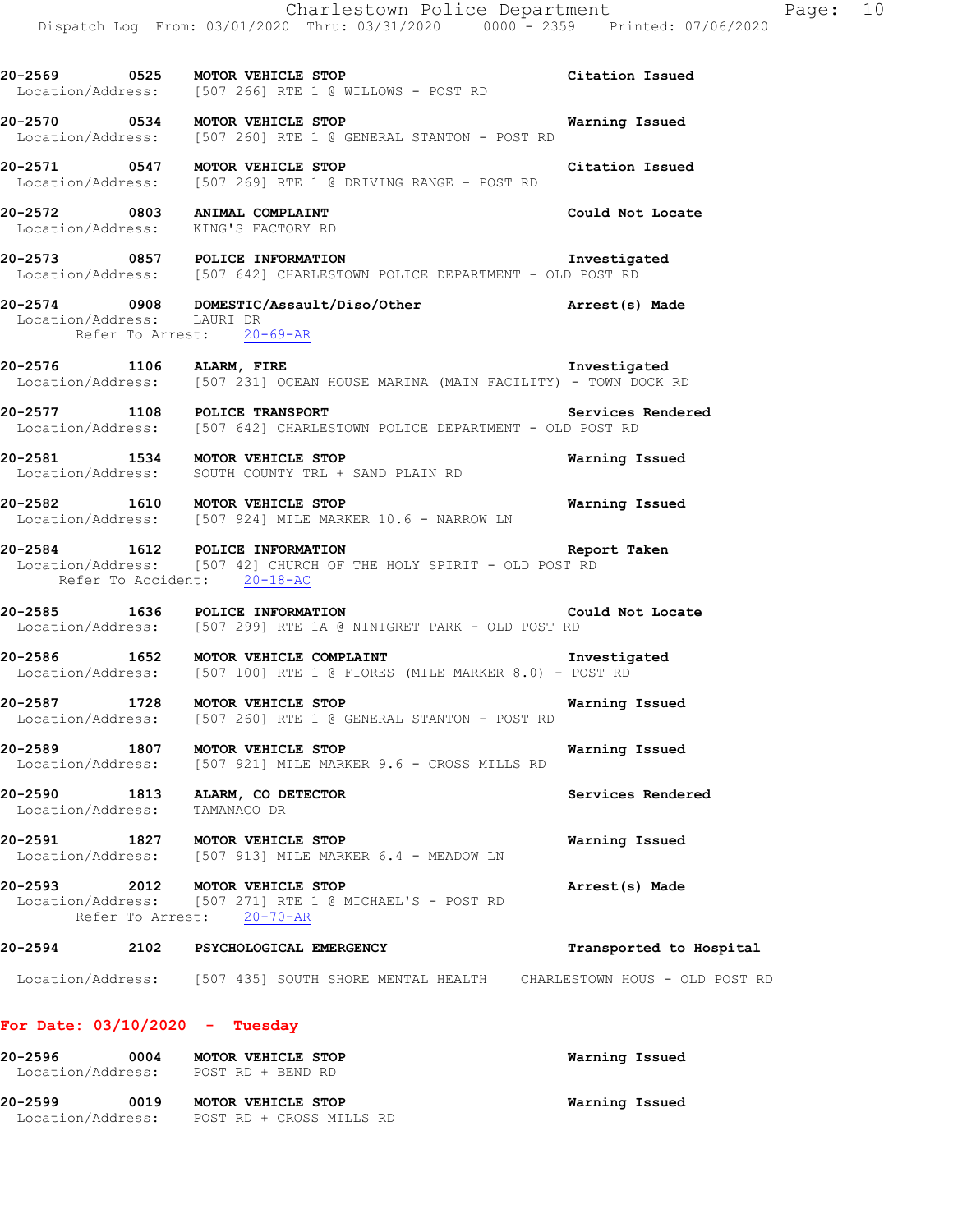| 20-2603 0050<br>Location/Address:                                 | MOTOR VEHICLE STOP<br>SHANNOCK RD                                                                                                                    | Warning Issued     |
|-------------------------------------------------------------------|------------------------------------------------------------------------------------------------------------------------------------------------------|--------------------|
| 20-2608 0142 ANIMAL COMPLAINT<br>Location/Address: LAND HARBOR DR |                                                                                                                                                      | Could Not Locate   |
|                                                                   | 20-2609 0155 MOTOR VEHICLE STOP<br>Location/Address: NARROW LN + POST RD                                                                             | Warning Issued     |
| 20-2611 0419 ALARM, FIRE                                          | Location/Address: [507 36] CHARLESTOWN MINI-SUPER - OLD POST RD                                                                                      | Investigated       |
|                                                                   | 20-2613 0543 MOTOR VEHICLE STOP<br>Location/Address: SOUTH COUNTY TRL + LAURI DR                                                                     | Warning Issued     |
|                                                                   | 20-2614 0756 MOTOR VEHICLE STOP Warning Issued<br>Location/Address: [507 261] RTE 1 @ STATE GARAGE (MILE MARKER 9.6) - POST RD                       | Warning Issued     |
|                                                                   | 20-2615 0939 POLICE INFORMATION Report Ta<br>Location/Address: [507 642] CHARLESTOWN POLICE DEPARTMENT - OLD POST RD<br>Refer To Incident: 20-100-OF | Report Taken       |
|                                                                   | 20-2616 0950 MOTOR VEHICLE STOP<br>Location/Address: [507 266] RTE 1 @ WILLOWS - POST RD                                                             | Citation Issued    |
|                                                                   | 20-2617 1015 MOTOR VEHICLE STOP<br>Location/Address: [507 260] RTE 1 @ GENERAL STANTON - POST RD                                                     | Citation Issued    |
|                                                                   | Warning Issued<br>20-2618 1036 MOTOR VEHICLE STOP<br>Vicinity of: [507 864] STATE OF RHODE ISLAND DOT GARAGE - CROSS MILLS RD                        |                    |
|                                                                   | 20-2619 1048 MOTOR VEHICLE STOP<br>Location/Address: POST RD + SCHOOLHOUSE POND RD                                                                   | Warning Issued     |
|                                                                   | 20-2620 1048 ASSIST OTHER TOWN DEPT                                                                                                                  | No Action Required |
|                                                                   | Location/Address: [507 39] CHARLESTOWN SENIOR CENTER - PARK LN                                                                                       |                    |
|                                                                   | 20-2621 1059 MOTOR VEHICLE STOP<br>Location/Address: POST RD + SCHOOLHOUSE POND RD                                                                   | Warning Issued     |
|                                                                   | 20-2622 1059 MOTOR VEHICLE STOP<br>Location/Address: [507 266] RTE 1 @ WILLOWS - POST RD                                                             | Warning Issued     |
|                                                                   | 20-2623 1105 MOTOR VEHICLE STOP<br>Location/Address: [507 921] MILE MARKER 9.6 - CROSS MILLS RD                                                      | Warning Issued     |
|                                                                   | 20-2625 1125 SUSPICIOUS ACTIVITY/VEHICLE<br>Location/Address: [507 20] NINIGRET PARK - PARK LN                                                       | Could Not Locate   |
| 20-2626 1250 CIVIL MATTER<br>Location/Address: SANCTUARY RD       |                                                                                                                                                      | Services Rendered  |
| Location/Address: BEND RD + POST RD                               | 20-2628 1333 MOTOR VEHICLE STOP                                                                                                                      | Warning Issued     |
|                                                                   | 20-2629 1342 POLICE INFORMATION<br>Location/Address: [507 642] CHARLESTOWN POLICE DEPARTMENT - OLD POST RD<br>Refer To Incident: 20-101-OF           | Services Rendered  |
|                                                                   | 20-2630 1352 MOTOR VEHICLE STOP<br>Location/Address: [507 276] RTE 2 @ RICHMOND LINE - SOUTH COUNTY TRL                                              | Warning Issued     |
| Location/Address: WILLOW RD                                       | 20-2631 1359 DIS CONDUCT / FIGHT<br>Refer To Incident: 20-102-OF                                                                                     | Report Taken       |
| Location/Address: PROSSER TRL                                     | 20-2632 1513 SUSPICIOUS ACTIVITY/VEHICLE                                                                                                             | Investigated       |

**20-2633 1522 MVA - Minor Report Taken**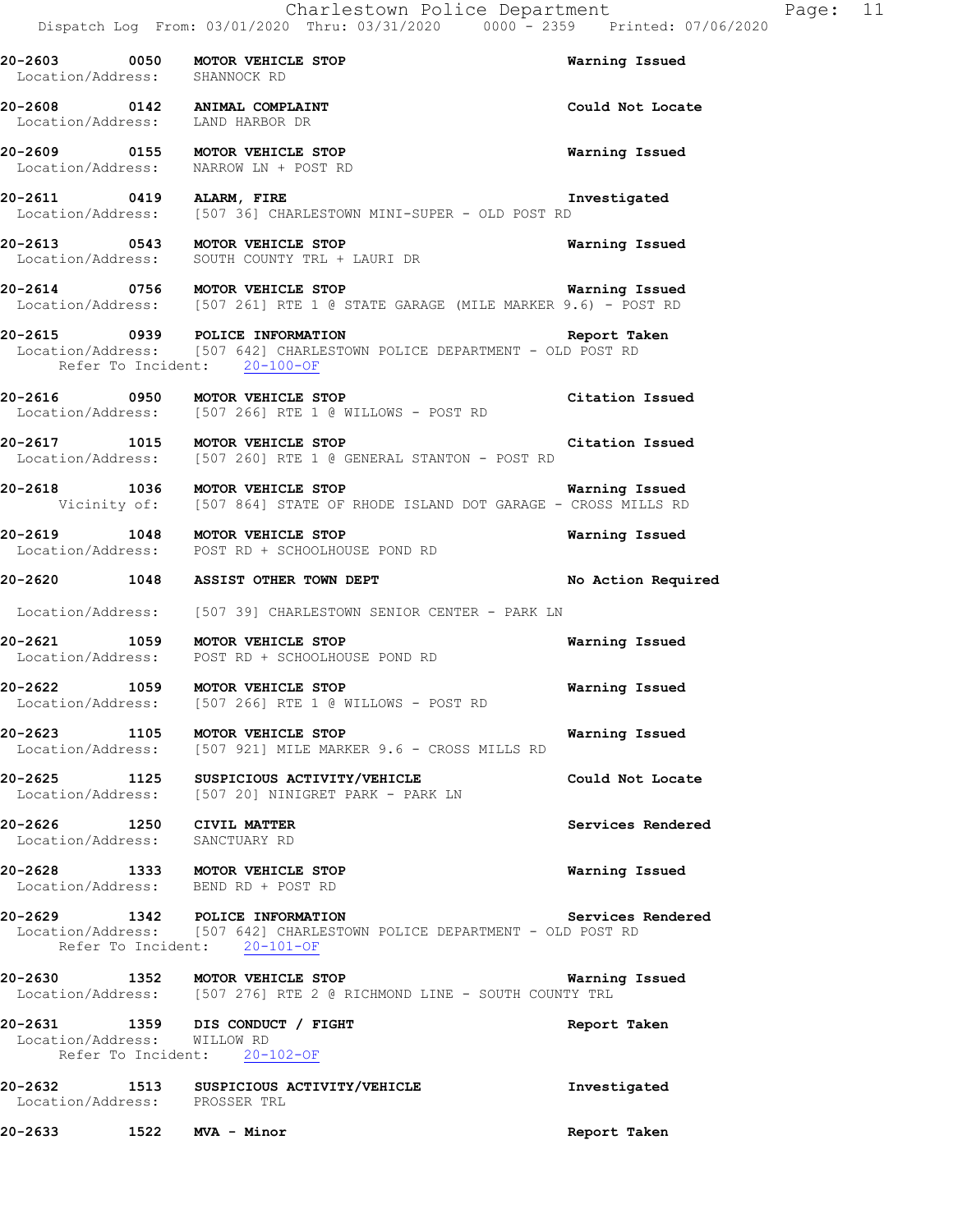|                                                                  | Charlestown Police Department<br>Dispatch Log From: 03/01/2020 Thru: 03/31/2020 0000 - 2359 Printed: 07/06/2020 |                   | Page: 12 |
|------------------------------------------------------------------|-----------------------------------------------------------------------------------------------------------------|-------------------|----------|
|                                                                  | Location/Address: [507 263] RTE 1 @ TOURIST INFO (MILE MARKER 7.6) - POST RD<br>Refer To Incident: 20-103-OF    |                   |          |
|                                                                  | 20-2634 1625 MOTOR VEHICLE STOP<br>Vicinity of: [507 853] QUONNY BAIT AND TACKLE - OLD POST RD                  | Warning Issued    |          |
|                                                                  | 20-2635 1635 SUSPICIOUS ACTIVITY/VEHICLE<br>Location/Address: WHIPPLE DR + SOUTH COUNTY TRL                     | Warning Issued    |          |
| Refer To Summons: 20-71-AR                                       | 20-2636 1657 MOTOR VEHICLE STOP<br>Location/Address: SHANNOCK RD + SOUTH COUNTY TRL                             | Arrest(s) Made    |          |
|                                                                  | 20-2639 1750 MOTOR VEHICLE STOP<br>Location/Address: [507 269] RTE 1 @ DRIVING RANGE - POST RD                  | Citation Issued   |          |
| Location/Address: OLD SHANNOCK RD                                | 20-2640 1812 ASSIST OTHER POLICE DEPT<br>Refer To Arrest: 20-72-AR                                              | Arrest(s) Made    |          |
| 20-2641 1842 WELL BEING CHECK<br>Location/Address: SCAPA FLOW RD |                                                                                                                 | Services Rendered |          |
| 20-2642 1945 OFFICER WANTED<br>Location/Address: SCAPA FLOW RD   |                                                                                                                 | Services Rendered |          |
|                                                                  | 20-2643 2138 MOTOR VEHICLE STOP<br>Location/Address: [507 910] MILE MARKER 5.6 - EAST BEACH RD                  | Warning Issued    |          |
|                                                                  | 20-2644 2153 MOTOR VEHICLE STOP<br>Location/Address: [507 271] RTE 1 @ MICHAEL'S - POST RD                      | Warning Issued    |          |
| 20-2645 2313 NOTIFICATION<br>Location/Address: ROSS HILL RD      |                                                                                                                 | Services Rendered |          |
| For Date: $03/11/2020$ - Wednesday                               |                                                                                                                 |                   |          |
| 20-2652                                                          | 0213 SUSPICIOUS ACTIVITY/VEHICLE                                                                                | Investigated      |          |

| Location/Address: |      | [507 937] GEMELLI BISTRO - FALCONE LN |                |
|-------------------|------|---------------------------------------|----------------|
| 20-2657           | 0747 | <b>DISTURBANCE/Music/Noise</b>        | Arrest(s) Made |
| Location/Address: |      | LIISA DR                              |                |

- Refer To Arrest: 20-73-AR
- **20-2659 1029 FOLLOW-UP INVESTIGATION Investigated**  Location/Address: LIISA DR

**20-2660 1051 MOTOR VEHICLE COMPLAINT Could Not Locate**  Location/Address: [507 258] RTE 1 @ SOUTH KINGSTOWN LINE (MM 11.4) - POST RD

**20-2661 1139 ALARM, BURGLAR Building Checked/Secured** 

Location/Address: MATUNUCK SCHOOLHOUSE RD

**20-2662 1150 POLICE TRANSPORT Taken/Refered to Other Agency**

Location/Address: [507 642] CHARLESTOWN POLICE DEPARTMENT - OLD POST RD

**20-2663 1220 PSYCHOLOGICAL EMERGENCY Transported to Hospital** 

Location/Address: WHIPPLE DR

**20-2664 1254 MOTOR VEHICLE STOP Citation Issued**  Vicinity of: [507 364] CROTTY AND SONS AUTO BODY - SOUTH COUNTY TRL

**20-2665 1341 ASSIST OTHER AGENCY Services Rendered**  Location/Address: [507 642] CHARLESTOWN POLICE DEPARTMENT - OLD POST RD

**20-2666 1353 MOTOR VEHICLE STOP Warning Issued**  Location/Address: POST RD + SCHOOLHOUSE POND RD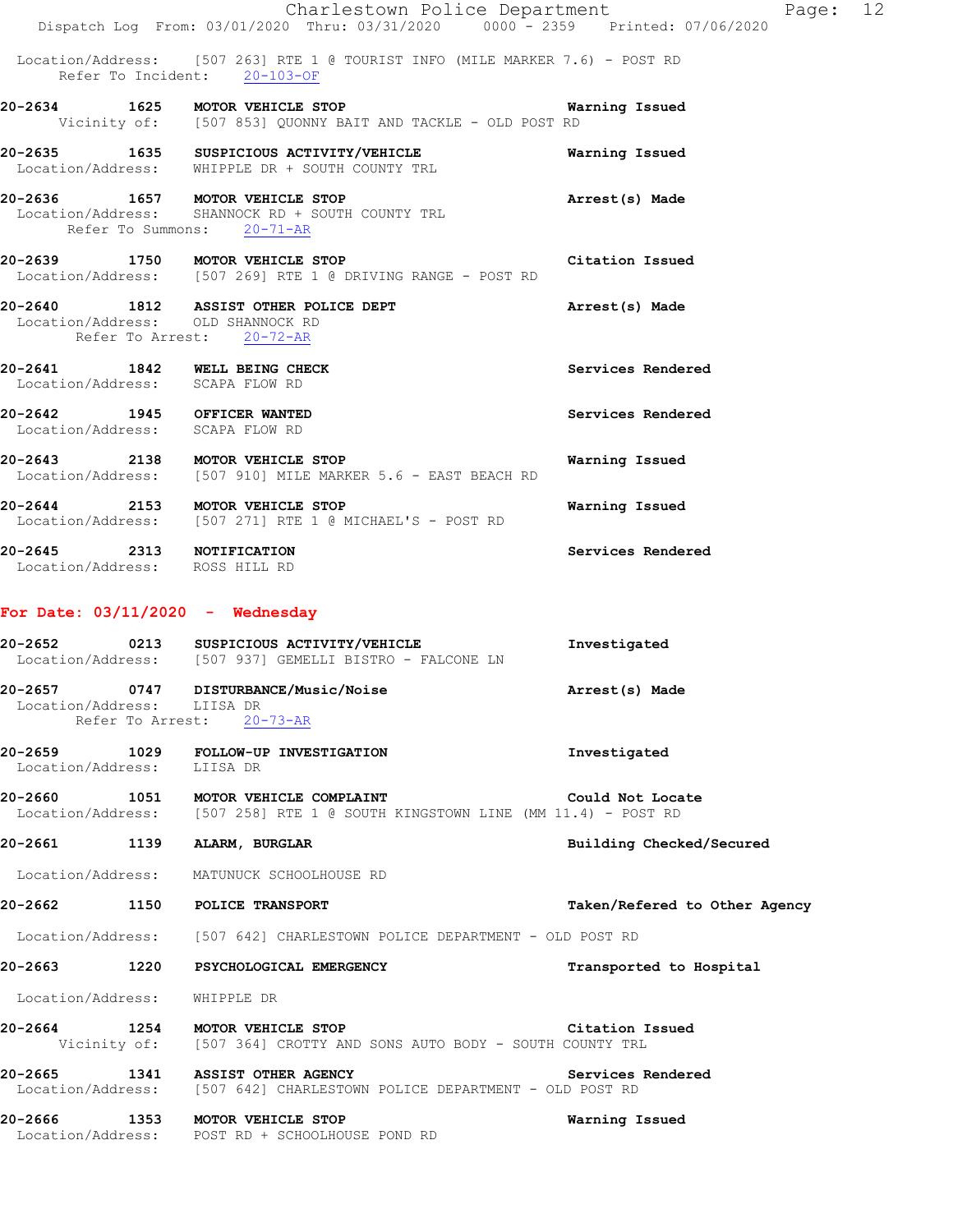|                                                        | 20-2667 1401 MOTOR VEHICLE STOP<br>Location/Address: POST RD + KING'S FACTORY RD                   | Warning Issued     |
|--------------------------------------------------------|----------------------------------------------------------------------------------------------------|--------------------|
|                                                        | 20-2668 1423 ANIMAL COMPLAINT<br>Location/Address: [507 45] RIPPY'S LIQUOR MART - SOUTH COUNTY TRL | Investigated       |
|                                                        | 20-2670 1529 ASSIST CITIZEN<br>Location/Address: [507 33] BROOKSIDE APARTMENTS - SOUTH COUNTY TRL  | Services Rendered  |
|                                                        | 20-2671 1541 MOTOR VEHICLE STOP<br>Location/Address: CROSS MILLS RD + POST RD                      | Warning Issued     |
|                                                        | 20-2672 1601 ANIMAL COMPLAINT                                                                      | No Action Required |
| Location/Address: DRIFTWOOD DR                         |                                                                                                    |                    |
| 20-2673 1608 LARCENY                                   | Location/Address: ALTON CAROLINA RD<br>Refer To Incident: 20-104-OF                                | Report Taken       |
|                                                        | 20-2674 1706 MOTOR VEHICLE STOP<br>Location/Address: ALTON CAROLINA RD + HILLTOP DR                | Warning Issued     |
|                                                        | 20-2675 1957 MOTOR VEHICLE STOP<br>Location/Address: POST RD + TAMANACO DR                         | Warning Issued     |
| 20-2676 2010 TRESPASSING<br>Location/Address: BOTKA DR |                                                                                                    | Investigated       |
|                                                        | Vicinity of: [507 669] PASTORE LIESURE CENTER - KING'S FACTORY RD                                  |                    |
|                                                        | 20-2681 2047 MOTOR VEHICLE STOP<br>Location/Address: SOUTH COUNTY TRL + SHERMAN AVE                | Warning Issued     |
|                                                        | 20-2682 2055 MOTOR VEHICLE STOP<br>Location/Address: POST RD + LAKESIDE DR                         | Warning Issued     |
|                                                        | 20-2683 2145 DISABLED MV<br>Vicinity of: POST RD + WILDFLOWER RD                                   | Services Rendered  |
|                                                        | 20-2684 2355 MOTOR VEHICLE STOP<br>Location/Address: POST RD + GENERAL STANTON LN                  | Warning Issued     |

**20-2685 0015 MOTOR VEHICLE STOP Warning Issued**  Location/Address: [507 381] CVS PHARMACY - OLD POST RD

**20-2692 0109 MOTOR VEHICLE STOP Warning Issued**  Location/Address: CROSS MILLS RD

**20-2693 0116 OFFICER WANTED Services Rendered**  Location/Address: LAND HARBOR DR Refer To Incident: 20-105-OF

**20-2700 0306 POLICE INFORMATION Services Rendered**  Location/Address: [507 642] CHARLESTOWN POLICE DEPARTMENT - OLD POST RD

**20-2701 0853 WARRANT ARREST Arrest(s) Made**  Location/Address: [507 642] CHARLESTOWN POLICE DEPARTMENT - OLD POST RD Refer To Arrest: 20-74-AR

Location/Address: [507 275] RTE 1 @ WESTERLY LINE - POST RD

**20-2702 0919 POLICE TRANSPORT Taken/Refered to Other Agency** Location/Address: [507 642] CHARLESTOWN POLICE DEPARTMENT - OLD POST RD **20-2703 1530 MOTOR VEHICLE STOP Warning Issued**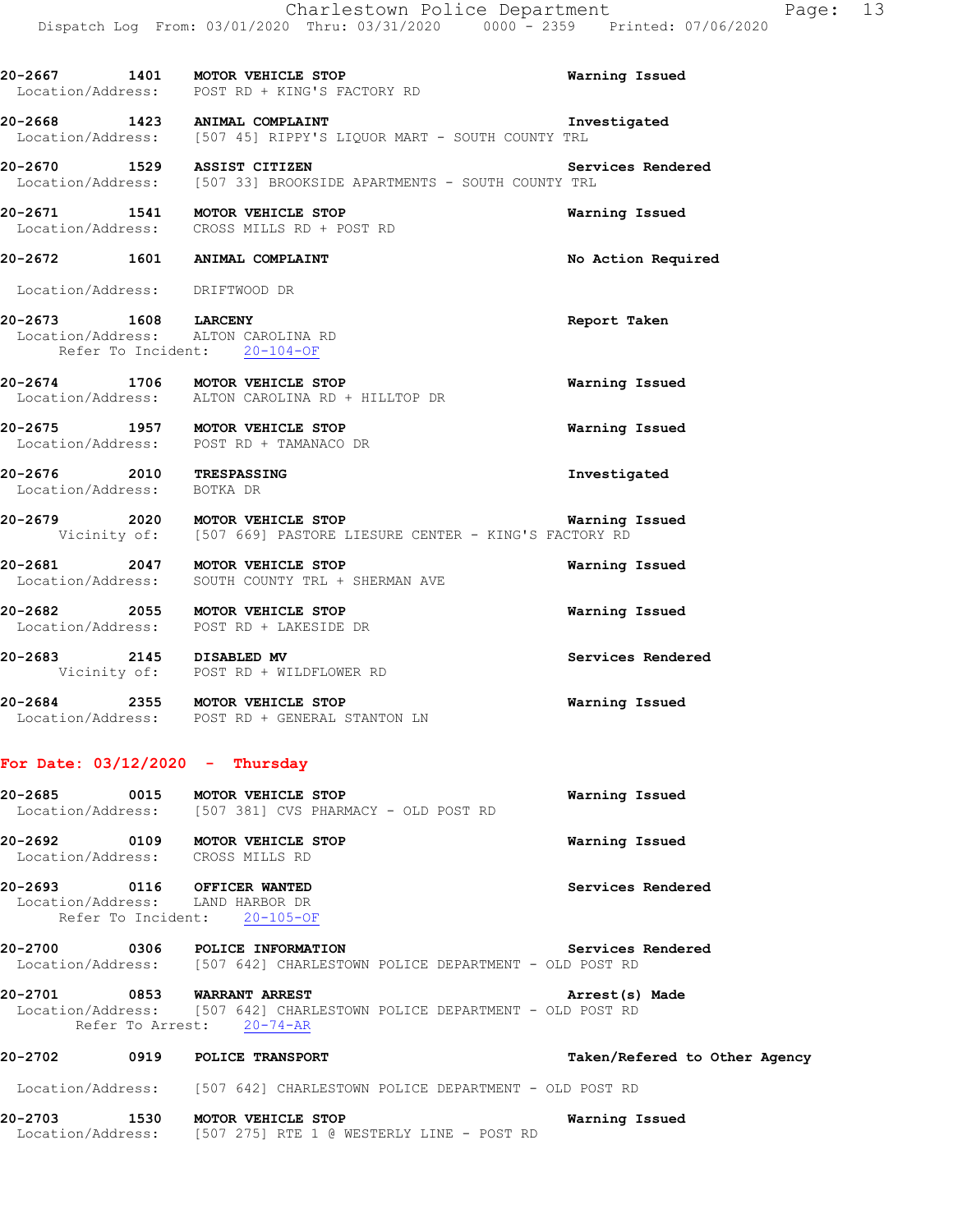**20-2704 1544 DISABLED MV Warning Issued** 

Location/Address: POST RD + SCHOOLHOUSE POND RD

**20-2705 1555 MOTOR VEHICLE STOP Warning Issued**  Vicinity of: KING'S FACTORY RD **20-2706 1628 MOTOR VEHICLE STOP Citation Issued**  Location/Address: SAND PLAIN RD + SOUTH COUNTY TRL **20-2707 1646 MOTOR VEHICLE STOP Warning Issued**<br>Location/Address: [507 258] RTE 1 @ SOUTH KINGSTOWN LINE (MM 11.4) - POST RD [507 258] RTE 1 @ SOUTH KINGSTOWN LINE (MM 11.4) - POST RD **20-2708 1657 MOTOR VEHICLE STOP Arrest(s) Made**  Location/Address: [507 275] RTE 1 @ WESTERLY LINE - POST RD Refer To Summons: 20-75-AR **20-2709 1707 MOTOR VEHICLE STOP Warning Issued**  Location/Address: [507 287] RTE 112 @ CHARLESTOWN ELEMENTARY SCHOOL - CAROLINA BACK RD **20-2710 1713 MOTOR VEHICLE STOP Warning Issued**  Location/Address: POST RD + SCHOOLHOUSE POND RD **20-2711 1715 MOTOR VEHICLE STOP Citation Issued**<br>Location/Address: [507 276] RTE 2 @ RICHMOND LINE - SOUTH COUNTY TRL [507 276] RTE 2 @ RICHMOND LINE - SOUTH COUNTY TRL **20-2712 1727 MOTOR VEHICLE STOP Warning Issued**  Location/Address: CAROLINA BACK RD + RAILROAD AVE **20-2713 1744 POLICE INFORMATION Investigated**  Location/Address: [507 26] CHARLESTOWN BREACHWAY - CHARLESTOWN BEACH RD **20-2714 1801 MOTOR VEHICLE STOP Warning Issued**  Location/Address: [507 275] RTE 1 @ WESTERLY LINE - POST RD **20-2715 1808 MOTOR VEHICLE STOP Warning Issued**  Location/Address: POST RD + SOUTH COUNTY TRL **20-2716 1820 MOTOR VEHICLE STOP WARE WARE WEEN CONSUMENT OF STOP**<br>Location/Address: [507 258] RTE 1 @ SOUTH KINGSTOWN LINE (MM 11.4) - POST RD  $[507 258]$  RTE 1 @ SOUTH KINGSTOWN LINE (MM 11.4) - POST RD **20-2717 1829 MOTOR VEHICLE STOP Warning Issued**  Location/Address: [507 258] RTE 1 @ SOUTH KINGSTOWN LINE (MM 11.4) - POST RD **20-2718 1935 POLICE INFORMATION Services Rendered**  Location/Address: [507 38] CHARLESTOWN POST OFFICE - OLD POST RD **20-2719 2002 MOTOR VEHICLE STOP Warning Issued**  Location/Address: [507 261] RTE 1 @ STATE GARAGE (MILE MARKER 9.6) - POST RD **20-2720 2018 MOTOR VEHICLE STOP Warning Issued**  Location/Address: [507 276] RTE 2 @ RICHMOND LINE - SOUTH COUNTY TRL **20-2721 2025 MOTOR VEHICLE STOP Warning Issued**  Location/Address: POST RD + KING'S FACTORY RD **20-2723 2034 MOTOR VEHICLE STOP Warning Issued**  Location/Address: [507 279] RTE 2 @ CHARLESTOWN TOWN HALL - SOUTH COUNTY TRL **20-2725 2048 MOTOR VEHICLE STOP Warning Issued**  Location/Address: CAROLINA BACK RD + OLD MILL RD

**20-2727 2117 MOTOR VEHICLE STOP Warning Issued**  Location/Address: POST RD + FALCONE LN **20-2728 2117 MOTOR VEHICLE STOP Warning Issued**  Location/Address: POST RD + ROSS HILL RD

**20-2729 2131 MOTOR VEHICLE STOP Warning Issued**  Location/Address: SOUTH COUNTY TRL + LAURI DR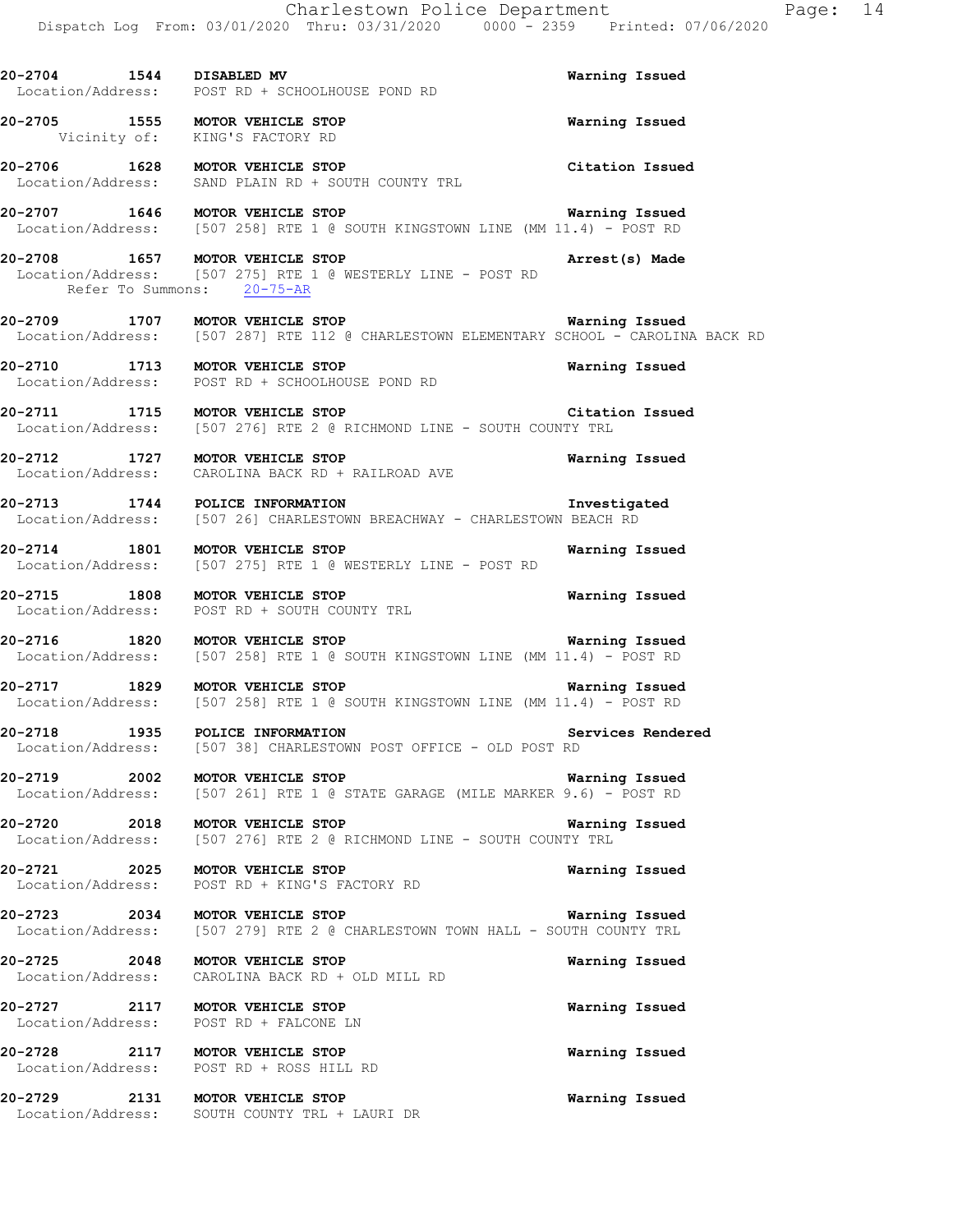|                                                 |                           | Charlestown Police Department                                                  |                    |
|-------------------------------------------------|---------------------------|--------------------------------------------------------------------------------|--------------------|
|                                                 |                           | Dispatch Log From: 03/01/2020 Thru: 03/31/2020 0000 - 2359 Printed: 07/06/2020 |                    |
| Location/Address: POST RD + SCHOOLHOUSE POND RD |                           |                                                                                | Warning Issued     |
| 20-2731 2140                                    | <b>MOTOR VEHICLE STOP</b> | Location/Address: [507 278] RTE 2 @ RIPPY'S MARKET - SOUTH COUNTY TRL          | Citation Issued    |
|                                                 |                           | Location/Address: [507 100] RTE 1 @ FIORES (MILE MARKER 8.0) - POST RD         | Warning Issued     |
| 20-2733<br>2150                                 | MOTOR VEHICLE STOP        |                                                                                | No Action Required |
|                                                 |                           | Location/Address: [507 260] RTE 1 @ GENERAL STANTON - POST RD                  |                    |
| 20-2735<br>2202<br>Location/Address: AUBURN DR  | MOTOR VEHICLE STOP        |                                                                                | Warning Issued     |

### **For Date: 03/13/2020 - Friday**

|  | 20-2737 0020 ALARM, BURGLAR                                                                                                                 | Building Checked/Secured |
|--|---------------------------------------------------------------------------------------------------------------------------------------------|--------------------------|
|  | Location/Address: [507 723] BOULDER AVE                                                                                                     |                          |
|  | 20-2755 1034 ASSIST CITIZEN<br>Location/Address: SHUMANKANUC HILL RD                                                                        | Services Rendered        |
|  | 20-2756 1056 MVA - Minor<br>Location/Address: [507 72] CUMBERLAND FARMS - OLD POST RD<br>Refer To Accident: 20-19-AC                        | Report Taken             |
|  | 20-2757 1109 ASSIST OTHER POLICE DEPT<br>Location/Address: [507 62] OCEAN VIEW MOTEL - POST RD                                              | Services Rendered        |
|  | 20-2758 1243 ANIMAL COMPLAINT<br>Location/Address: BISCUIT CITY RD                                                                          | Could Not Locate         |
|  | 20-2759 1311 MOTOR VEHICLE COMPLAINT<br>Location/Address: [507 20] NINIGRET PARK - PARK LN<br>Refer To Arrest: 20-76-AR                     | Arrest(s) Made           |
|  | 20-2760 1409 POLICE INFORMATION Services<br>Location/Address: [507 642] CHARLESTOWN POLICE DEPARTMENT - OLD POST RD                         | Services Rendered        |
|  | 20-2761 1504 ASSIST OTHER AGENCY<br>Location/Address: [507 642] CHARLESTOWN POLICE DEPARTMENT - OLD POST RD<br>Refer To Incident: 20-106-OF | Report Taken             |
|  | 20-2762 1544 MOTOR VEHICLE STOP Warning<br>Location/Address: [507 276] RTE 2 @ RICHMOND LINE - SOUTH COUNTY TRL                             | Warning Issued           |
|  | 20-2763 1552 MOTOR VEHICLE STOP<br>Location/Address: POST RD + SCHOOLHOUSE POND RD                                                          | Warning Issued           |
|  | 20-2764 1617 MOTOR VEHICLE STOP<br>Location/Address: POST RD + SCHOOLHOUSE POND RD                                                          | Warning Issued           |
|  | 20-2765 1618 MOTOR VEHICLE STOP<br>Location/Address: POST RD + LAKESIDE DR                                                                  | <b>Warning Issued</b>    |
|  | 20-2766 1647 MOTOR VEHICLE STOP<br>Location/Address: POST RD + HOXSIE AVE                                                                   | Warning Issued           |
|  | 20-2767 1659 MOTOR VEHICLE STOP<br>Location/Address: SOUTH COUNTY TRL + WHIPPLE DR                                                          | Warning Issued           |
|  | 20-2768 1702 MOTOR VEHICLE STOP<br>Location/Address: [507 28] SIMPLE PEASURES - SOUTH COUNTY TRL                                            | Warning Issued           |
|  | 20-2769 1715 SUSPICIOUS ACTIVITY/VEHICLE<br>Location/Address: [507 585] STEDMAN & KAZOUNIS - CROSSLAND ST                                   | Investigated             |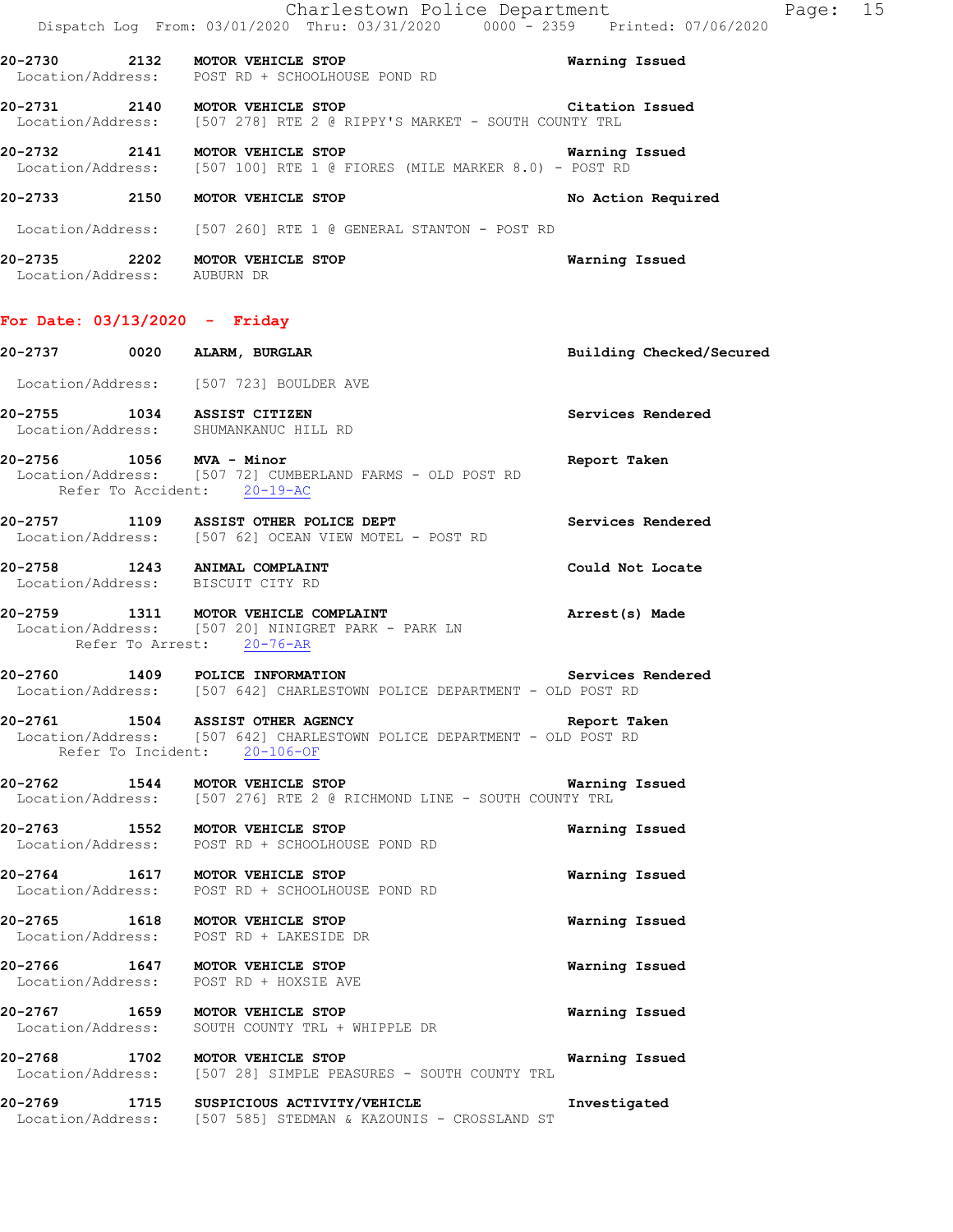**20-2772 1814 ASSIST CITIZEN Services Rendered**  Vicinity of: WORDEN'S POND RD + SHANNOCK RD

- **20-2773 2049 MOTOR VEHICLE STOP WARE MENTAL HEALTH (MM 9.0) POST** bocation/Address: [507 303] RTE 1 @ SOUTH SHORE MENTAL HEALTH (MM 9.0) POST  $[507 303]$  RTE 1 @ SOUTH SHORE MENTAL HEALTH (MM 9.0) - POST RD
- **20-2774 2055 MOTOR VEHICLE STOP Warning Issued**  Location/Address: [507 258] RTE 1 @ SOUTH KINGSTOWN LINE (MM 11.4) - POST RD
- **20-2775 2107 ANIMAL COMPLAINT Services Rendered**  Location/Address: BISCUIT CITY RD

#### **For Date: 03/14/2020 - Saturday**

Refer To Arrest: 20-78-AR

**20-2776 0011 ALARM, BURGLAR Building Checked/Secured**  Location/Address: SHUMANKANUC HILL RD **20-2777 0032 POLICE INFORMATION Services Rendered**  Location/Address: [507 38] CHARLESTOWN POST OFFICE - OLD POST RD **20-2778 0056 MOTOR VEHICLE STOP Arrest(s) Made**  Location/Address: [507 100] RTE 1 @ FIORES (MILE MARKER 8.0) - POST RD

- **20-2779 0320 SUSPICIOUS ACTIVITY/VEHICLE Could Not Locate**  Location/Address: [507 410] DUNKIN DONUTS - OLD POST RD
- **20-2782 1017 OFFICER WANTED Investigated**  Location/Address: OLD POST RD Refer To Incident: 20-107-OF
- **20-2783 1026 ROAD HAZARD/OBSTRUCTION Could Not Locate**  Location/Address: [507 275] RTE 1 @ WESTERLY LINE - POST RD
- **20-2787 1141 POLICE TRANSPORT Services Rendered Services Rendered Industry** 642] CHARLESTOWN POLICE DEPARTMENT OLD POST RD [507 642] CHARLESTOWN POLICE DEPARTMENT - OLD POST RD
- **20-2788 1330 WELL BEING CHECK Investigated**  Location/Address: [507 45] RIPPY'S LIQUOR MART - SOUTH COUNTY TRL
- **20-2792 1610 MOTOR VEHICLE STOP Warning Issued**  Location/Address: [507 258] RTE 1 @ SOUTH KINGSTOWN LINE (MM 11.4) - POST RD

#### **For Date: 03/15/2020 - Sunday**

| 20-2810 | 0910               |  | POLICE INFORMATION                                                      |  |  |  | Services Rendered |  |
|---------|--------------------|--|-------------------------------------------------------------------------|--|--|--|-------------------|--|
|         |                    |  | Location/Address: [507 642] CHARLESTOWN POLICE DEPARTMENT - OLD POST RD |  |  |  |                   |  |
|         | Refer To Incident: |  | $20 - 108 - 0F$                                                         |  |  |  |                   |  |

**20-2811 1057 CIVIL MATTER Investigated**  Location/Address: SAFFORD DR Refer To Incident: 20-109-OF

**20-2813 1153 ASSIST OTHER POLICE DEPT Services Rendered**  Location/Address: SEQUIN CT Refer To Incident: 20-110-OF

**20-2814 1430 DEATH; Sudden/Unexpected Report Taken**  Location/Address: JOSEPHINE DR Refer To Incident: 20-111-OF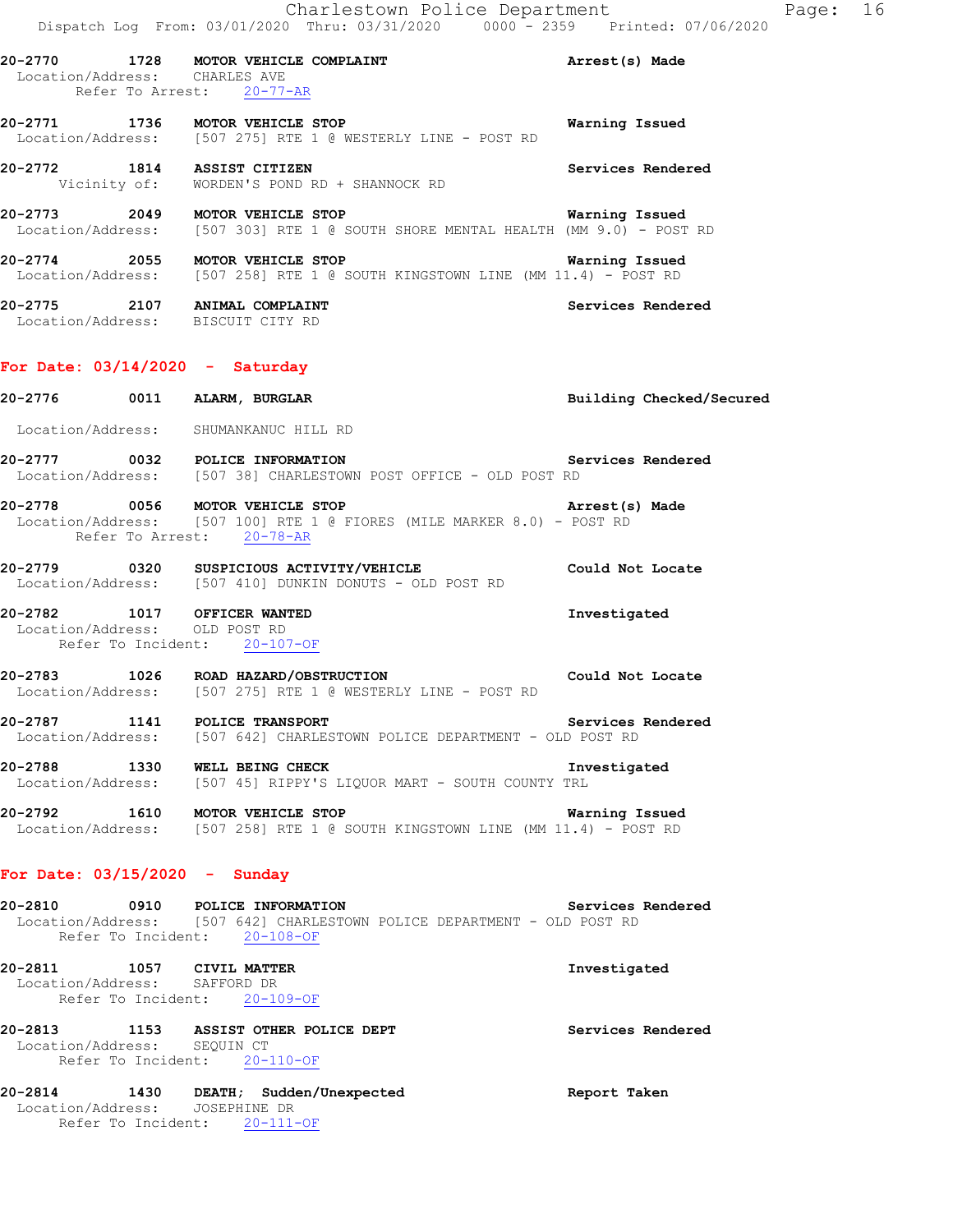| 20-2818           | 2110 | ANIMAL COMPLAINT | Services Rendered |
|-------------------|------|------------------|-------------------|
| Location/Address: |      | KLONDIKE RD      |                   |
|                   |      |                  |                   |

**20-2819 2148 OFFICER WANTED Services Rendered**  Location/Address: [507 901] GROUP HOME (BY WHIPPLE DRIVE) - SOUTH COUNTY TRL

### **For Date: 03/16/2020 - Monday**

| Location/Address: OLD POST RD                                  | 20-2836 1001 POLICE INFORMATION                                                                                                   | Services Rendered       |
|----------------------------------------------------------------|-----------------------------------------------------------------------------------------------------------------------------------|-------------------------|
| Location/Address: BURNHAM ST                                   | 20-2837 1007 POLICE INFORMATION                                                                                                   | Services Rendered       |
| Location/Address: ROSS HILL RD                                 | 20-2838 1010 POLICE INFORMATION                                                                                                   | Services Rendered       |
| 20-2839 1032 OFFICER WANTED<br>Location/Address: OLD POST RD   | Refer To Incident: 20-112-OF                                                                                                      | Services Rendered       |
|                                                                | 20-2841 1110 DIS CONDUCT / FIGHT<br>Location/Address: [507 222] SEAVIEW MOTOR COURT - OLD POST RD<br>Refer To Incident: 20-113-OF | Report Taken            |
|                                                                | 20-2842 1231 ANIMAL COMPLAINT                                                                                                     | No Action Required      |
| Location/Address: DRIFTWOOD DR                                 |                                                                                                                                   |                         |
|                                                                | 20-2843 1254 POLICE INFORMATION<br>Location/Address: SHUMANKANUC HILL RD                                                          | Services Rendered       |
|                                                                | 20-2845 1602 ANIMAL COMPLAINT<br>Location/Address: POST RD + KING'S FACTORY RD                                                    | Unfounded               |
|                                                                | 20-2847 1948 WELL BEING CHECK<br>Location/Address: [507 410] DUNKIN DONUTS - OLD POST RD                                          | Services Rendered       |
| 20-2848 2115 OFFICER WANTED<br>Location/Address: OLD COACH RD  |                                                                                                                                   | Peace Restored          |
| 20-2849 2305 OFFICER WANTED                                    | Location/Address: [507 865] ARNOLD FAMILY CABIN - KING'S FACTORY RD                                                               | Investigated            |
|                                                                | 20-2850 2358 PSYCHOLOGICAL EMERGENCY                                                                                              | Transported to Hospital |
|                                                                | Location/Address: [507 372] SOUTH SHORE MENTAL HEALTH - OLD POST RD                                                               |                         |
| For Date: $03/17/2020 -$ Tuesday                               |                                                                                                                                   |                         |
| 20-2858 0440 ALARM, BURGLAR<br>Location/Address: SCAPA FLOW RD |                                                                                                                                   | Investigated            |
| 20-2861 0532 DISABLED MV                                       | Location/Address: [507 254] MILE MARKER 66 - POST RD                                                                              | Services Rendered       |
|                                                                |                                                                                                                                   |                         |

**20-2862 1129 MVA - Minor Report Taken**  Location/Address: [507 72] CUMBERLAND FARMS - OLD POST RD Refer To Accident: 20-20-AC

# **20-2863 1134 PSYCHOLOGICAL EMERGENCY Transported to Hospital**

 Location/Address: LAND HARBOR DR Refer To Incident: 20-114-OF

#### **20-2865 1300 LARCENY Report Taken**

 Location/Address: SANCTUARY RD Refer To Incident: 20-115-OF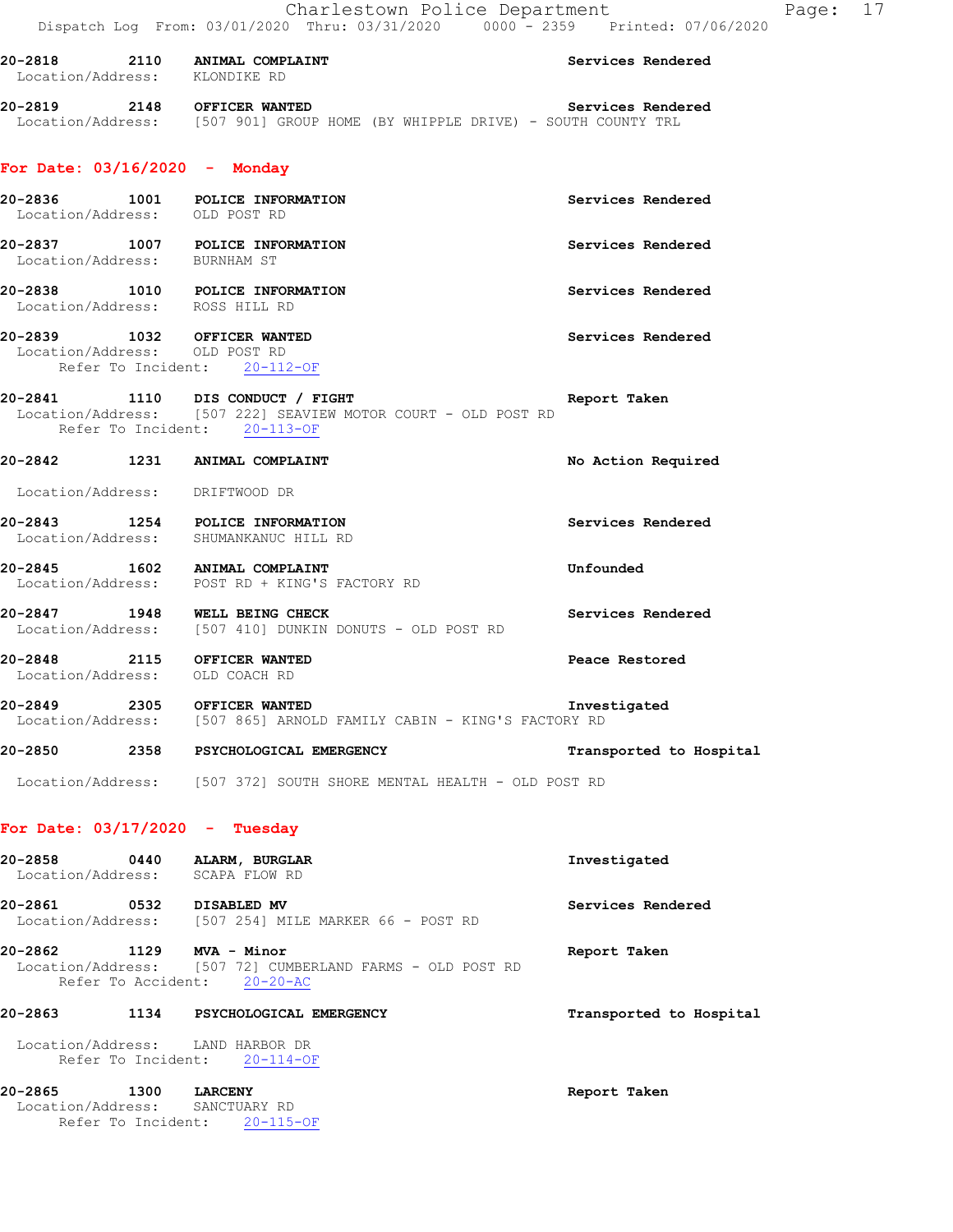| Investigated                                                                                  |  | Building Checked/Secured | Location/Address: [507 868] MICHAEL'S GARAGE - POST RD<br>Arrest(s) Made | Services Rendered | Location/Address: [507 642] CHARLESTOWN POLICE DEPARTMENT - OLD POST RD<br>Report Taken<br>Vicinity of: [507 225] MOTT & CHACE SOTHEBY'S REALTY - POST RD | Refer To Accident: 20-21-AC<br>20-2876 1842 ASSAULT<br>Location/Address: LAND HARBOR DR<br>Refer To Incident: 20-116-OF<br>20-2878 2157 WELL BEING CHECK<br>Location/Address: [507 26] CHARLESTOWN BREACHWAY - CHARLESTOWN BEACH RD<br>For Date: $03/18/2020 -$ Wednesday<br>20-2901 0927 ROAD HAZARD/OBSTRUCTION<br>Vicinity of: POST RD + EAST BEACH RD<br>20-2903 1229 MVA - Minor<br>20-2917 1959 FIRE, OTHER<br>Location/Address: BUCKEYE BROOK RD<br>Location/Address: LAUREL RD<br>20-2923 2122 ALARM, BURGLAR |
|-----------------------------------------------------------------------------------------------|--|--------------------------|--------------------------------------------------------------------------|-------------------|-----------------------------------------------------------------------------------------------------------------------------------------------------------|-----------------------------------------------------------------------------------------------------------------------------------------------------------------------------------------------------------------------------------------------------------------------------------------------------------------------------------------------------------------------------------------------------------------------------------------------------------------------------------------------------------------------|
| Report Taken<br>Report Taken<br>Services Rendered<br>Report Taken<br>Building Checked/Secured |  |                          |                                                                          |                   |                                                                                                                                                           | Location/Address: [507 64] RATHSKELLER RESTAURANT - OLD COACH RD                                                                                                                                                                                                                                                                                                                                                                                                                                                      |
|                                                                                               |  |                          |                                                                          |                   |                                                                                                                                                           | Location/Address: [507 72] CUMBERLAND FARMS - OLD POST RD<br>Refer To Accident: 20-22-AC                                                                                                                                                                                                                                                                                                                                                                                                                              |
|                                                                                               |  |                          |                                                                          |                   |                                                                                                                                                           | 20-2915 1837 LARCENY<br>Location/Address: [507 682] OLD SHANNOCK RD<br>Refer To Incident: 20-117-OF                                                                                                                                                                                                                                                                                                                                                                                                                   |
|                                                                                               |  |                          |                                                                          |                   |                                                                                                                                                           |                                                                                                                                                                                                                                                                                                                                                                                                                                                                                                                       |
|                                                                                               |  |                          |                                                                          |                   |                                                                                                                                                           | 20-2919 2002 DOMESTIC/Assault/Diso/Other<br>Refer To Incident: 20-118-OF                                                                                                                                                                                                                                                                                                                                                                                                                                              |
|                                                                                               |  |                          |                                                                          |                   |                                                                                                                                                           |                                                                                                                                                                                                                                                                                                                                                                                                                                                                                                                       |

### **For Date: 03/20/2020 - Friday**

| 20-2966           | 0118 | MVA - Minor         | Services Rendered |
|-------------------|------|---------------------|-------------------|
| Location/Address: |      | NEW BISCUIT CITY RD |                   |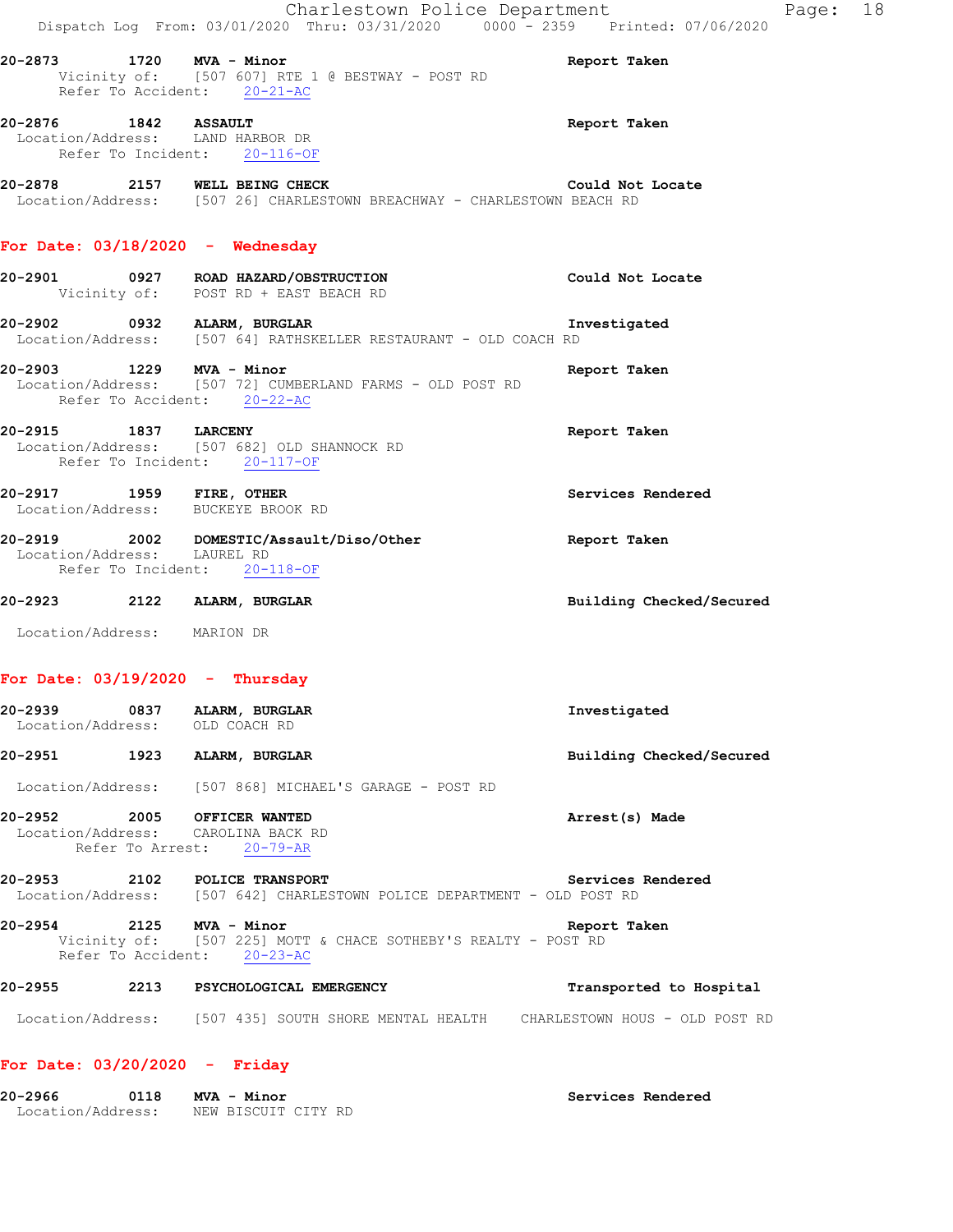**20-2978 1712 ALARM, BURGLAR False Alarm**  Location/Address: [507 30] ATLANTIC ANIMAL HOSPITAL - SOUTH COUNTY TRL

**20-2980 2006 MOTOR VEHICLE COMPLAINT Unfounded**  Location/Address: [507 258] RTE 1 @ SOUTH KINGSTOWN LINE (MM 11.4) - POST RD

#### **20-2984 2033 PSYCHOLOGICAL EMERGENCY Transported to Hospital**

 Location/Address: [507 435] SOUTH SHORE MENTAL HEALTH CHARLESTOWN HOUS - OLD POST RD Refer To Incident: 20-119-OF

#### **For Date: 03/21/2020 - Saturday**

| 20-2995 0141                                     | MOTOR VEHICLE STOP<br>Location/Address: SOUTH COUNTY TRL + CAROLINA BACK RD                           | Warning Issued          |
|--------------------------------------------------|-------------------------------------------------------------------------------------------------------|-------------------------|
|                                                  | 20-2998 0625 MOTOR VEHICLE STOP<br>Location/Address: ROSS HILL RD                                     | Warning Issued          |
|                                                  | 20-2999 0815 SUSPICIOUS ACTIVITY/VEHICLE<br>Vicinity of: SEA BREEZE AVE - WEST BEACH RD               | Investigated            |
| 20-3000 0821 DISABLED MV<br>Vicinity of: POST RD |                                                                                                       | Services Rendered       |
|                                                  | 20-3003 1437 PSYCHOLOGICAL EMERGENCY                                                                  | Transported to Hospital |
|                                                  | Location/Address: [507 682] OLD SHANNOCK RD                                                           |                         |
| Location/Address: SAND HILL RD                   | 20-3006 1611 DISTURBANCE/Music/Noise                                                                  | Peace Restored          |
| 20-3008 1620 DISABLED MV                         | Location/Address: POST RD + SOUTH COUNTY TRL                                                          | Investigated            |
|                                                  | 20-3016 1755 ANIMAL COMPLAINT                                                                         | No Action Required      |
| Location/Address: KENDALL CT                     |                                                                                                       |                         |
|                                                  | 20-3017 1845 HOUSE CHECK<br>Location/Address: [507 822] SOUTH NIANTIC DR                              | Investigated            |
|                                                  | 20-3019 2041 DISTURBANCE/Music/Noise<br>Location/Address: SAND HILL RD                                | Peace Restored          |
|                                                  | 20-3020 2045 WELL BEING CHECK<br>Location/Address: RIDGEWOOD RD                                       | Services Rendered       |
| 20-3022 2246 OFFICER WANTED                      | Location/Address: [507 929] CHURCHWOODS HOUSING COMPLEX - OLD POST RD<br>Refer To Incident: 20-121-OF | Investigated            |
|                                                  | 20-3023 2253 PSYCHOLOGICAL EMERGENCY                                                                  | Transported to Hospital |
|                                                  | Location/Address: [507 929] CHURCHWOODS HOUSING COMPLEX - OLD POST RD                                 |                         |
| For Date: $03/22/2020 -$ Sunday                  |                                                                                                       |                         |

### **20-3024 0052 DISABLED MV Services Rendered**  Location/Address: POST RD + BEND RD **20-3037 1209 ROAD HAZARD/OBSTRUCTION Services Rendered**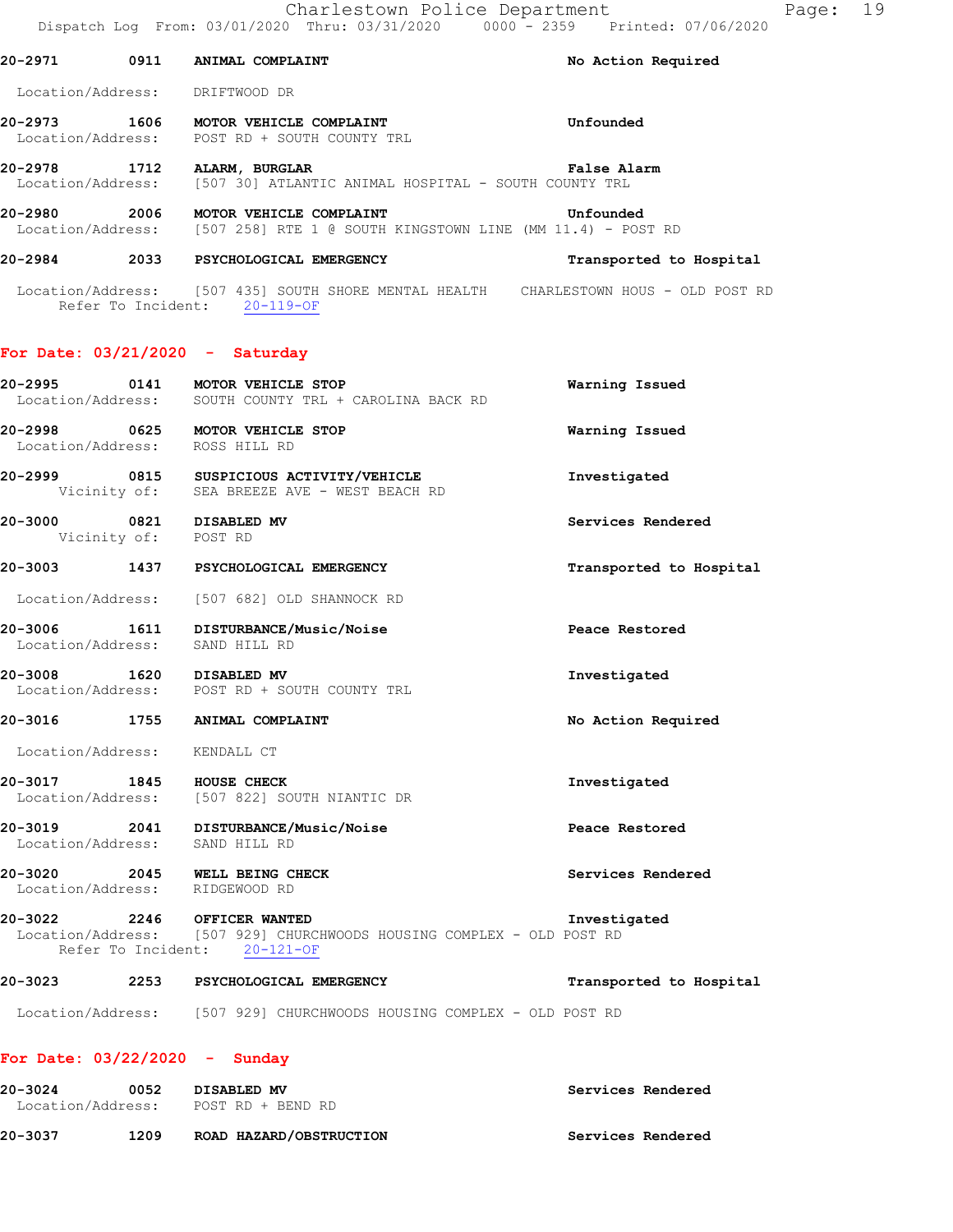|                                      | Charlestown Police Department<br>Dispatch Log From: 03/01/2020 Thru: 03/31/2020 0000 - 2359 Printed: 07/06/2020 | 20<br>Page:        |
|--------------------------------------|-----------------------------------------------------------------------------------------------------------------|--------------------|
|                                      | Location/Address: POST RD + KING'S FACTORY RD                                                                   |                    |
| 20-3038 1504<br>Location/Address:    | FIRE, BRUSH<br>MATUNUCK SCHOOLHOUSE RD + NARROW LN                                                              | Investigated       |
| 20-3040<br>Location/Address:         | 1534 OFFICER WANTED<br>WEST END RD                                                                              | Services Rendered  |
| 1537<br>20-3041                      | FIRE, OTHER                                                                                                     | No Action Required |
|                                      | Location/Address: [507 642] CHARLESTOWN POLICE DEPARTMENT - OLD POST RD                                         |                    |
| 1615<br>20-3042                      | FIRE, OTHER<br>Location/Address: [507 275] RTE 1 @ WESTERLY LINE - POST RD                                      | Services Rendered  |
| 20-3043 1636<br>Location/Address:    | ALARM, FIRE<br>ALTON CAROLINA RD                                                                                | Services Rendered  |
| 20-3048<br>2344<br>Location/Address: | <b>OFFICER WANTED</b><br>RAM ISLAND RD                                                                          | Investigated       |

### **For Date: 03/23/2020 - Monday**

| 20-3052                      | 0237 | MOTOR VEHICLE STOP                                    | No Action Required       |
|------------------------------|------|-------------------------------------------------------|--------------------------|
| Location/Address:            |      | SOUTH COUNTY TRL                                      |                          |
| 20-3053                      | 0238 | ALARM, BURGLAR                                        | Building Checked/Secured |
| Location/Address:            |      | [507 678] SANDPIPER LN                                |                          |
| 20-3054<br>Location/Address: | 0259 | DISTURBANCE/Music/Noise<br>AUBURN DR                  | Investigated             |
| 20-3062                      | 1147 | POLICE INFORMATION                                    | No Action Required       |
| Location/Address:            |      | BUDDINGTON RD                                         |                          |
| 20-3063<br>Location/Address: | 1247 | MOTOR VEHICLE COMPLAINT<br>ROSE CT + CAROLINA BACK RD | Could Not Locate         |
| 20-3064                      | 1348 | FIRE, OTHER                                           | No Action Required       |
| Location/Address:            |      | [507 642] CHARLESTOWN POLICE DEPARTMENT - OLD POST RD |                          |

### **For Date: 03/24/2020 - Tuesday**

| 20-3085<br>Location/Address:<br>Refer To Incident: | 1447 | WELL BEING CHECK<br>CAROLINA BACK RD<br>$20 - 122 - 0F$                                    | Investigated      |
|----------------------------------------------------|------|--------------------------------------------------------------------------------------------|-------------------|
| 20-3090<br>Location/Address:                       | 1632 | SUSPICIOUS ACTIVITY/VEHICLE<br>[507 864] STATE OF RHODE ISLAND DOT GARAGE - CROSS MILLS RD | Services Rendered |
| 20-3095<br>Location/Address:                       | 1837 | DIS CONDUCT<br><b>FIGHT</b><br>ROSS HILL RD + BUCKEYE BROOK RD                             | Investigated      |
| 20-3107<br>Location/Address:                       | 2045 | HOUSE CHECK<br>OLD POST RD                                                                 | Investigated      |
| 20-3113<br>Location/Address:<br>Refer To Incident: | 2209 | <b>JUVENILE OFFENSES</b><br>KING'S FACTORY RD<br>$20 - 123 - OF$                           | Services Rendered |

### **For Date: 03/25/2020 - Wednesday**

| 20-3136           | 1620 | FOLLOW-UP INVESTIGATION | Investigated |
|-------------------|------|-------------------------|--------------|
| Location/Address: |      | KING'S FACTORY RD       |              |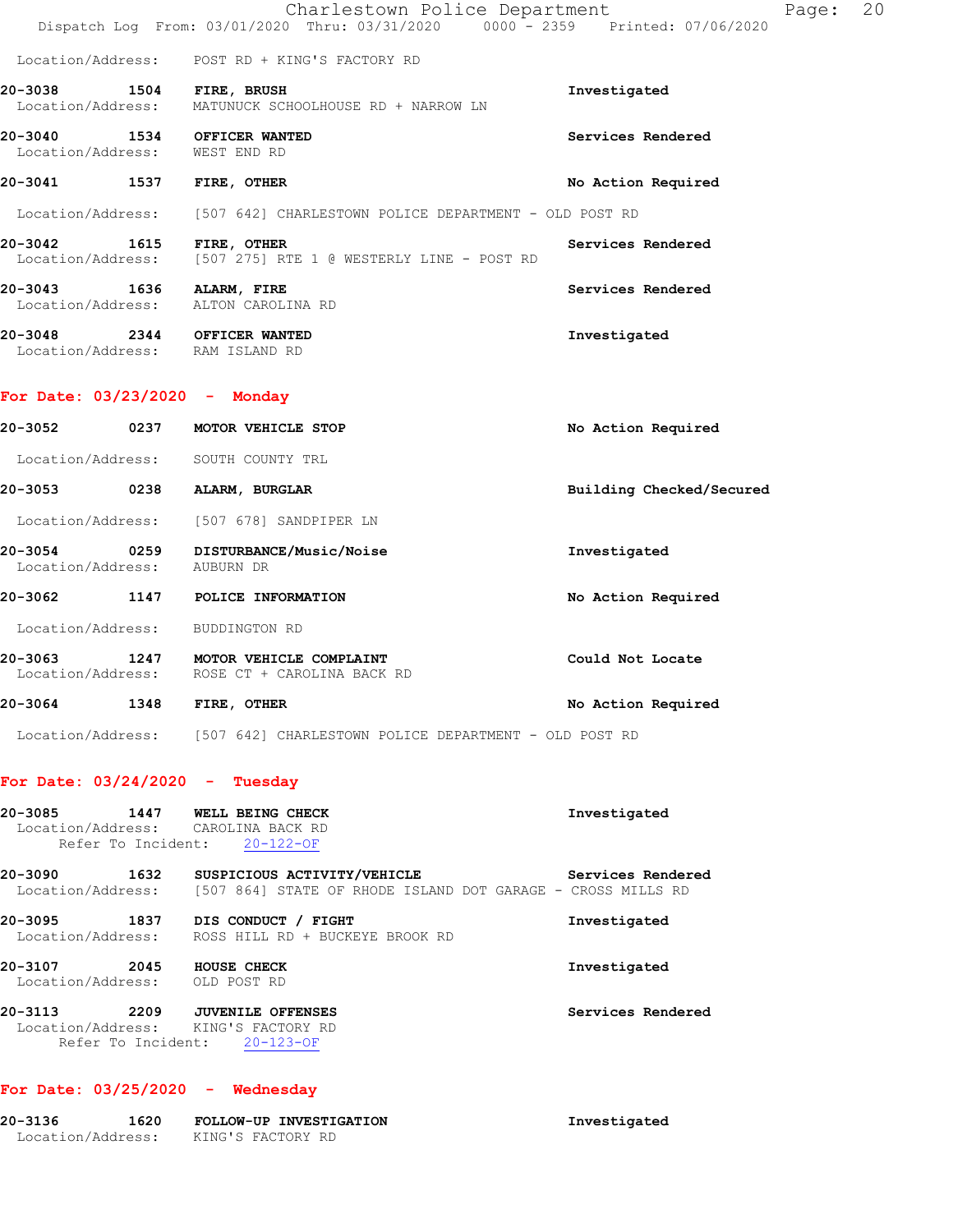| 20-3138 |                   | 1736 SUSPICIOUS ACTIVITY/VEHICLE<br>Location/Address: BISCUIT CITY RD                                   | Investigated                  |
|---------|-------------------|---------------------------------------------------------------------------------------------------------|-------------------------------|
| 20-3139 |                   | 1807 MOTOR VEHICLE COMPLAINT<br>Location/Address: [507 26] CHARLESTOWN BREACHWAY - CHARLESTOWN BEACH RD | Investigated                  |
|         |                   | For Date: $03/26/2020 -$ Thursday                                                                       |                               |
|         |                   | 20-3158 0430 FIRE, STRUCTURE<br>Location/Address: CROSSLAND ST<br>Refer To Incident: 20-124-OF          | Extinquished                  |
| 20-3159 | 0510              | SUSPICIOUS ACTIVITY/VEHICLE                                                                             | No Action Required            |
|         |                   | Location/Address: KING'S FACTORY RD + POST RD                                                           |                               |
| 20-3160 | 1107              | FIRE, STRUCTURE<br>Location/Address: CROSSLAND ST                                                       | Extinquished                  |
| 20-3161 | 1147              | ANIMAL COMPLAINT                                                                                        | Taken/Refered to Other Agency |
|         | Location/Address: | [507 876] RICAN - ALTON CAROLINA RD                                                                     |                               |

**20-3164 1649 SUSPICIOUS ACTIVITY/VEHICLE Citation Issued**  Location/Address: [507 321] CHARLESTOWN BEACH - CHARLESTOWN BEACH RD

**20-3166 1848 ALARM, FIRE False Alarm**  Location/Address: [507 774] DUDLEY LN **20-3184 2346 WELL BEING CHECK Investigated**  Location/Address: OLD COACH RD

#### **For Date: 03/27/2020 - Friday**

| 20-3206                                                                     | 1042                         |  | DOMESTIC/Assault/Diso/Other |  |  |  | Peace Restored |  |
|-----------------------------------------------------------------------------|------------------------------|--|-----------------------------|--|--|--|----------------|--|
| Location/Address: [507 545] CHERISH ME - HOME CHILD CARE - SOUTH COUNTY TRL |                              |  |                             |  |  |  |                |  |
|                                                                             | Refer To Incident: 20-125-OF |  |                             |  |  |  |                |  |
| 20-3207                                                                     | 1152                         |  | WELL BEING CHECK            |  |  |  | Investigated   |  |

 Location/Address: [507 600] WHIPPLE DR **20-3208 1246 ANIMAL COMPLAINT Investigated**  Location/Address: SCAPA FLOW RD

Refer To Incident: 20-126-OF

**20-3221 1855 OFFICER WANTED Building Checked/Secured** 

Location/Address: HOXSIE AVE

**20-3223 1953 OFFICER WANTED Unfounded**  Location/Address: SOUTH COUNTY TRL

**20-3224 2008 MOTOR VEHICLE STOP Citation Issued**  Location/Address: CAROLINA BACK RD + SOUTH COUNTY TRL

20-3228 2058 SUSPICIOUS ACTIVITY/VEHICLE **Investigated**<br>Location/Address: [507 19] CHARLESTOWN ELEMENTARY SCHOOL - CAROLINA BACK RD [507 19] CHARLESTOWN ELEMENTARY SCHOOL - CAROLINA BACK RD

**20-3229 2120 MOTOR VEHICLE STOP Investigated**  Location/Address: [507 942] PATRICIA SPRAQUE FOREST PERSERVE - RAILROAD AVE

**20-3231 2302 OFFICER WANTED Services Rendered**  Location/Address: POND ST

#### **For Date: 03/28/2020 - Saturday**

| 20-3232 |  | SUSPICIOUS ACTIVITY/VEHICLE | Services Rendered |
|---------|--|-----------------------------|-------------------|
|---------|--|-----------------------------|-------------------|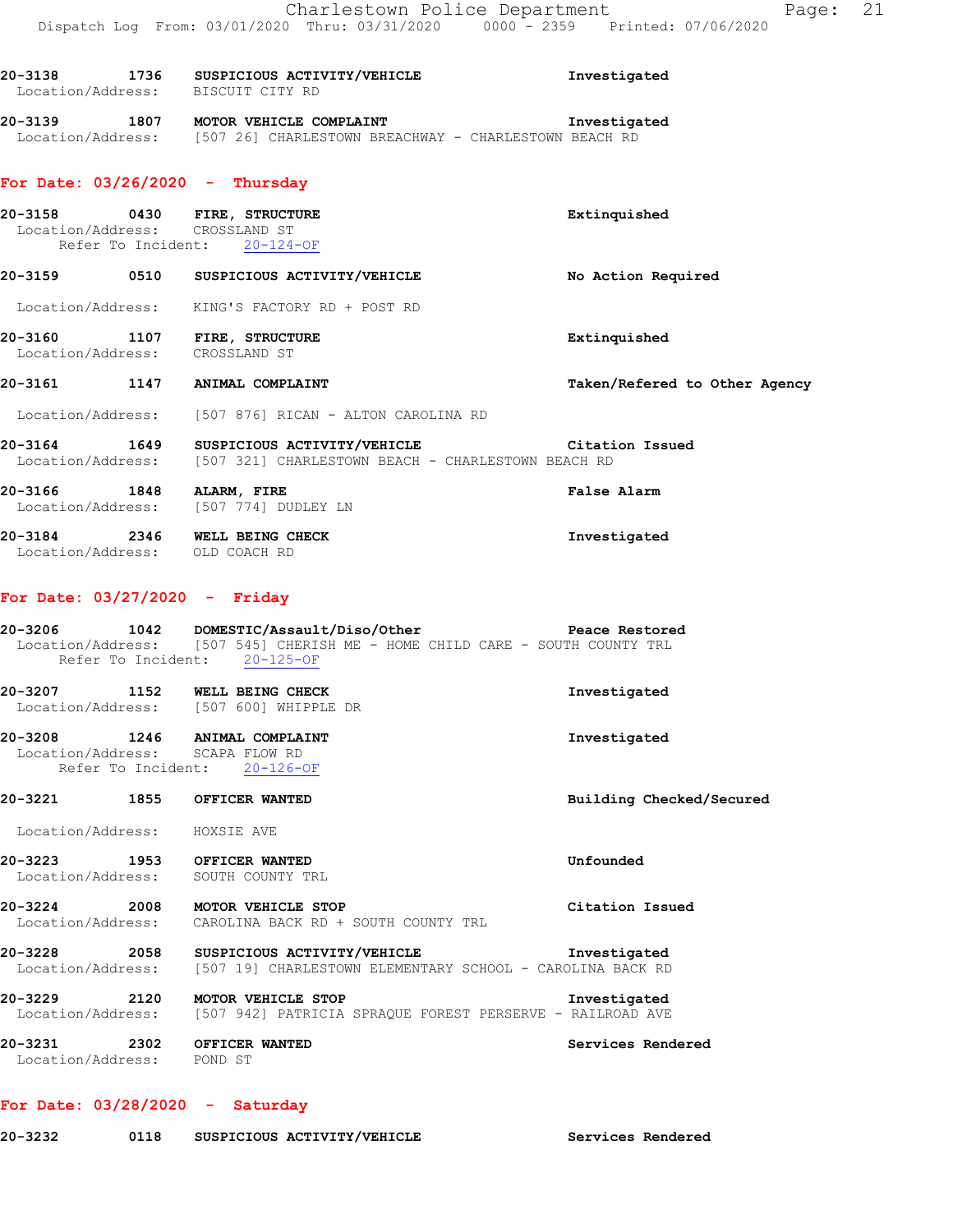|                                                                  |                                                                                              | Charlestown Police Department<br>Dispatch Log From: 03/01/2020 Thru: 03/31/2020 0000 - 2359 Printed: 07/06/2020 | Page: 22 |  |
|------------------------------------------------------------------|----------------------------------------------------------------------------------------------|-----------------------------------------------------------------------------------------------------------------|----------|--|
|                                                                  |                                                                                              | Location/Address: [507 327] CHARLESTOWN BEACH TOWN PARKING LOT - CHARLESTOWN BEACH RD                           |          |  |
|                                                                  | 20-3244 0517 ALARM, BURGLAR                                                                  | Building Checked/Secured                                                                                        |          |  |
|                                                                  | Location/Address: [507 254] GALAPAGOS COLLECTION - OLD POST RD                               |                                                                                                                 |          |  |
|                                                                  | 20-3248 1243 ANIMAL COMPLAINT<br>Vicinity of: LAND HARBOR DR<br>Refer To Incident: 20-127-OF | Report Taken                                                                                                    |          |  |
| 20-3249 1323 HOUSE CHECK<br>Location/Address: PROSSER TRL        |                                                                                              | Services Rendered                                                                                               |          |  |
|                                                                  | 20-3250 1329 HOUSE CHECK<br>Location/Address: [507 426] WARREN RD                            | Services Rendered                                                                                               |          |  |
| 20-3251 1333 HOUSE CHECK                                         | Location/Address: HUNTER'S HARBOR RD                                                         | Services Rendered                                                                                               |          |  |
| 20-3252 1335 HOUSE CHECK                                         | Location/Address: PARTRIDGE RUN                                                              | Services Rendered                                                                                               |          |  |
| 20-3253 1336 HOUSE CHECK<br>Location/Address:                    | WARREN RD                                                                                    | Services Rendered                                                                                               |          |  |
| 20-3254 1341 HOUSE CHECK<br>Location/Address: WOODCOCK TRL       |                                                                                              | Services Rendered                                                                                               |          |  |
| 20-3255 1344 HOUSE CHECK                                         | Location/Address: STUMPY POINT LN                                                            | Services Rendered                                                                                               |          |  |
| 20-3256                                                          | 1349 HOUSE CHECK<br>Location/Address: EAST QUAIL RUN                                         | Services Rendered                                                                                               |          |  |
| 20-3257 1353 HOUSE CHECK                                         | Location/Address: [507 519] WATCHAUG LN                                                      | Services Rendered                                                                                               |          |  |
| 20-3258                                                          | 1357 HOUSE CHECK<br>Location/Address: ARNOLDA ROUND RD                                       | Services Rendered                                                                                               |          |  |
| 20-3259 1401 HOUSE CHECK<br>Location/Address: WATCHAUG LN        |                                                                                              | Services Rendered                                                                                               |          |  |
| 20-3260 1401 HOUSE CHECK                                         | Location/Address: [507 823] COVE POINT WEST RD                                               | Services Rendered                                                                                               |          |  |
|                                                                  | 20-3261 1407 ANIMAL COMPLAINT<br>Location/Address: LAND HARBOR DR                            | Unfounded                                                                                                       |          |  |
| <b>20-3262 1409 HOUSE CHECK</b><br>Location/Address: KING TOM DR |                                                                                              | Services Rendered                                                                                               |          |  |
| 20-3263 1409 HOUSE CHECK                                         | Location/Address: COVE POINT WEST RD                                                         | Services Rendered                                                                                               |          |  |
| 20-3264 1411 HOUSE CHECK<br>Location/Address: WATCHAUG LN        |                                                                                              | Services Rendered                                                                                               |          |  |
| 20-3265 1413 HOUSE CHECK                                         | Location/Address: COVE POINT WEST RD                                                         | Services Rendered                                                                                               |          |  |
| 20-3266 1416 HOUSE CHECK<br>Location/Address: TOWN DOCK RD       |                                                                                              | Services Rendered                                                                                               |          |  |
| 20-3267 1420 HOUSE CHECK<br>Location/Address: QUAIL LN           |                                                                                              | Services Rendered                                                                                               |          |  |
| 20-3268                                                          | 1422 HOUSE CHECK<br>Location/Address: SHADY HARBOR DR                                        | Services Rendered                                                                                               |          |  |
| <b>20-3269 1427 HOUSE CHECK</b>                                  |                                                                                              | Services Rendered                                                                                               |          |  |
|                                                                  |                                                                                              |                                                                                                                 |          |  |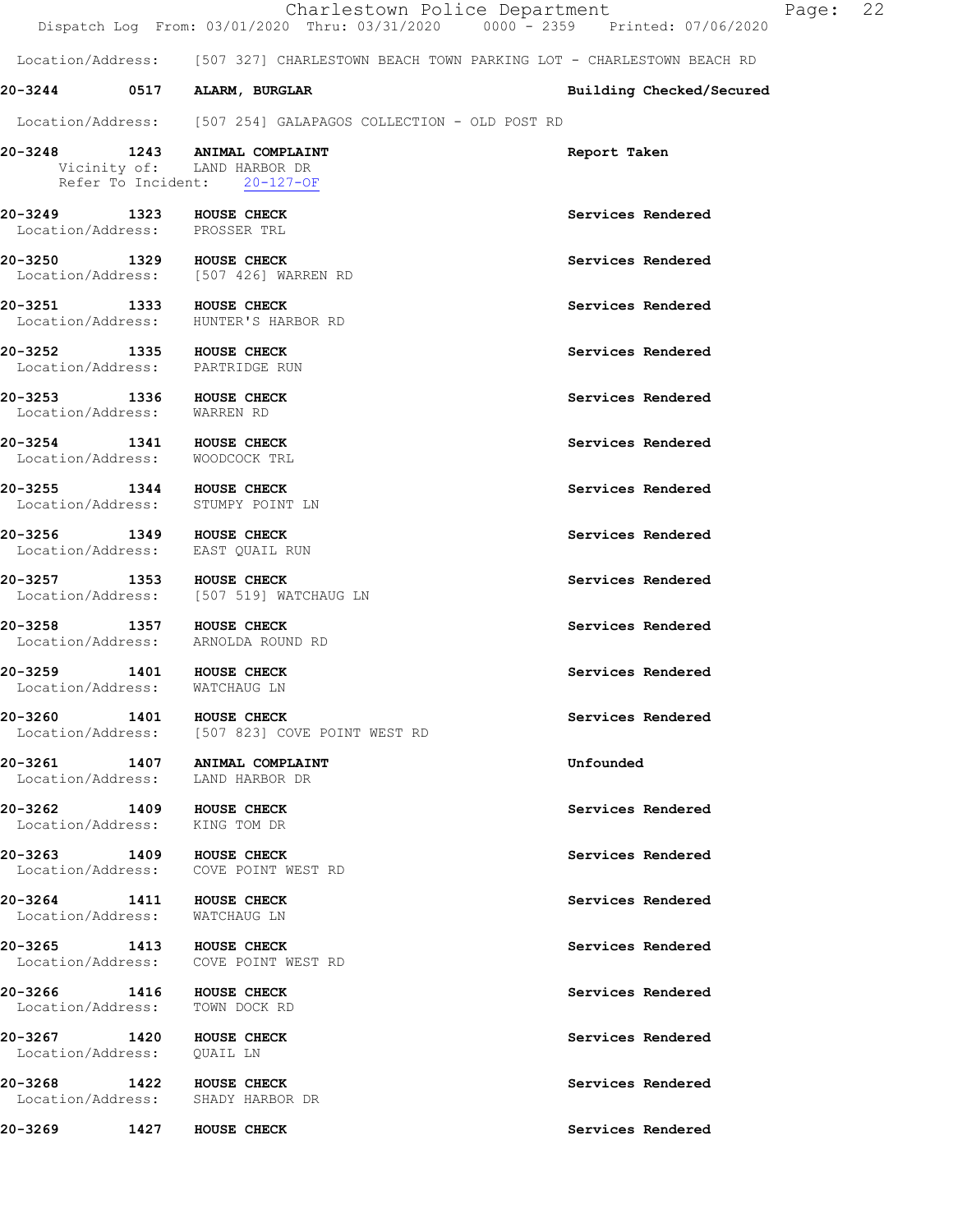Location/Address: GENWOOD DR **20-3270 1427 HOUSE CHECK Services Rendered**  Location/Address: JACQUELINE LN **20-3271 1432 HOUSE CHECK Services Rendered Exercise Services Rendered** Services Rendered **Services Rendered** TOCKWOTTEN COVE RD **20-3272 1433 HOUSE CHECK Services Rendered**  Location/Address: MICHELLE LN **20-3273** 1435 HOUSE CHECK **1435 HOUSE CHECK** Services Rendered Location/Address: TOCKWOTTEN COVE RD **20-3274 1437 HOUSE CHECK Services Rendered**  Location/Address: SHADY HARBOR DR 20-3275 1439 HOUSE CHECK **Services Rendered**  Location/Address: GRANDVIEW DR **20-3276 1440 HOUSE CHECK Services Rendered**  Location/Address: HAZEN ST **20-3277 1441 HOUSE CHECK Services Rendered Services Rendered** Services Rendered **Services Rendered** Location/Address: **20-3278** 1443 HOUSE CHECK **1443** HOUSE CHECK SERVICES Rendered Location/Address: SHADY HARBOR DR **20-3279 1449 HOUSE CHECK Services Rendered**  Location/Address: [507 724] SANCTUARY RD **20-3280 1452 HOUSE CHECK Services Rendered Services Rendered** Services Rendered **Services** Rendered Location/Address: 20-3281 1453 HOUSE CHECK **Services Rendered**  Location/Address: EAST OVERLOOK TER **20-3282 1454 HOUSE CHECK Services Rendered**  Location/Address: GRANDVIEW DR **20-3283 1455 HOUSE CHECK Services Rendered**  Location/Address: ATLANTIS DR **20-3284 1501 HOUSE CHECK Services Rendered**  Location/Address: LIISA DR **20-3285 1504 HOUSE CHECK Services Rendered**  Location/Address: [507 683] SOUTHERN WAY 20-3286 1505 HOUSE CHECK **1505 1506** HOUSE CHECK Location/Address: MOULTON PL **20-3287 1506 HOUSE CHECK Services Rendered**  Location/Address: SHIRLEY DR **20-3288 1507 HOUSE CHECK Services Rendered**  Location/Address: BLUEBERRY LN **20-3289 1510 HOUSE CHECK Services Rendered**  Location/Address: BLUEBERRY LN 20-3290 1511 HOUSE CHECK **Services Rendered**  Location/Address: SHIRLEY DR 20-3291 1512 HOUSE CHECK **1512** HOUSE CHECK Location/Address: SHIRLEY DR **20-3292 1513 HOUSE CHECK Services Rendered**  Location/Address: DEER RUN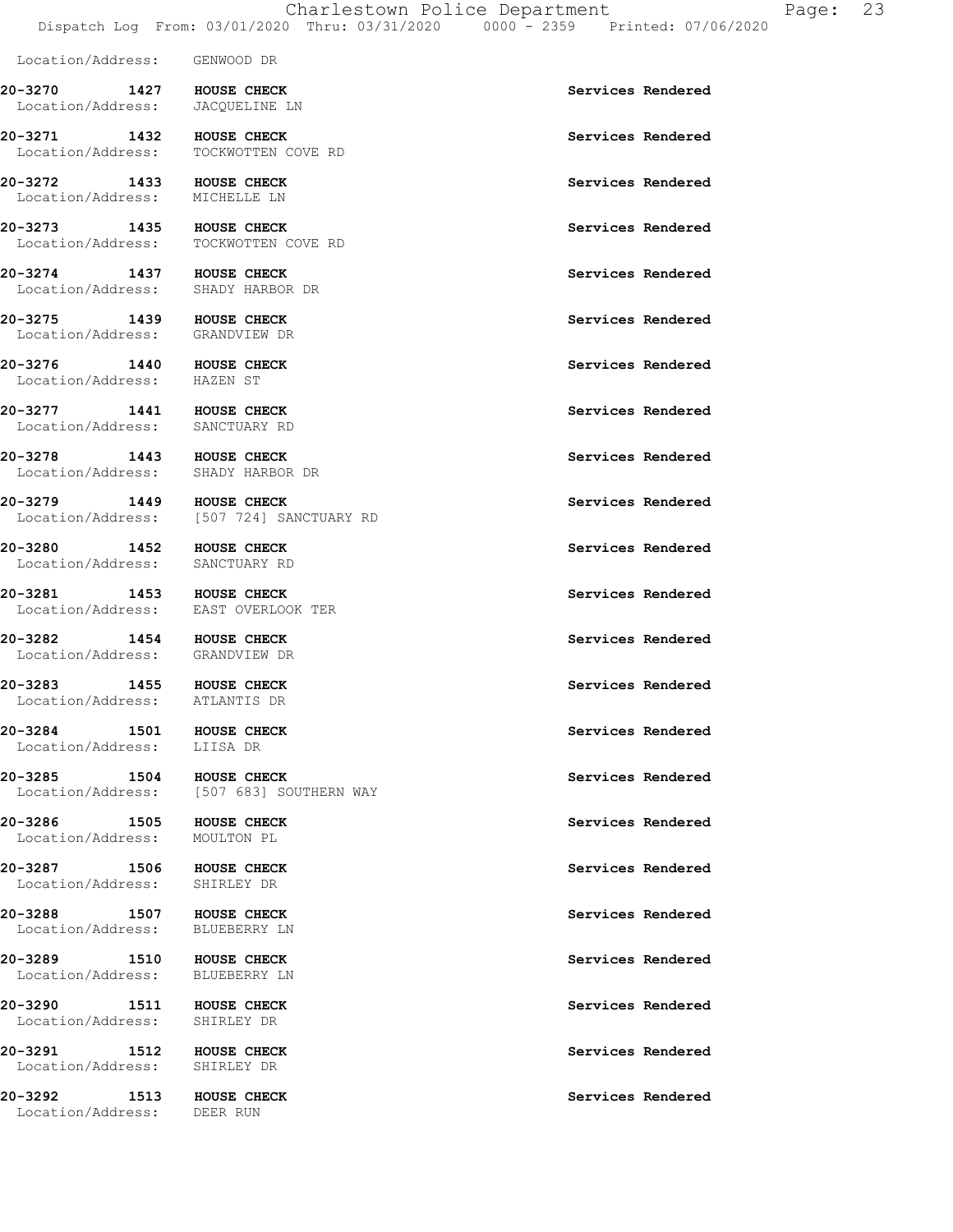**20-3293 1514 HOUSE CHECK Services Rendered** 

Location/Address: STARRETT DR

**20-3294 1518 HOUSE CHECK Services Rendered**  Location/Address: SHIRLEY DR **20-3295 1521 HOUSE CHECK Services Rendered**  Location/Address: CROSSPATCH RD **20-3296 1521 HOUSE CHECK Services Rendered Services Rendered Services Rendered ICO** [507 453] EAST CENTRAL AVE **20-3297 1522 HOUSE CHECK Services Rendered**  Location/Address: EAST CENTRAL AVE **20-3298 1522 HOUSE CHECK Services Rendered**  Location/Address: STARRETT DR **20-3299 1524 HOUSE CHECK Services Rendered Exercise Services Rendered** Services Rendered **Services Rendered** Location/Address: **20-3300 1524 HOUSE CHECK Services Rendered**  Location/Address: SHIRLEY DR 20-3301 1525 HOUSE CHECK **1525 HOUSE CHECK** Services Rendered Location/Address: MEADOW LN 20-3302 1530 HOUSE CHECK **1530 HOUSE CHECK** Services Rendered Location/Address: POND SHORE DR **20-3303 1530 HOUSE CHECK Services Rendered**  Location/Address: CROSSPATCH RD **20-3304 1532 HOUSE CHECK 120 Services Rendered Services Rendered** Location/Address: **20-3305 1533 HOUSE CHECK Services Rendered**  Location/Address: KENNEDY LN 20-3306 1533 HOUSE CHECK **1533 HOUSE CHECK** Services Rendered Location/Address: EAST BEACH RD 20-3307 1535 HOUSE CHECK **Services Rendered**  Location/Address: CROSSPATCH RD **20-3308 1535 HOUSE CHECK Services Rendered**  Location/Address: [507 800] POND SHORE DR **20-3309 1536 HOUSE CHECK Services Rendered**  Location/Address: SHIRLEY DR **20-3310** 1540 HOUSE CHECK **1540** HOUSE CHECK Location/Address: ARCHES RD 20-3311 1542 HOUSE CHECK **Services Rendered**  Location/Address: WEST WILLOW LN **20-3312 1542 HOUSE CHECK Services Rendered**  Location/Address: HILLCREST DR **20-3313 1543 HOUSE CHECK Services Rendered**  Location/Address: EAST BEACH RD 20-3314 1543 HOUSE CHECK **1543** HOUSE CHECK Services Rendered Location/Address: HILLCREST DR **20-3315** 1544 HOUSE CHECK **1544 HOUSE CHECK** Services Rendered Location/Address: ARCHES RD **20-3316 1546 HOUSE CHECK Services Rendered**  Location/Address: KEITH DR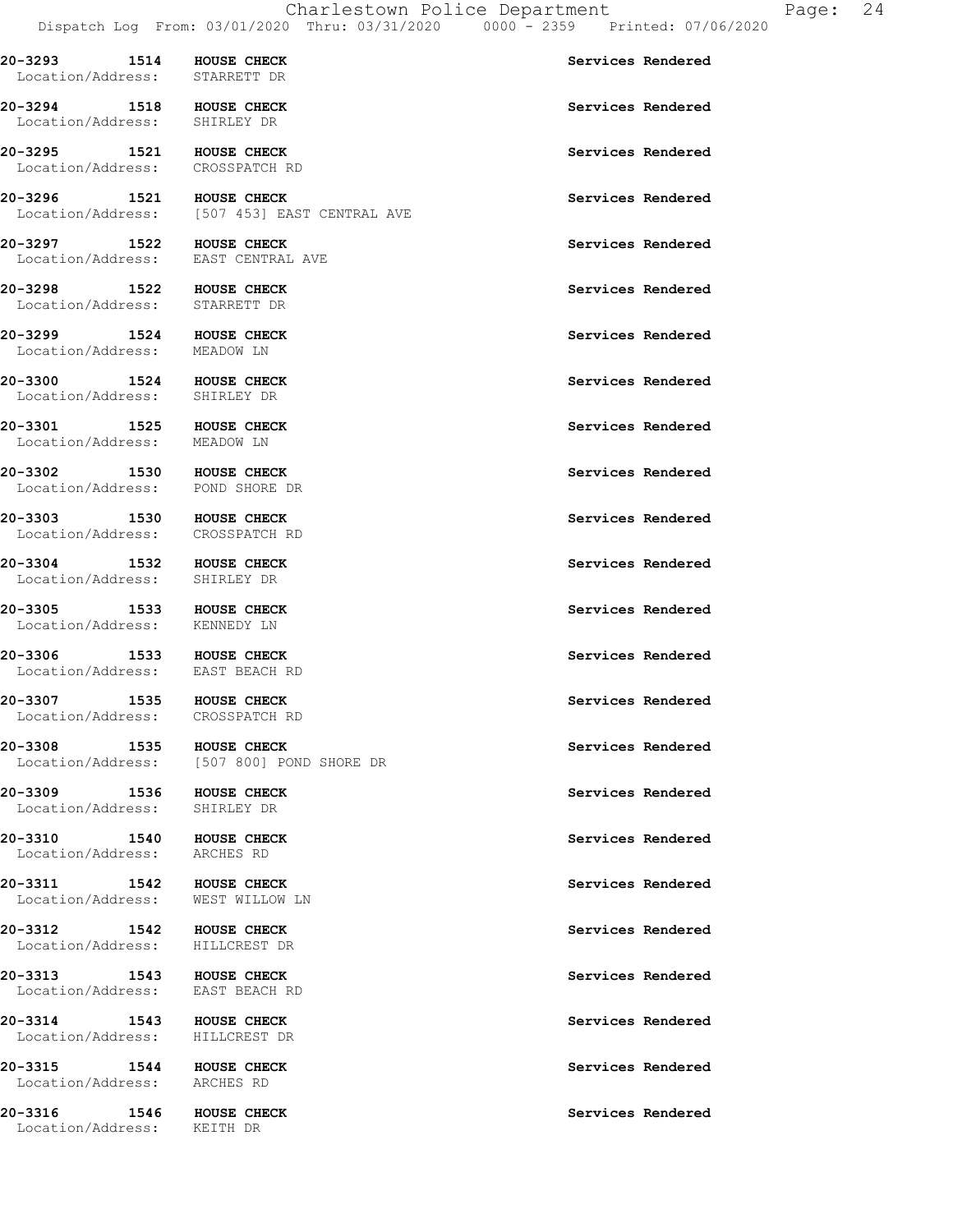|                              |      | Dispatch Log From: 03/01/2020 Thru: 03/31/2020         | $0000 - 2359$ Printed: $0770672020$ |
|------------------------------|------|--------------------------------------------------------|-------------------------------------|
| 20-3317<br>Location/Address: | 1549 | HOUSE CHECK<br>CHARLESTOWN BEACH RD                    | Services Rendered                   |
| 20-3319                      | 1551 | HOUSE CHECK<br>Location/Address: [507 574] OVERLOOK DR | Services Rendered                   |

**20-3320 1552 HOUSE CHECK Services Rendered**  Location/Address: CHARLESTOWN BEACH RD

**20-3321 1553 HOUSE CHECK Services Rendered**  Location/Address: [507 393] CEDAR KNOLL DR

**20-3322 1555 HOUSE CHECK Services Rendered**  Location/Address: [507 879] WEST WILLOW LN

20-3323 1555 HOUSE CHECK **1556** HOUSE CHECK Location/Address: [507 627] KEITH DR

**20-3324 1556 HOUSE CHECK Services Rendered**  Location/Address: KEITH DR

**20-3325 1559 HOUSE CHECK Services Rendered**  Location/Address: NORTH AVE

**20-3326** 1602 HOUSE CHECK **1602 HOUSE CHECK** Services Rendered Location/Address: CLEARVIEW RD

**20-3327 1606 HOUSE CHECK Services Rendered** Location/Address: CLEARVIEW RD

20-3328 1608 HOUSE CHECK **1608 Services Rendered** Location/Address: [507 726] COVE DR

**20-3329 1655 WELL BEING CHECK Investigated**  Location/Address: GENERAL STANTON LN

**20-3330 1712 MVA - W/Injury/Fluid/Hazard Report Taken**  Location/Address: [507 100] RTE 1 @ FIORES (MILE MARKER 8.0) - POST RD Refer To Accident: 20-24-AC

**20-3331 1927 FIRE, OTHER False Alarm**  Location/Address: OLD SHANNOCK RD

#### **For Date: 03/29/2020 - Sunday**

| 20-3342 | 0326 | <b>ASSIST OTHER AGENCY</b>                                                                        | No Action Required      |
|---------|------|---------------------------------------------------------------------------------------------------|-------------------------|
|         |      | Location/Address: [507 20] NINIGRET PARK PLAYGROUND - PARK LN                                     |                         |
| 20-3344 | 0838 | ROAD HAZARD/OBSTRUCTION<br>Vicinity of: [507 19] CHARLESTOWN ELEMENTARY SCHOOL - CAROLINA BACK RD | Removed Hazard          |
| 20-3348 | 2340 | PSYCHOLOGICAL EMERGENCY                                                                           | Transported to Hospital |

Location/Address: OLD POST RD

#### **For Date: 03/30/2020 - Monday**

| 20-3368<br>Location/Address: | 0930 | HOUSE CHECK<br>OCEAN RIDGE DR | Services Rendered |
|------------------------------|------|-------------------------------|-------------------|
| 20-3369<br>Location/Address: | 0931 | HOUSE CHECK<br>SHEILA DR      | Services Rendered |
| 20-3370<br>Location/Address: | 0934 | HOUSE CHECK<br>SHEILA DR      | Services Rendered |
| 20-3371                      | 0935 | HOUSE CHECK                   | Services Rendered |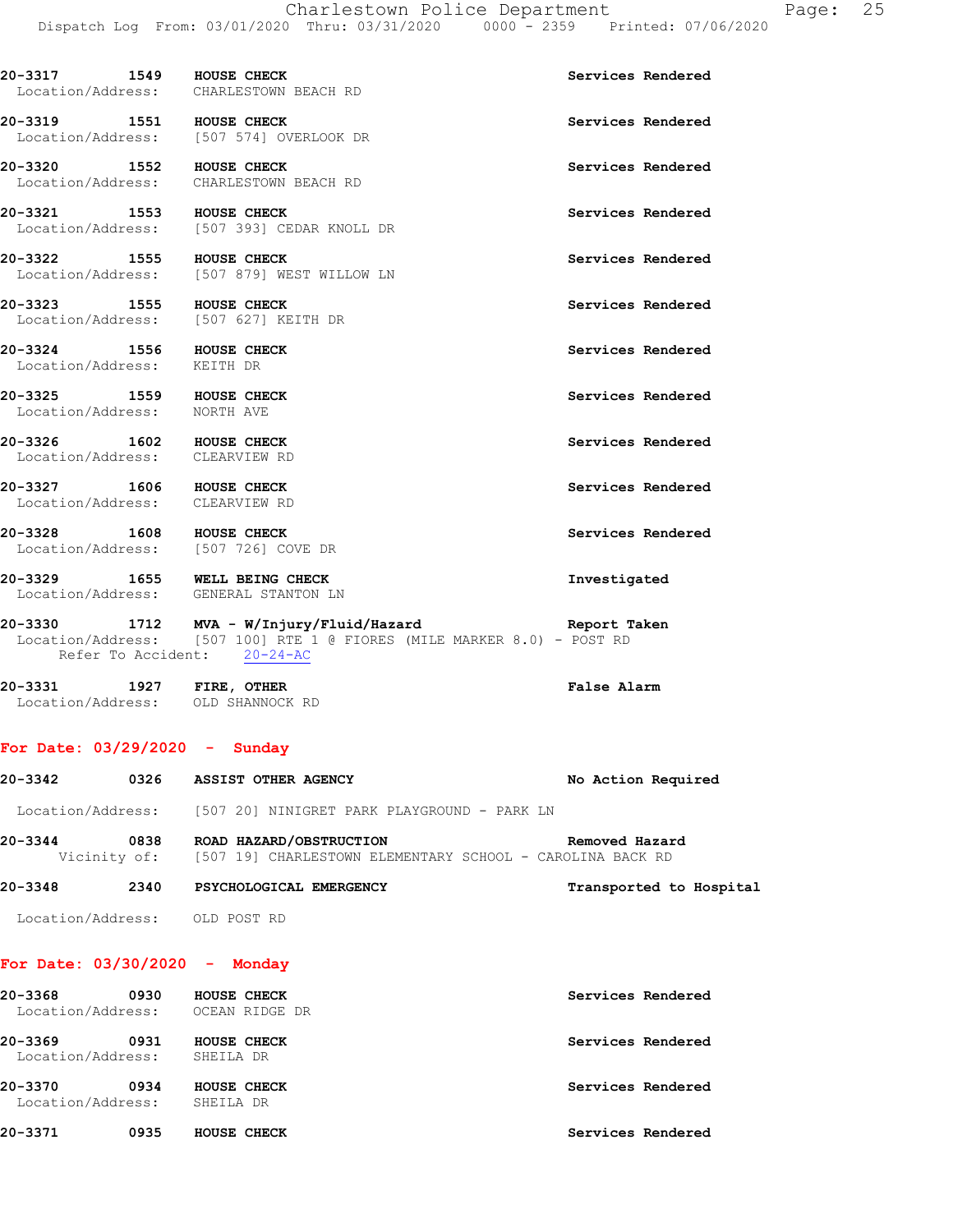Location/Address: MATUNUCK SCHOOLHOUSE RD

**20-3372 0936 HOUSE CHECK Services Rendered**  Location/Address: [507 407] SHEILA DR

**20-3373 0936 HOUSE CHECK Services Rendered** 

**20-3374 0937 HOUSE CHECK Services Rendered Services Rendered** Services Rendered **Services** Rendered Location/Address:

**20-3375** 0941 HOUSE CHECK **DEALL ASSESSED ASSESSED AT SERVICES Rendered** Location/Address: BRIARWOOD DR

Location/Address: BROOKSIDE DR

Location/Address: ALDER RD

**20-3379 0945 HOUSE CHECK Services Rendered**  Location/Address:

**20-3380 0947 HOUSE CHECK Services Rendered**  Location/Address:

**20-3381** 0949 HOUSE CHECK **Services Rendered** 

**20-3382 0950 HOUSE CHECK Services Rendered**  Location/Address:

**20-3383 0953 HOUSE CHECK Services Rendered**  Location/Address: POST RD

**20-3384 0954 HOUSE CHECK Services Rendered**  Location/Address: RIDGEWOOD RD

**20-3385** 0954 HOUSE CHECK **DEEP SERVICES** Services Rendered Location/Address: WEST BEACH RD

**20-3386** 0956 HOUSE CHECK **DEALL CHECK** Services Rendered Location/Address: WEST BEACH RD

**20-3387** 0956 HOUSE CHECK **DEALL CHECK** Services Rendered Location/Address: HENLEY ST

20-3388 0957 HOUSE CHECK **Services Rendered** Location/Address: WILLOW RD

**20-3389 0958 HOUSE CHECK Services Rendered**  Location/Address: WILLOW RD

**20-3390 1002 HOUSE CHECK Services Rendered**  Location/Address: WILLOW RD

**20-3391 1004 HOUSE CHECK Services Rendered** Location/Address: MARSH DR

20-3392 1009 HOUSE CHECK **1009 HOUSE CHECK** Services Rendered Location/Address: WEST BEACH RD

20-3393 1011 HOUSE CHECK **1988** Services Rendered Location/Address: BRIARWOOD DR

**20-3394 1011 HOUSE CHECK Services Rendered**  Location/Address: WEST BEACH RD

Location/Address: WEST BEACH RD

**20-3378 0944 HOUSE CHECK Services Rendered**  Location/Address: [507 616] BRIARWOOD DR

Location/Address: [507 764] BRIARWOOD DR

**20-3376 0943 HOUSE CHECK Services Rendered** 

**20-3377 6943 HOUSE CHECK Services Rendered**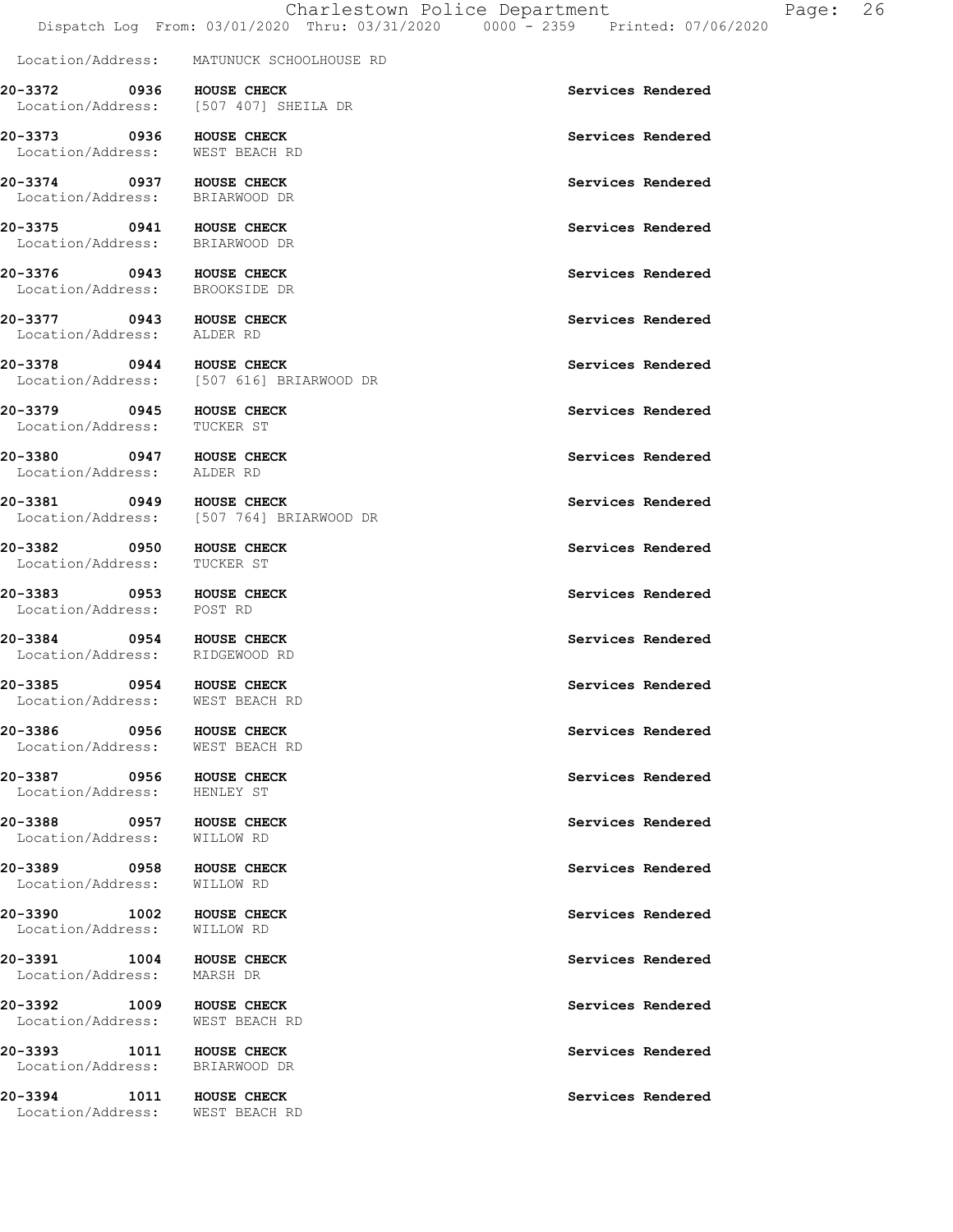**20-3395 1011 HOUSE CHECK Services Rendered** 

 Location/Address: KINGSLAND CT **20-3396 1012 HOUSE CHECK Services Rendered**  Location/Address: WEST BEACH RD

Location/Address: DALTON ST

Location/Address: OLD WEST BEACH RD

Location/Address: WEST CASTLE WAY

Location/Address: BRIARWOOD DR

**20-3401 1017 HOUSE CHECK Services Rendered Services Rendered** Services Rendered **Services** Rendered

Location/Address:

Location/Address:

Location/Address: WEST CASTLE WAY

Location/Address: OLD WEST BEACH RD

Location/Address: WEST CASTLE WAY

Location/Address: WEST CASTLE WAY

**20-3406 1022 HOUSE CHECK Services Rendered Services Rendered** Services Rendered **Services** Rendered [507 790] SUNSET DR

**20-3407 1022 HOUSE CHECK Services Rendered**  Location/Address: WEST BEACH RD

20-3408 1023 HOUSE CHECK **1008** 1023 HOUSE CHECK Location/Address: NORTH CASTLE WAY

Location/Address: WEST BEACH RD

Location/Address: DALTON ST

Location/Address: SUNSET DR

Location/Address: CASTLE ROCK DR

Location/Address: CASTLE ROCK DR

Location/Address: CASTLE ROCK DR

**20-3415 1031 HOUSE CHECK Services Rendered** Services Rendered **Services Rendered** 

Location/Address: CASTLE ROCK DR

Location/Address: SUNSET DR

Location/Address: CASTLE ROCK DR

**20-3397 1012 HOUSE CHECK Services Rendered 20-3398 1014 HOUSE CHECK Services Rendered** 

**20-3399 1014 HOUSE CHECK Services Rendered** 

**20-3400** 1016 HOUSE CHECK **1000 1000 1000 1000 1000 1000** Services Rendered

**20-3402 1018 HOUSE CHECK Services Rendered** 

20-3403 1018 HOUSE CHECK **1008** 1008 20-3403

20-3404 1020 HOUSE CHECK **1008** 1020 HOUSE CHECK

**20-3405 1021 HOUSE CHECK Services Rendered** 

20-3409 1024 HOUSE CHECK **Services Rendered** 

**20-3410 1024 HOUSE CHECK Services Rendered** 

**20-3411** 1028 HOUSE CHECK **1008 1028 HOUSE CHECK Services Rendered** 

**20-3412** 1028 HOUSE CHECK **1000** Services Rendered

20-3413 1029 HOUSE CHECK **1008** 1008 CHECK Services Rendered

**20-3414 1030 HOUSE CHECK Services Rendered** 

20-3416 1031 HOUSE CHECK **1008** 1008 CHECK Services Rendered

**20-3417** 1033 HOUSE CHECK **1008 1008** HOUSE CHECK **Services** Rendered

20-3418 1033 HOUSE CHECK **1008** 1003 HOUSE CHECK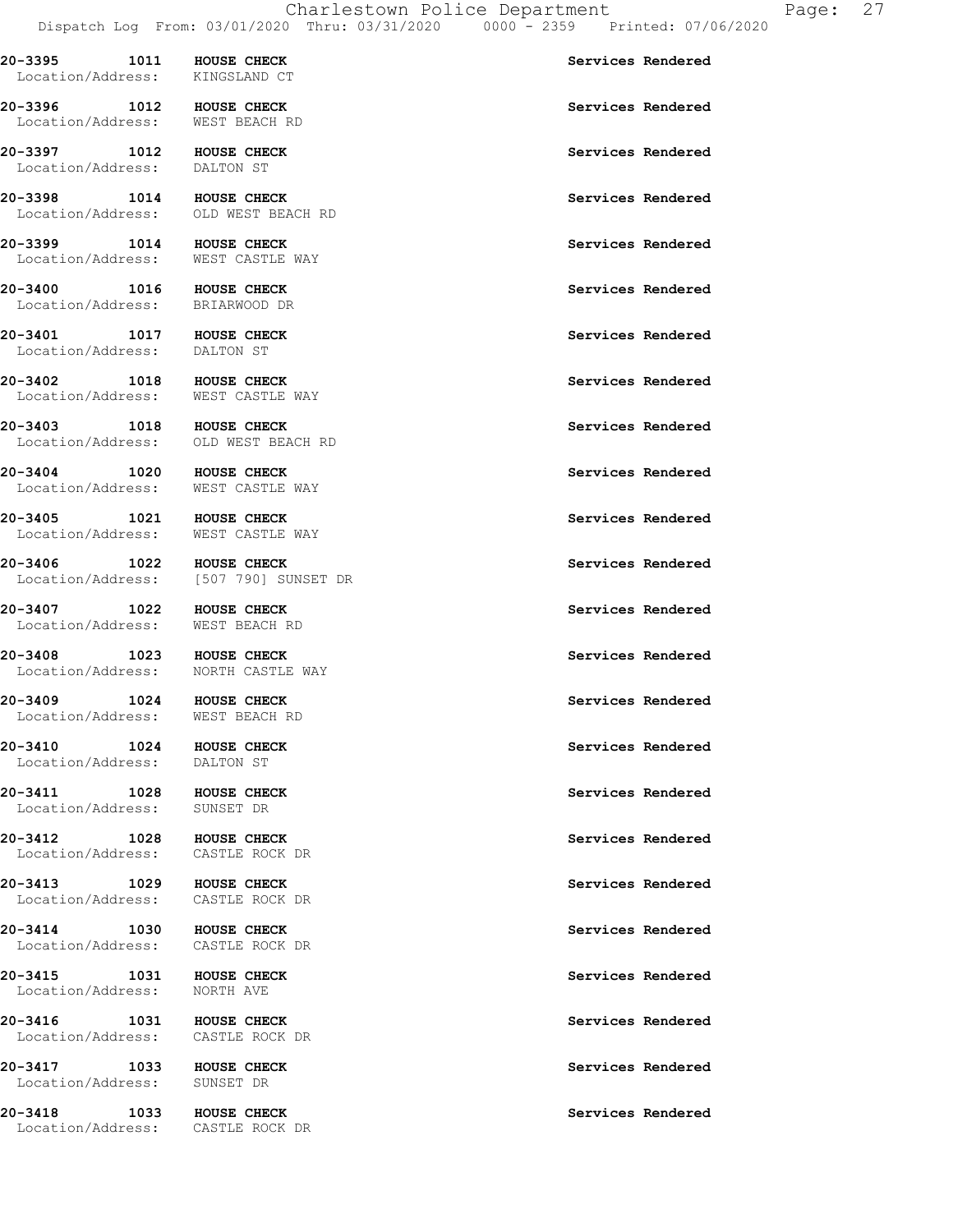20-3419 1037 HOUSE CHECK **Services Rendered**  Location/Address: [507 828] EAST BEACH RD **20-3420** 1038 HOUSE CHECK **1000 1000 1000 1000 1000 1000 1000** Services Rendered Location/Address: RICHARD ST **20-3421 1039 HOUSE CHECK Services Rendered**  Location/Address: BAY ST **20-3422 1039 HOUSE CHECK Services Rendered**  Location/Address: [507 409] PASTURE LN 20-3423 1039 HOUSE CHECK **1008 CHECK** Services Rendered Location/Address: EAST BEACH RD **20-3424** 1041 HOUSE CHECK Services Rendered Location/Address: GENERAL STANTON LN **20-3425 1042 HOUSE CHECK Services Rendered Services Rendered** Services Rendered **Services** Rendered Location/Address: **20-3426 1043 HOUSE CHECK Services Rendered Services Rendered** Services Rendered **Services** Rendered Location/Address: **20-3427 1046 HOUSE CHECK Services Rendered**  Location/Address: EAST BEACH RD **20-3428** 1046 HOUSE CHECK **1008** 1046 HOUSE CHECK Location/Address: BAY ST 20-3429 1047 HOUSE CHECK **Services Rendered**  Location/Address: WEST BEACH RD **20-3430** 1048 HOUSE CHECK **1008 1048** HOUSE CHECK Location/Address: GENERAL STANTON LN **20-3431 1049 HOUSE CHECK Services Rendered Exercise Services Rendered** Services Rendered **Services Rendered** Location/Address: **20-3432** 1049 HOUSE CHECK **100 100** HOUSE CHECK **Services** Rendered Location/Address: EAST BEACH RD **20-3433 1051 HOUSE CHECK Services Rendered**  Location/Address: [507 620] ENNIS LN **20-3434 1052 HOUSE CHECK Services Rendered Exercises Rendered Exercises Services Rendered** Location/Address: 20-3435 1053 HOUSE CHECK **1005 1005 CHECK** Services Rendered Location/Address: EAST BEACH RD **20-3436 1055 HOUSE CHECK Services Rendered**  Location/Address: [507 723] BOULDER AVE **20-3437 1055 HOUSE CHECK Services Rendered**  Location/Address: [507 398] MOHAWK TRL 20-3438 1056 HOUSE CHECK **Services Rendered** Location/Address: EAST BEACH RD

[507 680] MOHAWK TRL

**20-3439 1057 HOUSE CHECK Services Rendered**  Location/Address: AUTUMN RD

**20-3440 1057 HOUSE CHECK Services Rendered Services Rendered Services Rendered** 

**20-3441** 1057 HOUSE CHECK **1008** HOUSE CHECK Services Rendered Location/Address: BOULDER AVE

**20-3442 1057 HOUSE CHECK Services Rendered**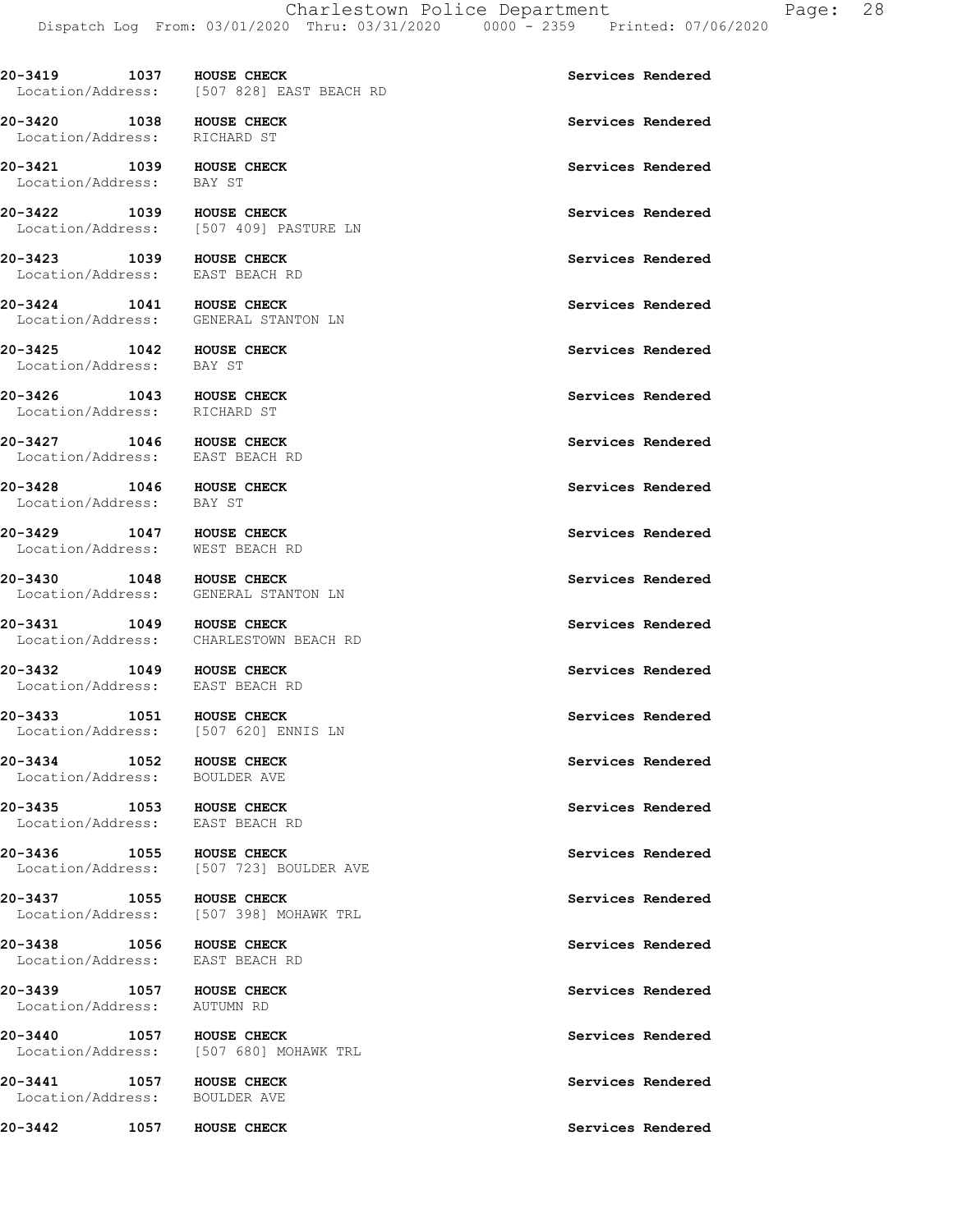|                                                                |                                        | CHALLOUGUNH LUILUC DOPALUMONO<br>Dispatch Log From: 03/01/2020 Thru: 03/31/2020 0000 - 2359 Printed: 07/06/2020 |                   |
|----------------------------------------------------------------|----------------------------------------|-----------------------------------------------------------------------------------------------------------------|-------------------|
| Location/Address: SEA LEA AVE                                  |                                        |                                                                                                                 |                   |
| 20-3443 1100 HOUSE CHECK<br>Location/Address: PEABODY RD       |                                        |                                                                                                                 | Services Rendered |
| 20-3444 1100 HOUSE CHECK<br>Location/Address: SECOND ST        |                                        |                                                                                                                 | Services Rendered |
| 20-3445 1102 HOUSE CHECK<br>Location/Address: LUCAS AVE        |                                        |                                                                                                                 | Services Rendered |
| 20-3446 1102 HOUSE CHECK<br>Location/Address: HOXSIE AVE       |                                        |                                                                                                                 | Services Rendered |
| 20-3447 1104 HOUSE CHECK<br>Location/Address: LUCAS AVE        |                                        |                                                                                                                 | Services Rendered |
| 20-3448 1105 HOUSE CHECK<br>Location/Address: SECOND ST        |                                        |                                                                                                                 | Services Rendered |
| 20-3449 1107 HOUSE CHECK                                       | Location/Address: ELIZABETH COOPER DR  |                                                                                                                 | Services Rendered |
| 20-3450 1109 HOUSE CHECK                                       | Location/Address: ELIZABETH COOPER DR  |                                                                                                                 | Services Rendered |
| 20-3451 1109 HOUSE CHECK<br>Location/Address: HOXSIE AVE       |                                        |                                                                                                                 | Services Rendered |
| 20-3452 1109 HOUSE CHECK<br>Location/Address: LUCAS AVE        |                                        |                                                                                                                 | Services Rendered |
| 20-3453<br>Location/Address: HOXSIE AVE                        | 1110 HOUSE CHECK                       |                                                                                                                 | Services Rendered |
| 20-3454 1111 HOUSE CHECK<br>Location/Address: FIFTH AVE        |                                        |                                                                                                                 | Services Rendered |
| 20-3455<br>Location/Address: CENTRAL ST                        | 1112 HOUSE CHECK                       |                                                                                                                 | Services Rendered |
| 20-3456 1112 HOUSE CHECK<br>Location/Address: FIFTH AVE        |                                        |                                                                                                                 | Services Rendered |
| 20-3457 1114 HOUSE CHECK<br>Location/Address: HOXSIE AVE       |                                        |                                                                                                                 | Services Rendered |
| 20-3458 1117 HOUSE CHECK                                       | Location/Address: [507 880] HOXSIE AVE |                                                                                                                 | Services Rendered |
| 20-3459 1118 HOUSE CHECK<br>Location/Address: NEPTUNE AVE      |                                        |                                                                                                                 | Services Rendered |
| 20-3460 1119 HOUSE CHECK<br>Location/Address: SEA LEA AVE      |                                        |                                                                                                                 | Services Rendered |
| 20-3461 1120 HOUSE CHECK<br>Location/Address: KING PHILLIP TRL |                                        |                                                                                                                 | Services Rendered |
| 20-3462 1122 HOUSE CHECK<br>Location/Address: NEPTUNE AVE      |                                        |                                                                                                                 | Services Rendered |
| 20-3463<br>Location/Address: HOXSIE AVE                        | 1122 HOUSE CHECK                       |                                                                                                                 | Services Rendered |
| 20-3464 1124 HOUSE CHECK<br>Location/Address: FIFTH AVE        |                                        |                                                                                                                 | Services Rendered |
| 20-3465<br>Location/Address: NEPTUNE AVE                       | 1128 HOUSE CHECK                       |                                                                                                                 | Services Rendered |
|                                                                |                                        |                                                                                                                 |                   |
|                                                                |                                        |                                                                                                                 |                   |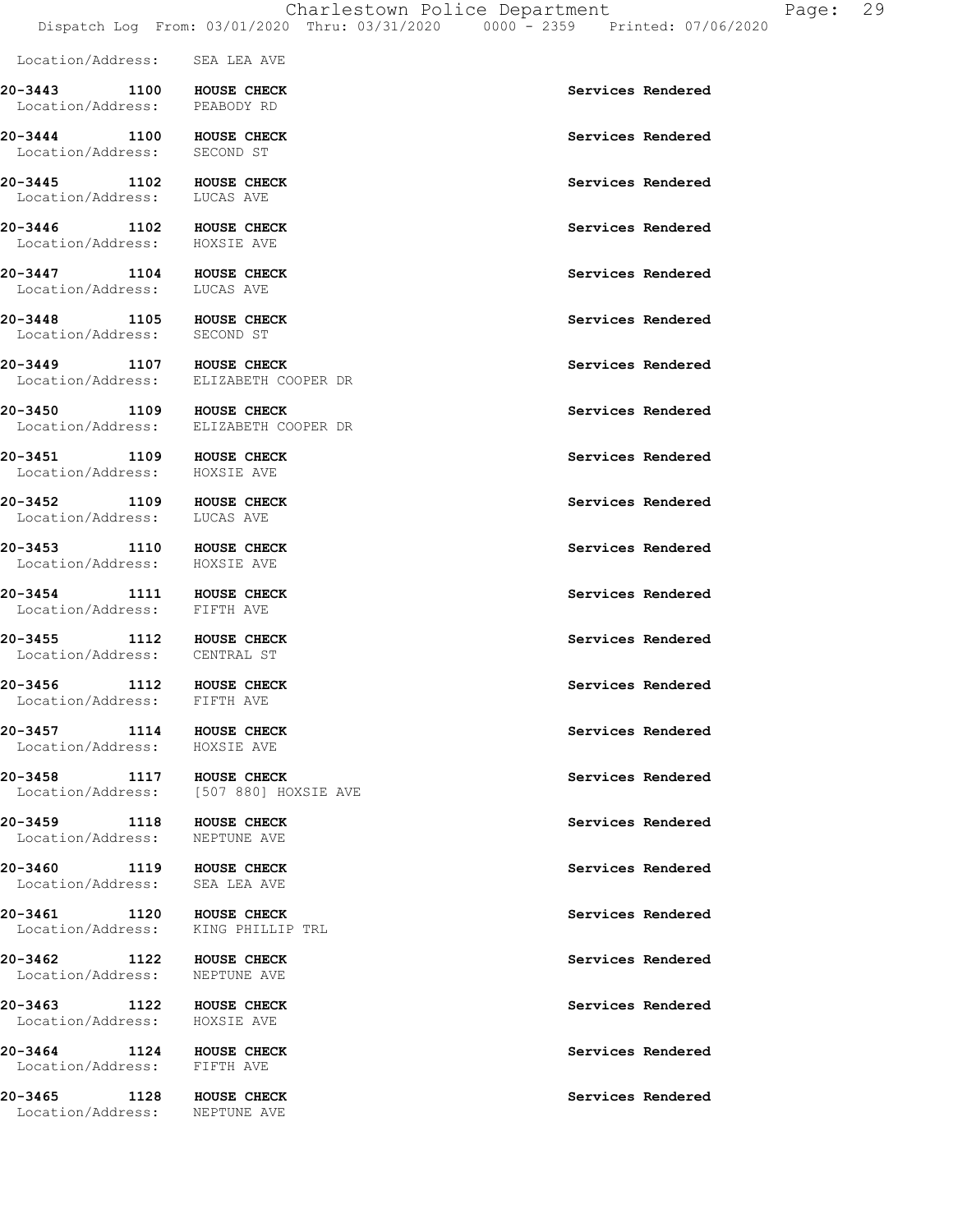Dispatch Log From: 03/01/2020 Thru: 03/31/2020 0000 - 2359 Printed: 07/06/2020 **20-3466 1128 HOUSE CHECK Services Rendered**  Location/Address: NEPTUNE AVE 20-3467 1130 HOUSE CHECK **Services Rendered**  Location/Address: SCHOOLHOUSE POND RD **20-3468 1130 HOUSE CHECK Services Rendered**  Location/Address: HOXSIE AVE 20-3469 1131 HOUSE CHECK **Services Rendered**  Location/Address: SEA LEA AVE **20-3470** 1132 HOUSE CHECK **1132 HOUSE CHECK** Services Rendered Location/Address: NINIGRET AVE **20-3471 1133 HOUSE CHECK Services Rendered**  Location/Address: MOULTON PL **20-3472 1136 HOUSE CHECK Services Rendered**  Location/Address: **20-3473 1138 HOUSE CHECK Services Rendered**  Location/Address: CHARLESTOWN BEACH RD **20-3474 1138 LOST/STOLEN LICENSE PLATES Report Taken**  Location/Address: GENERAL STANTON LN Refer To Incident: 20-128-OF **20-3475** 1141 HOUSE CHECK **1141** HOUSE CHECK **Services** Rendered Location/Address: NINIGRET AVE **20-3476 1143 HOUSE CHECK Services Rendered**  Location/Address: CHARLESTOWN BEACH RD **20-3477 1146 HOUSE CHECK Services Rendered**  Location/Address: NINIGRET AVE **20-3478 1146 HOUSE CHECK Services Rendered**  Location/Address: NINIGRET AVE 20-3479 1148 HOUSE CHECK **Services Rendered**  Location/Address: SURFSIDE AVE **20-3480** 1149 HOUSE CHECK **1149 HOUSE CHECK** Services Rendered Location/Address: CHARLESTOWN BEACH RD **20-3481 1150 HOUSE CHECK Services Rendered Exercise Rendered Exercises Rendered** Location/Address: **20-3482 1150 HOUSE CHECK Services Rendered Services Rendered Services Rendered** [507 574] OVERLOOK DR **20-3483 1150 HOUSE CHECK Services Rendered Exercise Services Rendered Services Rendered** CHARLESTOWN BEACH RD 20-3484 1152 HOUSE CHECK **1152 HOUSE CHECK** Services Rendered Location/Address: SURFSIDE AVE **20-3485 1152 HOUSE CHECK Services Rendered**  Location/Address: CHARLESTOWN BEACH RD **20-3486 1154 HOUSE CHECK 1154 HOUSE CHECK Services Rendered** Location/Address: **20-3487 1155 HOUSE CHECK Services Rendered**  Location/Address: SEA BREEZE AVE **20-3488 1158 HOUSE CHECK Services Rendered**  Location/Address: SURFSIDE AVE **20-3489 1200 HOUSE CHECK Services Rendered**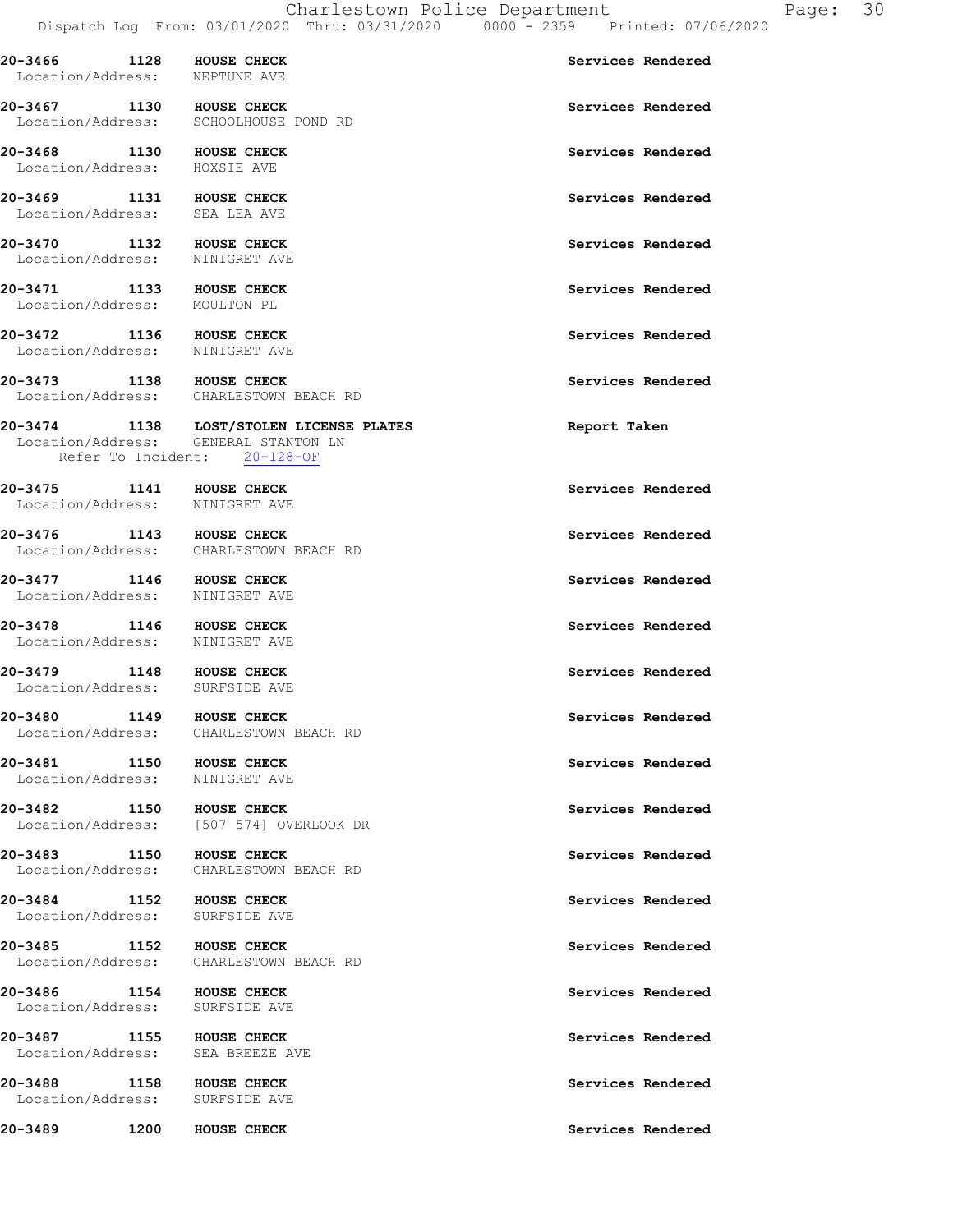Location/Address: CHARLESTOWN BEACH RD **20-3490 1201 HOUSE CHECK Services Rendered**  Location/Address: SURFSIDE AVE **20-3491 1203 HOUSE CHECK Services Rendered Services Rendered Services Rendered** CHARLESTOWN BEACH RD **20-3492 1205 HOUSE CHECK Services Rendered Services Rendered Services Rendered ICO** [507 754] SURFSIDE AVE **20-3493 1206 HOUSE CHECK Services Rendered**  Location/Address: SEA BREEZE AVE **20-3494 1211 HOUSE CHECK Services Rendered**  Location/Address: SEA BREEZE AVE **20-3495 1216 HOUSE CHECK Services Rendered**  Location/Address: SEA BREEZE AVE **20-3496 1218 HOUSE CHECK Services Rendered**  Location/Address: SEA BREEZE AVE **20-3497 1221 HOUSE CHECK Services Rendered Services Rendered** Services Rendered **Services** Rendered Location/Address: **20-3498 1226 HOUSE CHECK Services Rendered**  Location/Address: HIGHLAND RD **20-3499 1229 HOUSE CHECK Services Rendered**  Location/Address: HIGHLAND RD **20-3500 1336 HOUSE CHECK Services Rendered Services Rendered Services Rendered** [507 787] POWAGET AVE **20-3501 1337 HOUSE CHECK Services Rendered**  Location/Address: SEA BREEZE AVE **20-3502 1339 HOUSE CHECK 1339 HOUSE CHECK** Services Rendered **Services Rendered** Location/Address: **20-3503 1339 HOUSE CHECK Services Rendered**  Location/Address: UPPER HIGHLAND RD **20-3504 1342 HOUSE CHECK Services Rendered**  Location/Address: SEA BREEZE AVE **20-3505 1342 HOUSE CHECK Services Rendered**  Location/Address: POWAGET AVE **20-3506 1343 HOUSE CHECK Services Rendered**  Location/Address: SOUTH BAYBERRY LN **20-3507 1345 HOUSE CHECK Services Rendered**  Location/Address: MIDLAND RD **20-3508 1348 HOUSE CHECK Services Rendered**  Location/Address: MIDLAND RD **20-3509 1349 HOUSE CHECK Services Rendered**  Location/Address: WEST BEACH RD 20-3510 1352 HOUSE CHECK **Services Rendered**  Location/Address: UPPER HIGHLAND RD 20-3511 1353 HOUSE CHECK **Services Rendered**  Location/Address: OVERLOOK DR **20-3512 1356 HOUSE CHECK Services Rendered**  Location/Address: UPPER HIGHLAND RD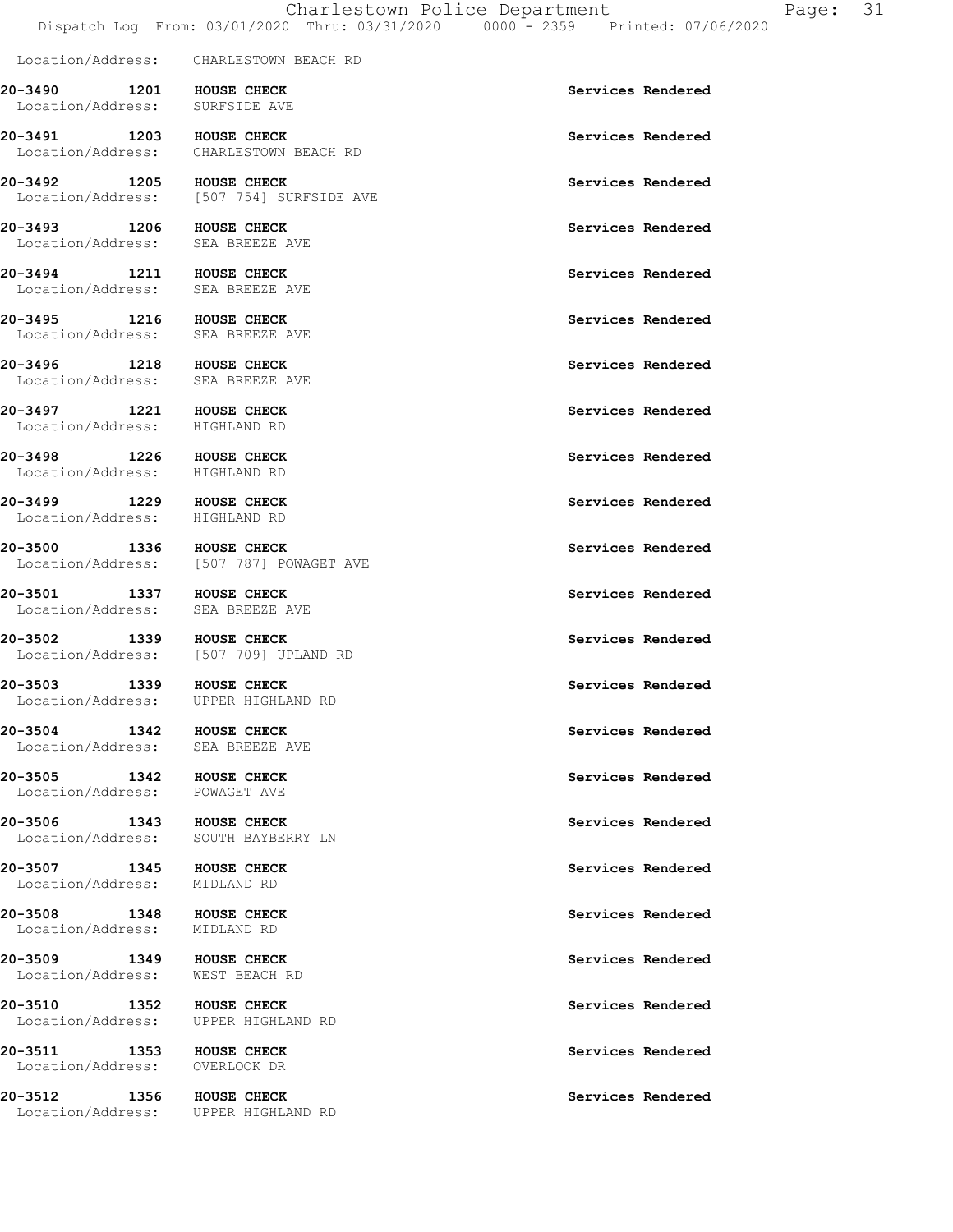| 20-3513 1357 HOUSE CHECK<br>Location/Address: WEST BEACH RD |                                         | Services Rendered |
|-------------------------------------------------------------|-----------------------------------------|-------------------|
| 20-3514 1357 HOUSE CHECK                                    | Location/Address: [507 785] OVERLOOK DR | Services Rendered |
| 20-3515 1400 HOUSE CHECK<br>Location/Address: BUDDINGTON RD |                                         | Services Rendered |
| 20-3516 1403 HOUSE CHECK<br>Location/Address: BUDDINGTON RD |                                         | Services Rendered |
| 20-3517 1406 HOUSE CHECK<br>Location/Address: BUDDINGTON RD |                                         | Services Rendered |
| 20-3518 1409 HOUSE CHECK<br>Location/Address: WEST BEACH RD |                                         | Services Rendered |
| 20-3519 1410 HOUSE CHECK<br>Location/Address: WEST BEACH RD |                                         | Services Rendered |
| 20-3520 1419 HOUSE CHECK<br>Location/Address: WEST BEACH RD |                                         | Services Rendered |
| 20-3521 1422 HOUSE CHECK<br>Location/Address: WEST BEACH RD |                                         | Services Rendered |
| 20-3522 1422 WELL BEING CHECK<br>Location/Address: NOKA LN  |                                         | Investigated      |

| 20-3526           | 1804 |  | MOTOR VEHICLE STOP                                     |  |  |  | Citation Issued |
|-------------------|------|--|--------------------------------------------------------|--|--|--|-----------------|
| Location/Address: |      |  | [507 18] CHARLESTOWN CHAMBER OF COMMERCE - OLD POST RD |  |  |  |                 |

### **For Date: 03/31/2020 - Tuesday**

| 20-3559 0539 PHONE CALL      |                                                             | No Action Required       |
|------------------------------|-------------------------------------------------------------|--------------------------|
| 20-3560 0618                 | ALARM, BURGLAR                                              | Building Checked/Secured |
|                              | Location/Address: NEPTUNE AVE                               |                          |
| Location/Address: MONTAUK RD | 20-3562 1023 HOUSE CHECK                                    | Services Rendered        |
|                              | 20-3565 1027 HOUSE CHECK<br>Location/Address: RAM ISLAND RD | Services Rendered        |
| Location/Address: MONTAUK RD | 20-3566 1031 HOUSE CHECK                                    | Services Rendered        |
|                              | 20-3568 1036 HOUSE CHECK<br>Location/Address: RAM ISLAND RD | Services Rendered        |
|                              | 20-3570 1041 HOUSE CHECK<br>Location/Address: RAM ISLAND RD | Services Rendered        |
|                              | 20-3571 1042 HOUSE CHECK<br>Location/Address: RAM ISLAND RD | Services Rendered        |
|                              | 20-3572 1043 HOUSE CHECK<br>Location/Address: SANCTUARY RD  | Services Rendered        |
|                              | 20-3574 1050 HOUSE CHECK<br>Location/Address: RAM ISLAND RD | Services Rendered        |
|                              | 20-3575 1053 HOUSE CHECK<br>Location/Address: RAM ISLAND RD | Services Rendered        |
|                              | 20-3576 1054 HOUSE CHECK                                    | Services Rendered        |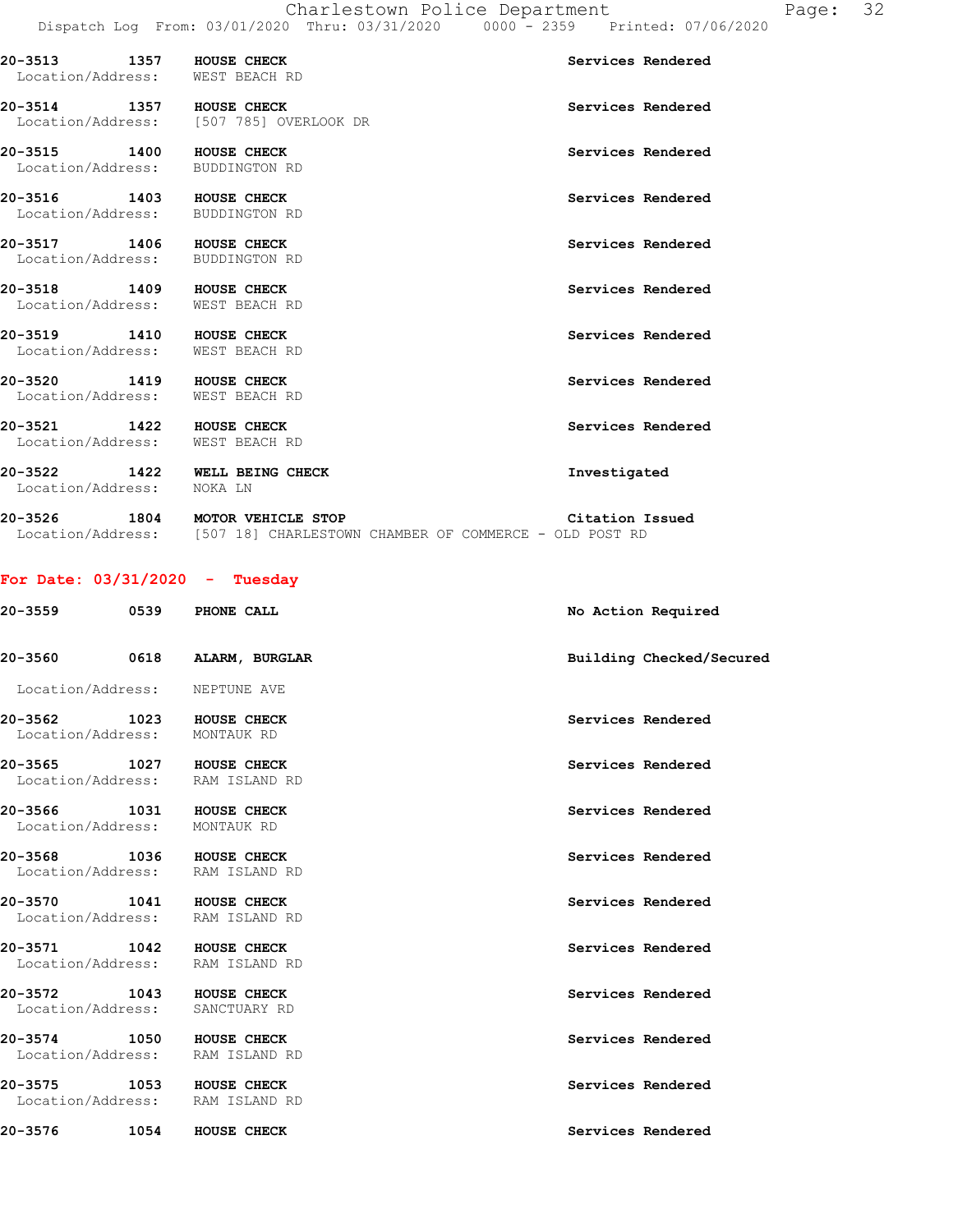Location/Address: SANCTUARY RD

**20-3577 1100 HOUSE CHECK Services Rendered**  Location/Address: RAM ISLAND RD **20-3579 1108 HOUSE CHECK Services Rendered**  Location/Address: RAM ISLAND RD **20-3580 1109 HOUSE CHECK Services Rendered Exercise Services Rendered** Services Rendered **Services** Rendered Location/Address: **20-3581** 1110 HOUSE CHECK **1110** HOUSE CHECK **Services** Rendered Location/Address: RAM ISLAND RD **20-3583 1118 HOUSE CHECK Services Rendered**  Location/Address: RAM ISLAND RD 20-3585 1122 HOUSE CHECK **Services Rendered**  Location/Address: EAST QUAIL RUN 20-3586 1122 HOUSE CHECK **1128 HOUSE CHECK** Services Rendered Location/Address: RAM ISLAND RD **20-3589 1129 HOUSE CHECK Services Rendered Exercises Rendered Exercises Services Rendered** Location/Address: 20-3590 1131 HOUSE CHECK **Services Rendered**  Location/Address: RAM ISLAND RD **20-3591 1133 HOUSE CHECK Services Rendered**  Location/Address: RAM ISLAND RD **20-3595 1142 HOUSE CHECK Services Rendered**  Location/Address: 50 - RICK'S RD 20-3596 1143 HOUSE CHECK **Services Rendered**  Location/Address: RAM ISLAND RD **20-3597 1146 HOUSE CHECK Services Rendered Services Rendered** Services Rendered **Services** Rendered Location/Address: **20-3598 1148 HOUSE CHECK Services Rendered**  Location/Address: RAM ISLAND RD 20-3599 1152 HOUSE CHECK **Services Rendered**  Location/Address: RAM ISLAND RD **20-3600** 1152 HOUSE CHECK **1152 HOUSE CHECK** Services Rendered Location/Address: [507 519] WATCHAUG LN 20-3601 1158 HOUSE CHECK **Services Rendered**  Location/Address: RAM ISLAND RD **20-3602 1200 HOUSE CHECK Services Rendered**  Location/Address: WATCHAUG LN **20-3608 1337 MOTOR VEHICLE COMPLAINT Investigated**  Location/Address: ROSE CT **20-3610** 1346 HOUSE CHECK **120-3610** Services Rendered Location/Address: WILDFLOWER RD **20-3611** 1348 HOUSE CHECK **1348** HOUSE CHECK **Services** Rendered Location/Address: FOSTER DR 20-3612 1355 HOUSE CHECK **Services Rendered**  Location/Address: COVE DR **20-3613 1400 HOUSE CHECK Services Rendered**  Location/Address: [507 568] WEST WILLOW LN